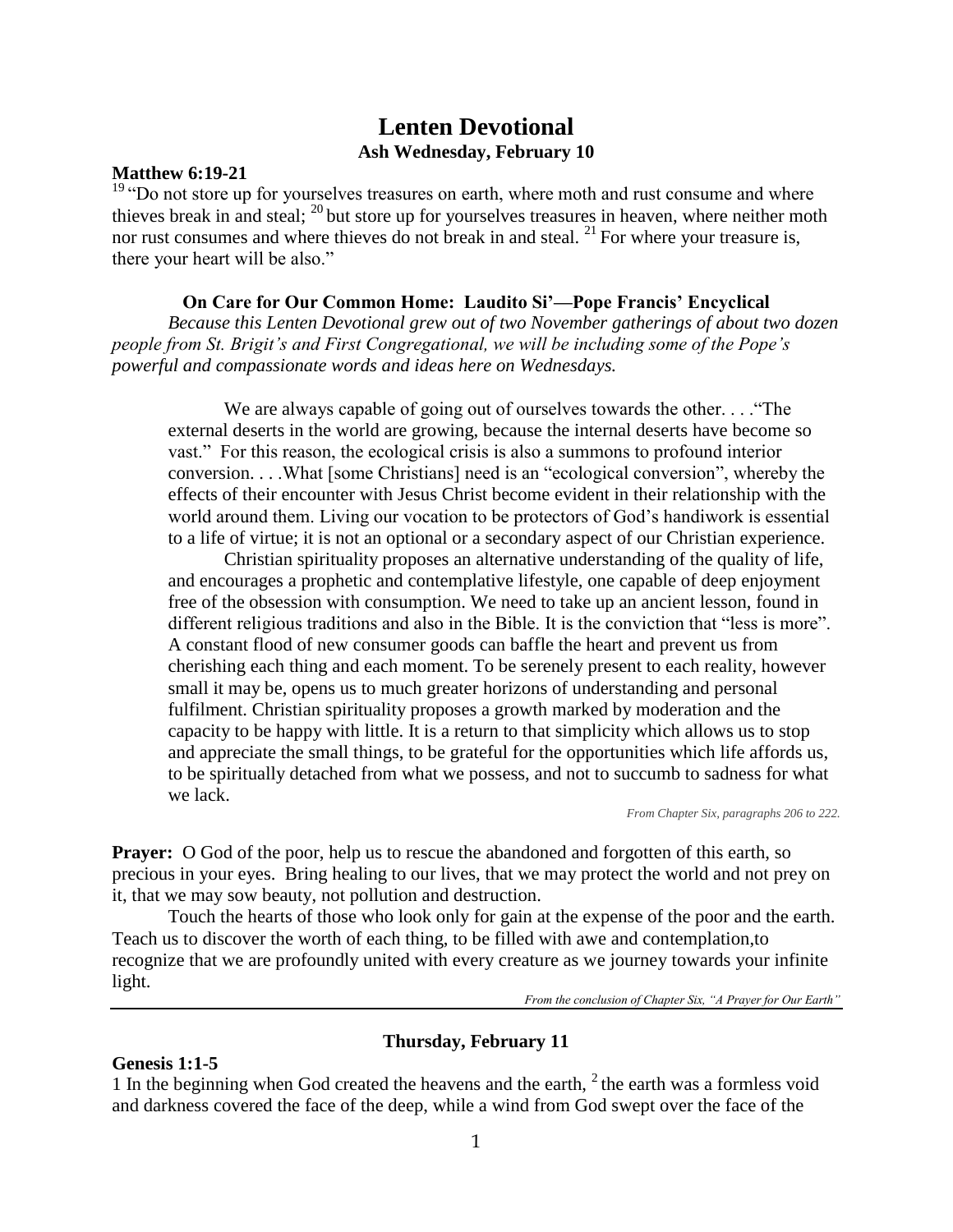waters.<sup>3</sup> Then God said, "Let there be light"; and there was light. <sup>4</sup> And God saw that the light was good; and God separated the light from the darkness.<sup>5</sup> God called the light Day, and the darkness he called Night. And there was evening and there was morning, the first day.

#### **Thursdays with Poems**

Most of us don't take literally that Creation happened in just seven days, but we also don't dismiss this story as mere fantasy. We know—we believe—that the intensity and rhythmic beauty of the Creation story tells us another kind of truth about God's care for us and for all of Creation.

Writers turn to poetry when they have opened themselves to that which is beyond the ordinary, the practical, the realistic. And we turn to poetry, whether in scripture or from contemporary poets, when we want to stop or to be stopped, to stay in the present moment, to be in the Presence of the Holy.

Hear how James Weldon Johnson, the author of "Lift Every Voice and Sing," transforms the poetry of Genesis into the language of our day:

*And God stepped out on space, And he looked around and said: I'm lonely-- I'll make me a world. And far as the eye of God could see Darkness covered everything, Blacker than a hundred midnights Down in a cypress swamp. Then God smiled, And the light broke, And the darkness rolled up on one side, And the light stood shining on the other, And God said: That's good!*

You can enjoy the whole poem, called "The Creation," in his collection, *God's Trombones*, or online. Or perhaps you want something much shorter? Here is David Craig's entire poem, called "Pentecost":

*What is this Holy Spirit? And what is it doing in the eggplant?*

**Prayer:** God who is our Rock, our Song, our Door, our Living Water, our Word, keep us always in your Presence, enable us to see You in everything, and help us to always share your Presence with the world. Amen

#### **Friday, February 12**

#### **Genesis 1:6-13**

 $<sup>6</sup>$  And God said, "Let there be a dome in the midst of the waters, and let it separate the</sup> waters from the waters."<sup>7</sup> So God made the dome and separated the waters that were under the dome from the waters that were above the dome. And it was so. <sup>8</sup> God called the dome Sky. And there was evening and there was morning, the second day.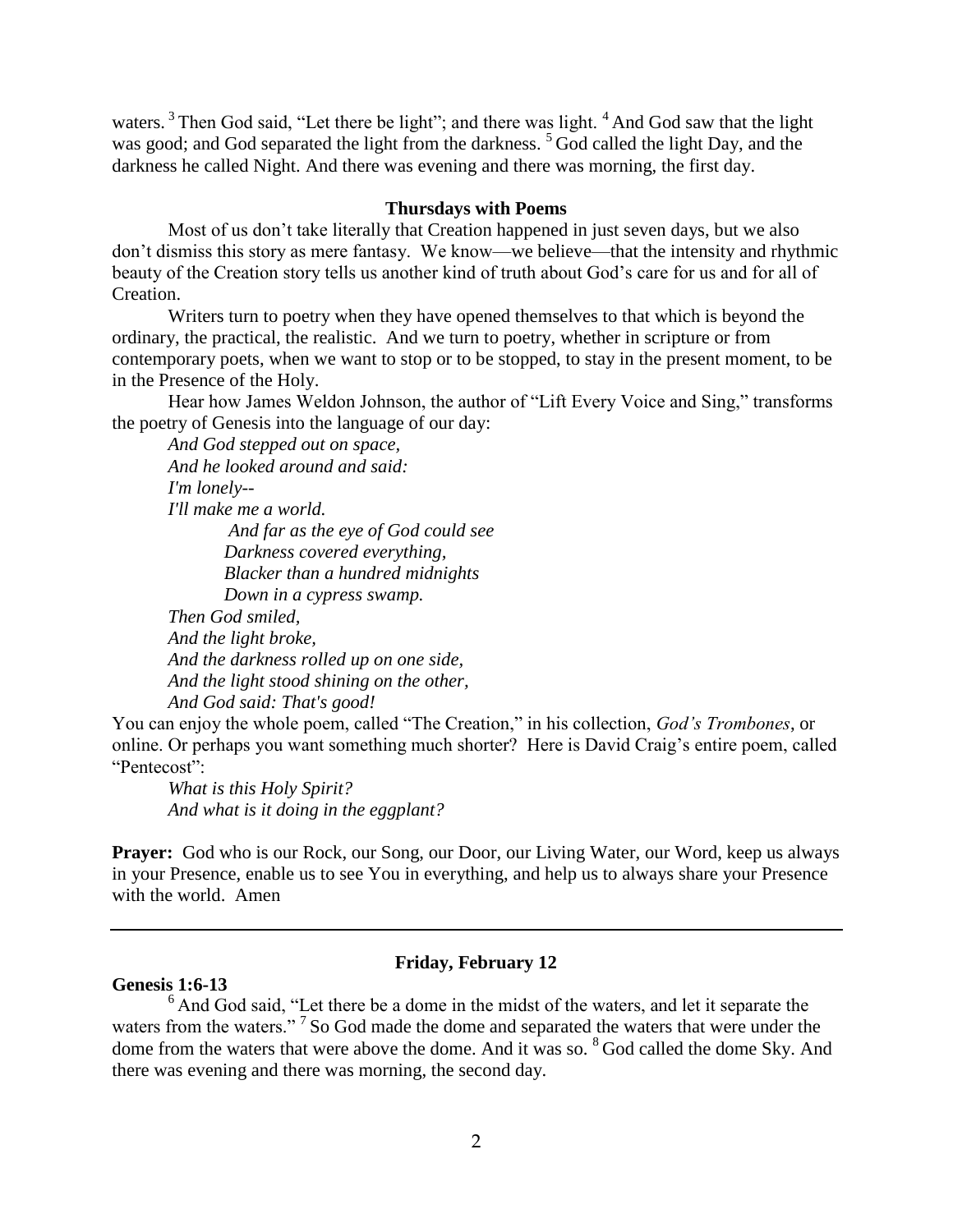<sup>9</sup> And God said, "Let the waters under the sky be gathered together into one place, and let the dry land appear." And it was so. <sup>10</sup> God called the dry land Earth, and the waters that were gathered together he called Seas. And God saw that it was good. <sup>11</sup> Then God said, "Let the earth" put forth vegetation: plants yielding seed, and fruit trees of every kind on earth that bear fruit with the seed in it." And it was so. <sup>12</sup> The earth brought forth vegetation: plants yielding seed of every kind, and trees of every kind bearing fruit with the seed in it. And God saw that it was good. <sup>13</sup> And there was evening and there was morning, the third day.

#### **Free-of-meat Fridays**

On this third day of Lent, we remember the third day of creation, when God gave us not just plants, but the whole glorious notion of seeds. From the fullness, the fruit, of a living thing comes the tiny beginning for yet another growing creation.

Consider water, the second day's creation. While we have easy access to clean water, almost a billion people on the Earth can barely get any water, let alone clean water. If we pay a little more attention to the foods we eat and the water it takes to make them, we can grow a big, new habit of living more lightly on the earth with our sisters and brothers around the globe.

There's a new term (and a website) we found that gives a name to our hope of changing our earth-unfriendly habits: "reducetarianism." There's a mouthful, meant to encourage us that we need not fear having to become vegetarians, but that we can simply eat less meat that we have in the past. We might try becoming "reducetarians." (And here's the link: [http://theplate.nationalgeographic.com/2016/01/13/to-really-reduce-meat-in-your-diet-dont-go](http://theplate.nationalgeographic.com/2016/01/13/to-really-reduce-meat-in-your-diet-dont-go-cold-turkey/)[cold-turkey/.](http://theplate.nationalgeographic.com/2016/01/13/to-really-reduce-meat-in-your-diet-dont-go-cold-turkey/) )

While some of us have had dramatic spiritual experiences when we were suddenly transformed by God's powerful intervention, most of have known God's presence through the small seeds dropped every day into our lives. If you are moved to become vegan, hallelujah! And if you are blessed to make smaller changes, hallelujah for that, too!

Each Friday of Lent, you will find recipes and ideas to help you try out more fruitful (and veggie-full) living and eating, to see how you might become a reducetarian.

| Gallons of Water | One Ounce of | Gallons of Water | One Ounce of        |
|------------------|--------------|------------------|---------------------|
| to Produce       | Food         | to Produce       | Food                |
| 106.28           | <b>Beef</b>  | 4.69             | Peaches             |
| 97.20            | Almonds      | 4.22             | Raspberries         |
| 84.68            | Lamb         | 4.11             | Orange Juice        |
| 44.51            | Peas         | 2.98             | Potatoes            |
| 41.25            | Pork         | 2.26             | Kale                |
| 20.32            | Asparagus    | 2.05             | Soy Milk            |
| 16.26            | Rice         | 1.24             | <b>Strawberries</b> |
| 16.61            | Chicken      | .95              | Tomatoes            |
| 5.48             | Milk         | .85              | Lettuce             |

According to the UNESCO-IHE Institute for Water Education, here's how much water it takes to produce different kinds of foods. Any surprises for you?

*Rebecca Ferguson*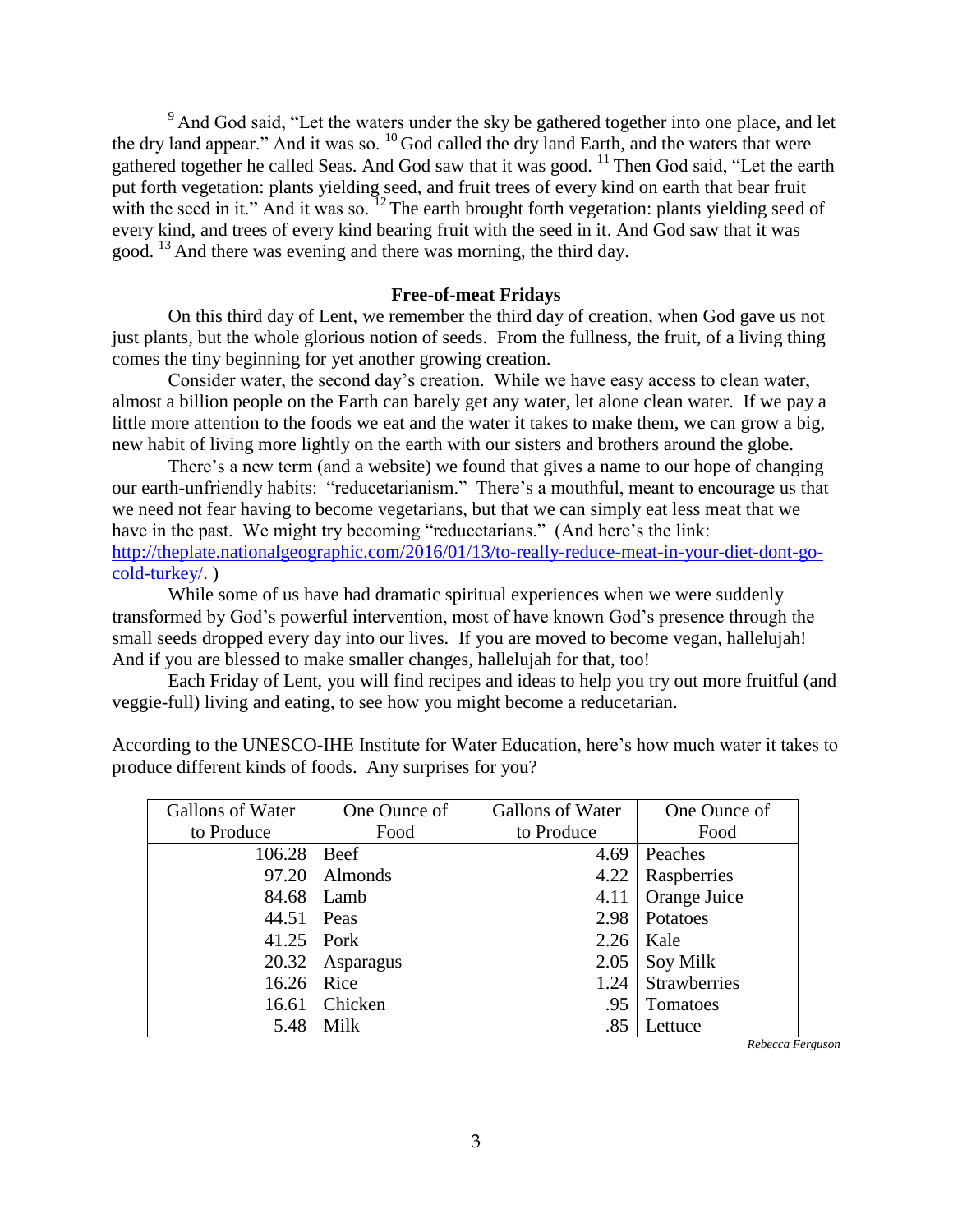**Prayer:** May the blessing of God, fountain of living water, flow within us as a river of life. May we drink deep of God's wisdom. May we never thirst again. May we go through life refreshing many, as a sign of healing for all; through the One who is Life eternal. Amen *Prayer is by Miriam Therese Winter, as found in the Orchard Ridge [Wisconsin] United Church of Christ* Blessing Book, *2006*.

#### **Saturday, February 13**

Genesis 1:14-19  $14$  And God said, "Let there be lights in the dome of the sky to separate the day from the night; and let them be for signs and for seasons and for days and years, <sup>15</sup> and let them be lights in the dome of the sky to give light upon the earth." And it was so. <sup>16</sup> God made the two great lights—the greater light to rule the day and the lesser light to rule the night—and the stars. <sup>17</sup> God set them in the dome of the sky to give light upon the earth, <sup>18</sup> to rule over the day and over the night, and to separate the light from the darkness. And God saw that it was good. <sup>19</sup> And there was evening and there was morning, the fourth day.

#### **Creation**

To *make* suggests making something out of something else the way a man [or woman] makes wooden boxes out of wood. To *create* suggests making something out of nothing the way a [woman or] man makes paintings or poems. It is true that the artist, like the carpenter, has to use something else—paint, words—but the beauty or meaning [she or] he makes is different from the material he [or she] makes it out of. To create is to make something essentially new.

When God created the Creation he made something where before there had been nothing, and as the author of "the Book of Job puts it, "The morning stars sang together, and all the sons of God shouted for joy" (Job 38:7) at the sheer and shimmering novelty of the thing. "New every morning is the love/Our wakening and uprising prove" says the hymn. Using the same old materials of earth, air, fire, and water, every twenty-four hours God creates something new out of them. If you think you're seeing the same show all over again seven times a week, you're crazy. Every morning you wake up to something that in all eternity never was before and never will be again. And the you that wakes up was never the same before and will never be the same again either.

From: *Wishful Thinking,* Frederick Buechner

**Prayer:** Lord God, we stand in awe of the interconnectedness of your creation. Every corner of the world shows your creativity and your intention for us to live in communion with each other and the land. We pray you give us the strength to spend our day today according to your will. Amen

#### **First Sunday in Lent, February 14**

#### **Luke 4:1-13**

4 Jesus, full of the Holy Spirit, returned from the Jordan and was led by the Spirit in the wilderness,  $<sup>2</sup>$  where for forty days he was tempted by the devil. He ate nothing at all during those</sup> days, and when they were over, he was famished. <sup>3</sup> The devil said to him, "If you are the Son of God, command this stone to become a loaf of bread."<sup>4</sup> Jesus answered him, "It is written, 'One does not live by bread alone.<sup>""5</sup> Then the devil led him up and showed him in an instant all the kingdoms of the world. <sup>6</sup> And the devil said to him, "To you I will give their glory and all this authority; for it has been given over to me, and I give it to anyone I please. <sup>7</sup> If you, then, will worship me, it will all be yours."<sup>8</sup> Jesus answered him, "It is written,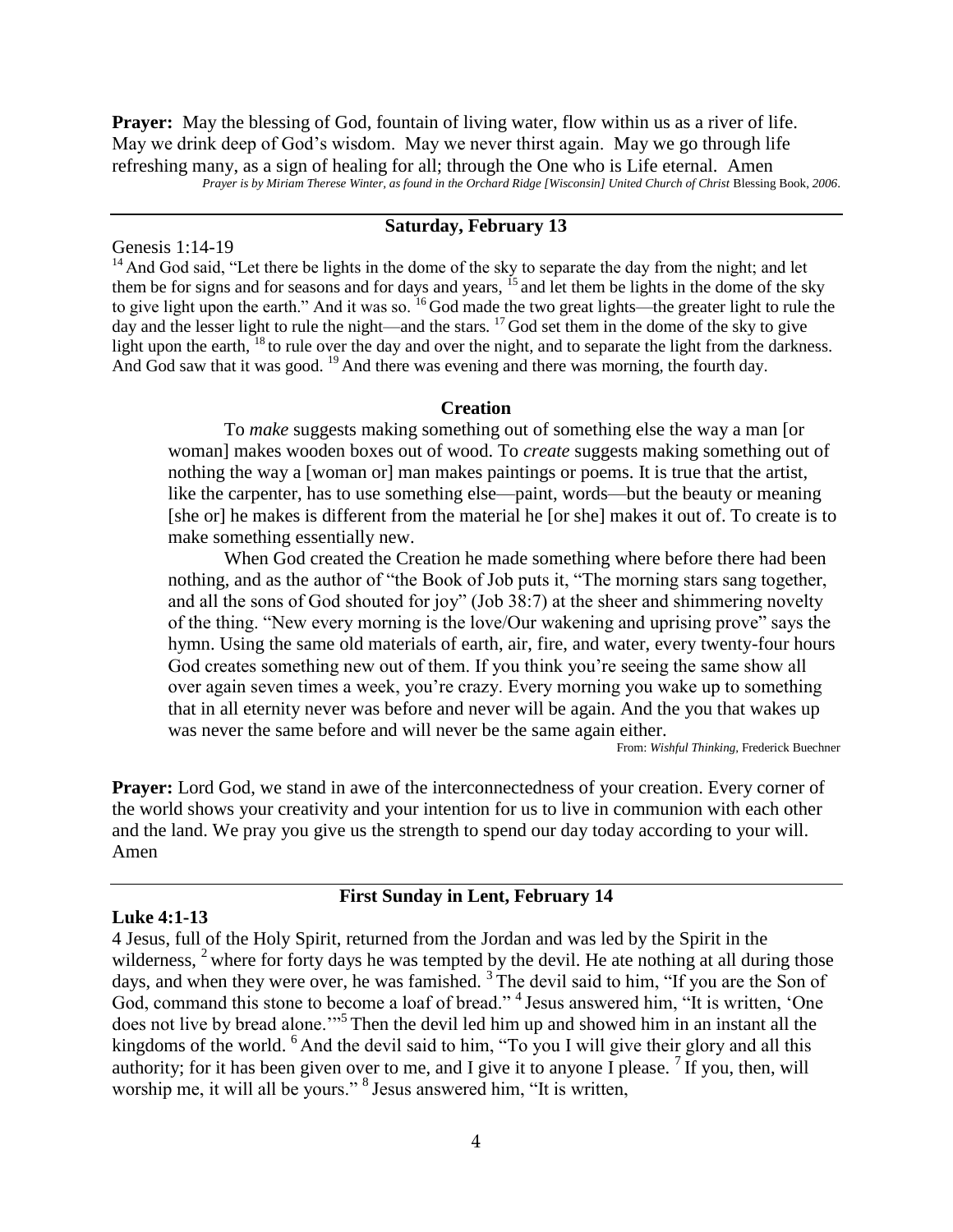'Worship the Lord your God,

and serve only him.'"

 $9$  Then the devil took him to Jerusalem, and placed him on the pinnacle of the temple, saying to him, "If you are the Son of God, throw yourself down from here, <sup>10</sup> for it is written,

'He will command his angels concerning you,

to protect you,'

 $11$  and

'On their hands they will bear you up,

so that you will not dash your foot against a stone.'"

 $12$  Jesus answered him, "It is said, 'Do not put the Lord your God to the test."<sup>3</sup> When the devil had finished every test, he departed from him until an opportune time.

#### **Jesus' Temptation**

Immediately following Jesus' baptism, he was led by the Spirit into the wilderness where he was tempted for 40 days. First, the tempter challenges Jesus: "If you are the Son of God, command these stones to become loaves of bread." By this point, Jesus knew he was facing a daunting task and the tempter suggests escape: Make your responsibilities fewer; Don't try to meet everyone's needs, just the ones you feel are most important; Don't pour out your life for others, take care of yourself first—end your own hunger. But Jesus resisted. The faithful don't live according to one need, one issue, one passion, one conviction. Faithful people don't just live for themselves. As Jesus said, "One does not live by bread alone."

In the second temptation, Jesus is confronted with false worship and the empty promise of "all the kingdoms of the world." As Jesus' story unfolds, we see that he does become the Lord of all the world, but not through grand use of power. Jesus' power comes from serving and then being nailed to a cross. The tempter tries to entice Jesus into achieving greatness without service or suffering, by relying on political advantage, military strength, and economic opportunity. This kind of power gives you lots of people on your side, as well as a willingness to leave behind those who aren't on your side. But Jesus had none of it. He knew his ministry would not go around troubles places but you take him right to the middle of them. He knew that his power came not in being a conqueror but in bring people together, offering healing and reconciliation.

In the last temptation, the tempter takes Jesus to the pinnacle of the temple and in effect says: "So, you say that you trust every word of God. Let's see. Jump! God's angels will protect you." Again, Jesus resisted. Why? Because this test comes not from trust but from a lack of trust. Testing God's promises is not a sign of faith, but a demonstration of doubt. Having doubt is not the problem (doubt is part of faith) but we need to live out of faith even when it seems futile. When we put God to the test, we dramatically reverse our relationship with God—we think we are in charge and treat God as our servant.

*Stacy Johnson Myers*

**Prayer:** Gracious God. Jesus' temptations seem so familiar to us. We, too, struggle to be steadfast in faithfulness. Remind us, pester us even, so that we are not tempted to forget our responsibility to the creation, the poor, the alienated, and those on the margins of society. Guard and protect us as we resist the power of the tempter. Amen

**Monday, February 15, 2016**

**Genesis 1:20-23**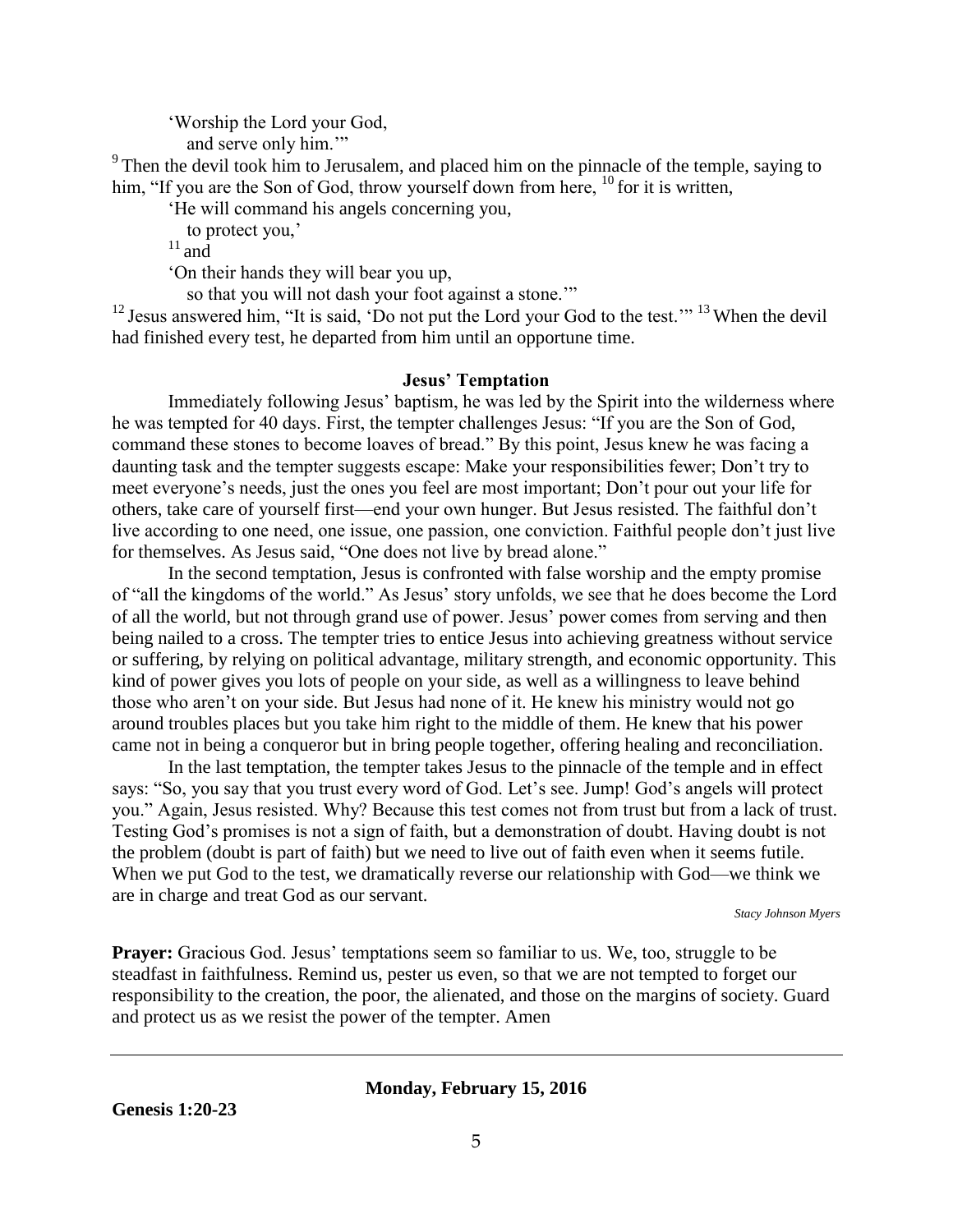<sup>20</sup>And God said, "Let the waters bring forth swarms of living creatures. And let birds fly above the earth across the dome of the sky."<sup>21</sup>So God created the great sea monsters and every living creature that moves, of every kind, with which the waters swarm, and every winged bird of every kind. And God saw that it was good. <sup>22</sup>God blessed them, saying, "Be fruitful and multiply and fill the waters in the seas, and let birds multiply on the earth."  $23$  And there was evening and there was morning, the fifth day.



## **"Planting a Notion"**

Creation is our gift from God. Each Monday throughout Lent, we will "plant notions" about ways we can all help care for God's gift of planet earth, our common home. "Going green" doesn't have to be a daunting task that means sweeping life changes. Simple things can make a difference. The ideas we offer each Monday may not be new, but they bear repeating. Sometimes it takes a few reminders for things to take root.

## **USE BOTH SIDES OF PAPER**

American businesses throw away 21 million tons of paper every year, equal to 175 pounds per office worker. For a quick and easy way to halve this, set your printer's default option to print double-sided (duplex printing). And when you're finished with your documents, don't forget to take them to the recycling bin.



## **RETHINK BOTTLED WATER**

Nearly 90% of plastic water bottles are not recycled, instead taking thousands of years to decompose. Buy a reusable container and fill it with tap water, a great choice for the environment, your wallet, and possibly your health. The EPA's standards for tap water are more stringent than the FDA's standards for bottled water. Wash your reusable containers by hand to prevent plastics from breaking down in the dishwasher.



## **DO NOT PREHEAT THE OVEN**

Unless you are making bread or pastries of some sort, don't pre-heat the oven. Just turn it on when you put the dish in. Also, when checking on your food, look through the oven window instead of opening the door.



## **DIAPER WITH A CONSCIENCE**

By the time a child is toilet trained, a parent will change between 5,000 and 8,000 diapers, adding up to approximately 3.5 million tons of waste in U.S. landfills each year. Whether you choose cloth or a more environmentally-friendly disposable, you're making a choice that has a much gentler impact on our planet.

**Prayer:** Creator God, you have given us a gift worth keeping, an earthly home that I want to share with my children and grandchildren. Guide me each day as I am reminded how to preserve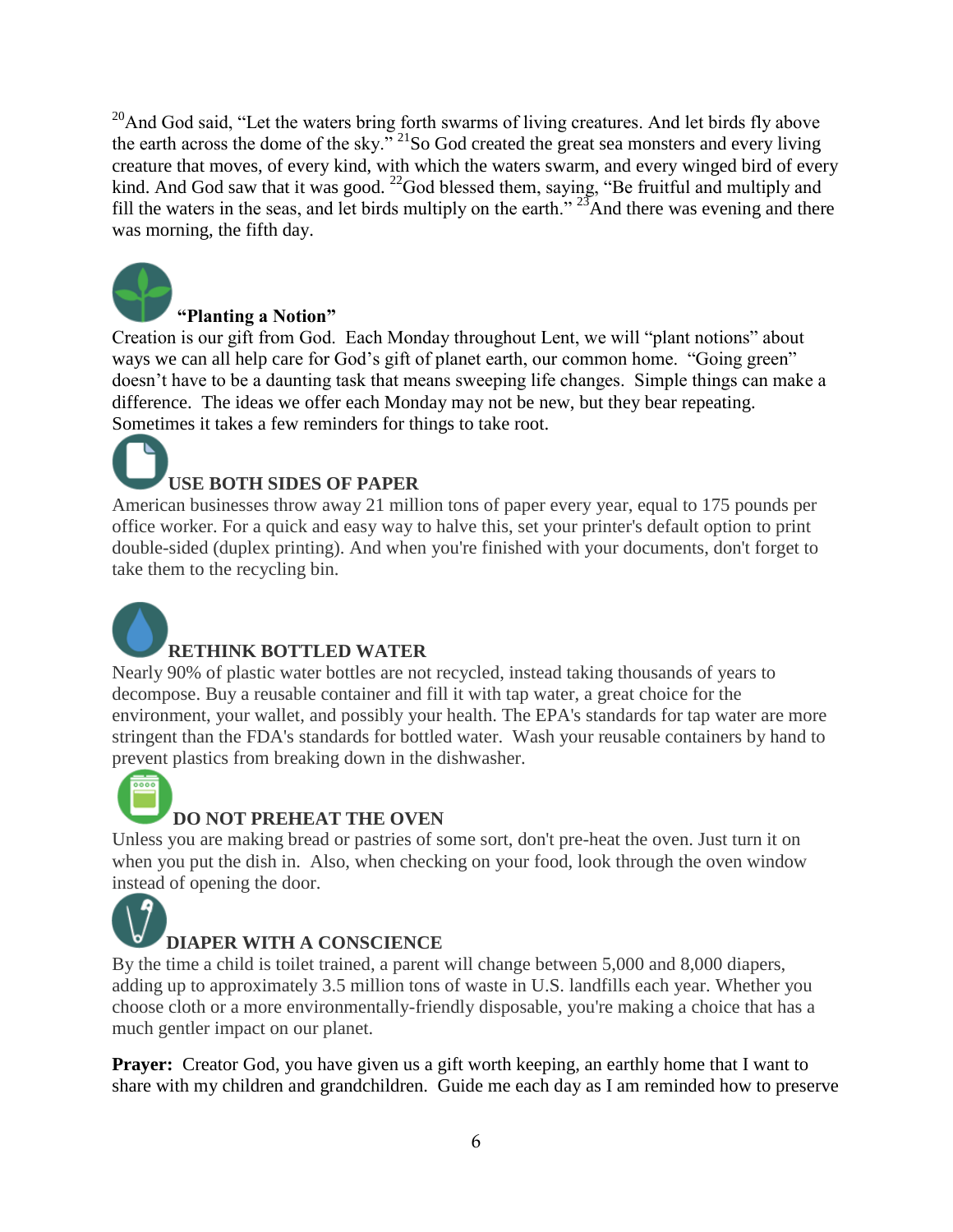this beautiful earth. Help me be conscious of my purchases and uses of the things I have in my home and my neighborhood. Amen

#### **Tuesday, February 16**

#### **Genesis 1:24-25**

<sup>24</sup> And God said, "Let the earth bring forth living creatures of every kind: cattle and creeping things and wild animals of the earth of every kind." And it was so. <sup>25</sup> God made the wild animals of the earth of every kind, and the cattle of every kind, and everything that creeps upon the ground of every kind. And God saw that it was good.

In 1975 economist William J. Kruvant wrote that "Disadvantaged people are largely victims of middle- and upper-class pollution because they usually live closest to the sources of pollution… those with wealth and influence have political power to keep polluting facilities away from their homes. Living in poverty areas is bad enough. High pollution makes it worse."

And in its groundbreaking 1987 report, "Toxic Wastes and Race," the United Church of Christ (UCC) Commission for Racial Justice stunned the entire nation with its findings that a clear pattern existed in "the widespread presence of uncontrolled toxic waste sites in racial and ethnic communities throughout the United States."

Forty years later, poor people and communities of color still bear the brunt of environmental degradation. Ironically, in the 1987 UCC report Flint, Michigan—today the site of one of the worst, contemporary toxic water disasters in the U.S.-- was one of the communities cited as being vulnerable to environmental challenges due to its poverty and racial composition. *Dave Ostendorf*

**Prayer:** May God forgive us.

#### **Wednesday, February 17**

#### **Genesis 1:27**

 $27$  So God created humankind in his image,

in the image of God he created them;

male and female he created them.

<sup>28</sup> God blessed them, and God said to them, "Be fruitful and multiply, and fill the earth and subdue it; and have dominion over the fish of the sea and over the birds of the air and over every living thing that moves upon the earth." <sup>29</sup> God said, "See, I have given you every plant yielding seed that is upon the face of all the earth, and every tree with seed in its fruit; you shall have them for food. <sup>30</sup> And to every beast of the earth, and to every bird of the air, and to everything that creeps on the earth, everything that has the breath of life, I have given every green plant for food." And it was so. <sup>31</sup> God saw everything that he had made, and indeed, it was very good. And there was evening and there was morning, the sixth day.

#### **Dominion, not Domination**

We are not God. The earth was here before us and it has been given to us. This allows us to respond to the charge that Judaeo-Christian thinking, on the basis of the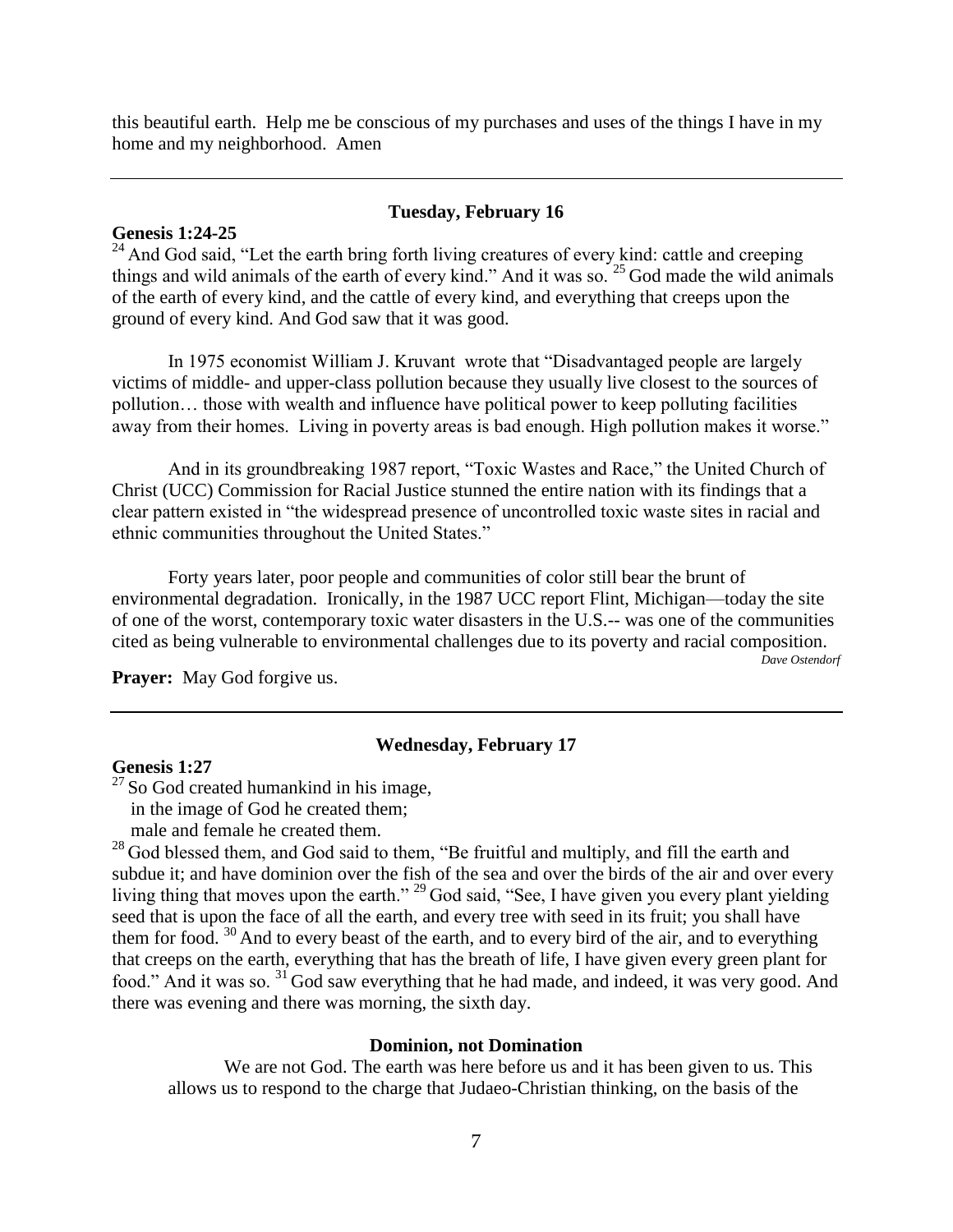Genesis account which grants man "dominion" over the earth (cf. Gen 1:28), has encouraged the unbridled exploitation of nature by painting him as domineering and destructive by nature. This is not a correct interpretation of the Bible as understood by the Church. Although it is true that we Christians have at times incorrectly interpreted the Scriptures, nowadays we must forcefully reject the notion that our being created in God's image and given dominion over the earth justifies absolute domination over other creatures. . . . Each community can take from the bounty of the earth whatever it needs for subsistence, but it also has the duty to protect the earth and to ensure its fruitfulness for coming generations. "The earth is the Lord's" (Ps 24:1); to him belongs "the earth with all that is within it" (Dt 10:14). Thus God rejects every claim to absolute ownership: "The land shall not be sold in perpetuity, for the land is mine; for you are strangers and sojourners with me" (Lev 25:23).

This responsibility for God's earth means that human beings, endowed with intelligence, must respect the laws of nature and the delicate equilibria existing between the creatures of this world . . . .The laws found in the Bible dwell on relationships, not only among individuals but also with other living beings. . . . Clearly, the Bible has no place for a tyrannical anthropocentrism unconcerned for other creatures.

*From Chapter Two, paragraphs 67 and 68.*

#### Prayer:

God of the beginning, God of the end,

God of all creatures, Lord of all generations . . .

You are our God.

We give you thanks and praise.

*Prayer is from the Orchard Ridge [Wisconsin] United Church of Christ* Blessing Book, *2006*.

#### **Genesis 9:11-13**

#### **Thursday, February 18**

 $11$  I establish my covenant with you, that never again shall all flesh be cut off by the waters of a flood, and never again shall there be a flood to destroy the earth." <sup>12</sup> God said, "This is the sign of the covenant that I make between me and you and every living creature that is with you, for all future generations:  $13$  I have set my bow in the clouds, and it shall be a sign of the covenant between me and the earth.

#### **What a Wonderful World**

by George David Weiss & Bob Thiele, sung by [Louis Armstrong](https://www.google.com/search?rlz=1T4GZAG_enUS448US449&q=louis+armstrong&stick=H4sIAAAAAAAAAONgVuLQz9U3MMkzNgIAs0gbiAwAAAA&sa=X&ved=0ahUKEwi82Yz129vKAhUKPD4KHVUXAyMQMQgfMAA)

*I see trees of green, red roses too, I see them bloom for me and you, And I think to myself, "What a wonderful world!" I see skies of blue and clouds of white, The bright blessed day and the dark sacred night, And I think to myself. "What a wonderful world!" The colors of the rainbow, So pretty in the sky*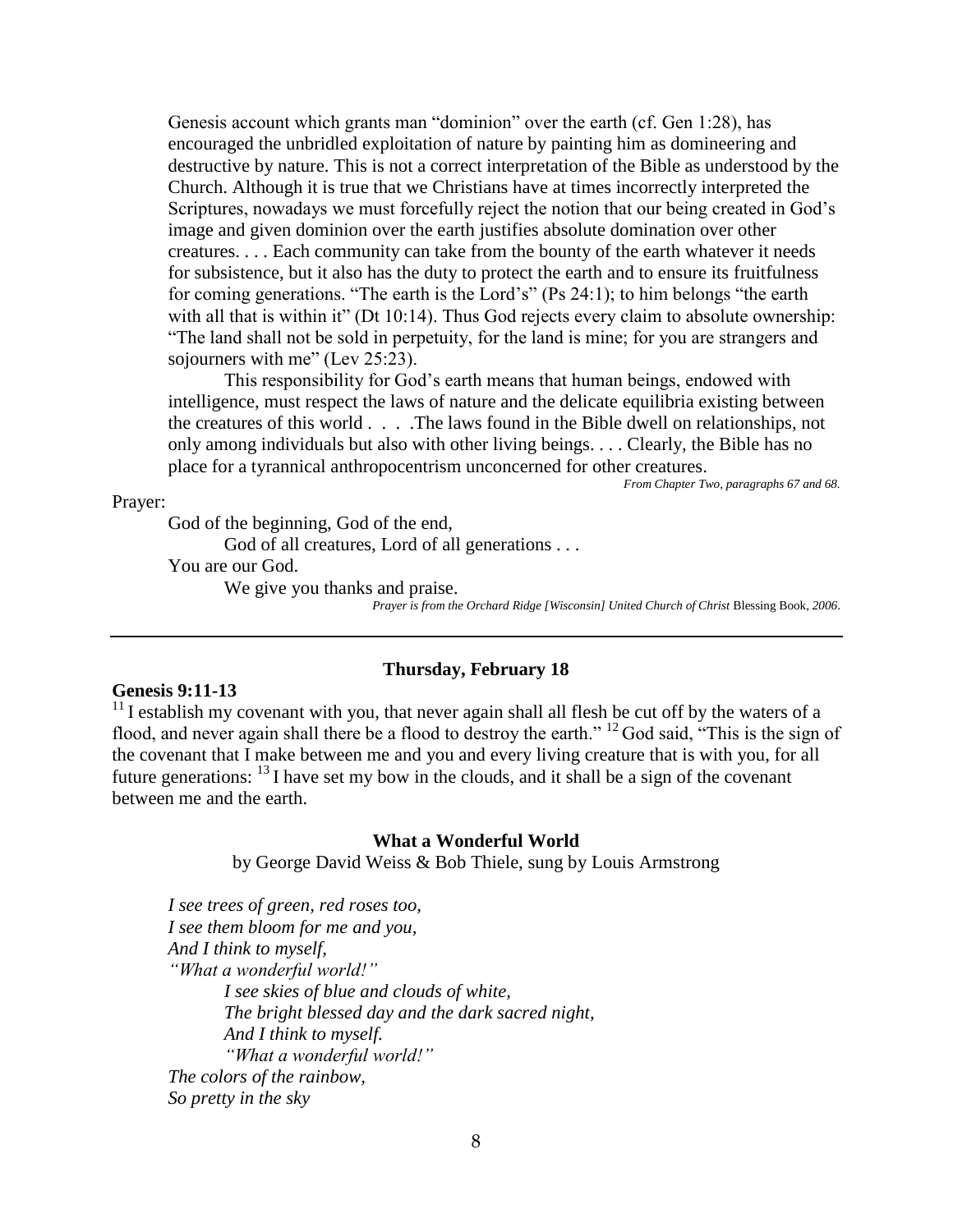*Are also on the faces Of people goin' by. I see friends shakin' hands Sayin', "How do you do?" They're really sayin' "I love you." I hear babies cry, I watch them grow, They'll learn much more than I'll ever know, And I think to myself, "What a wonderful world!"*

**Prayer:** Gracious God, may I sing praises to You and Your Creation all day, and may I see in the eyes of all people and all creatures Your Love. Amen

#### **Friday, February 19**

#### **Leviticus 25:1-7**

25 The LORD spoke to Moses on Mount Sinai, saying:  $2$  Speak to the people of Israel and say to them: When you enter the land that I am giving you, the land shall observe a sabbath for the LORD.<sup>3</sup> Six years you shall sow your field, and six years you shall prune your vineyard, and gather in their yield; <sup>4</sup> but in the seventh year there shall be a sabbath of complete rest for the land, a sabbath for the LORD: you shall not sow your field or prune your vineyard. <sup>5</sup> You shall not reap the aftergrowth of your harvest or gather the grapes of your unpruned vine: it shall be a year of complete rest for the land. <sup>6</sup> You may eat what the land yields during its sabbath—you, your male and female slaves, your hired and your bound laborers who live with you;  $\frac{7}{1}$  for your livestock also, and for the wild animals in your land all its yield shall be for food.

#### **Slowing Down**

Perhaps you have a hard time letting yourself actually practice a Sabbath of rest, whether for a whole day, or even a few hours? We can get so busy—and full of ourselves—that we fail to see the beauty and the bounty of the world around us, the world we are called to care for.

We once lived among Orthodox Jewish neighbors who modeled every week the wonderful values of keeping the Sabbath; they made enough time to visit with each other, to walk slowly together, to abandon cars and tools and work in order to be present to each other and to Creation.

One thing we couldn't see was how they managed food preparation, but we've since learned they used both old techniques and newer devices, including slow cookers. Started cooking on low before sundown on Friday, the slow cooker meal would be ready to eat for the Saturday mid-day meal. While the traditional stew, called "cholent," might not necessarily have been vegetarian, the rich stew of beans you can create with your slow cooker might give you a bit of that experience of Sabbath slowing we are called to share.

Here is a broad "recipe" for beans that will create richly flavored, extremely healthy, and warming meals while you take some Sabbath time. This plan assumes that you fill the slow cooker in the morning, and come home in the evening to a house full of good smells with time enough to put your feet up, visit with your loved ones, and give thanks for God's bounty.

 $\checkmark$  Start with the more familiar dry beans: pinto, small red, black beans, white beans. Try other kinds as you become more familiar with them. Lentils, split peas, and adzuki beans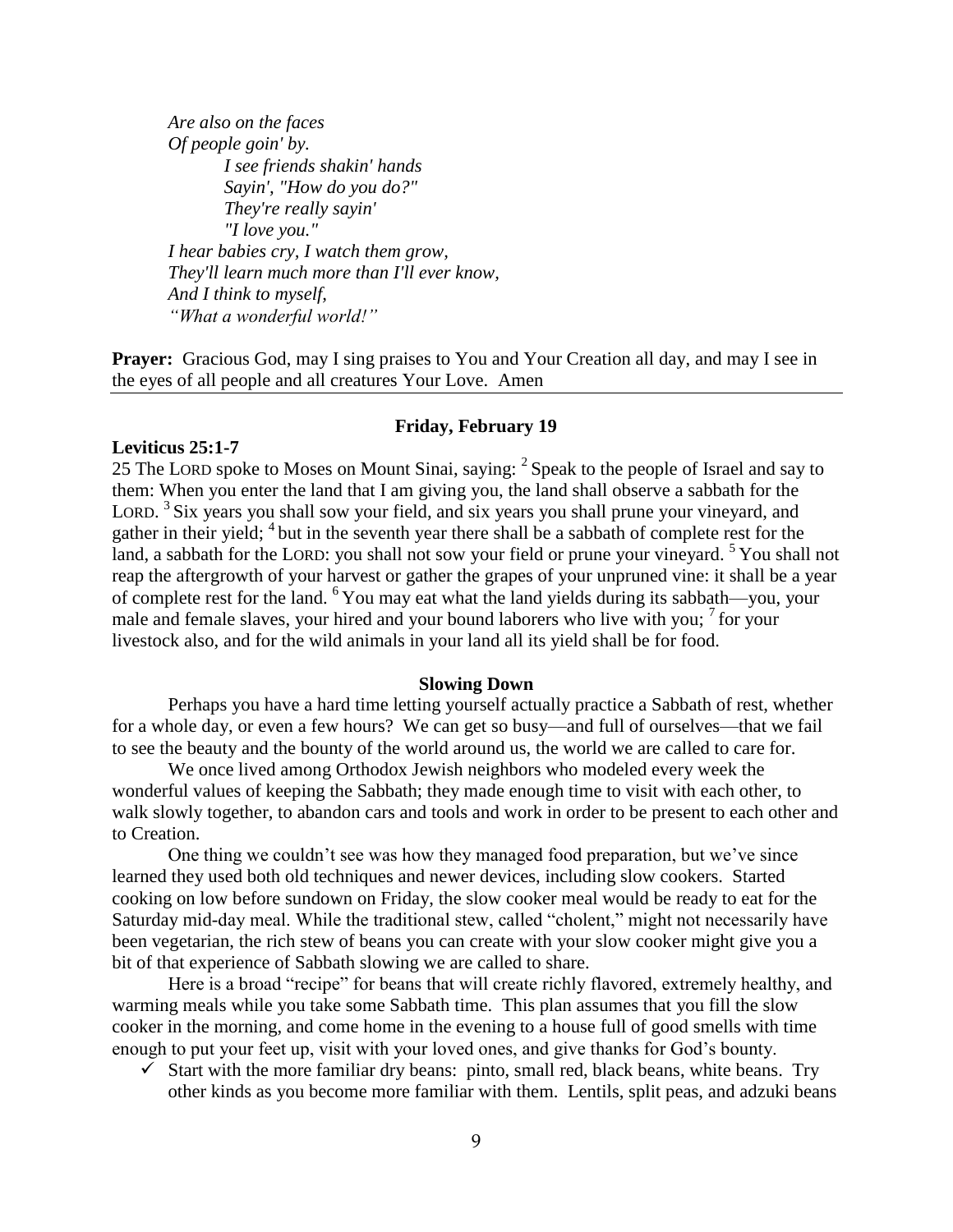take about half the cooking time that other beans do. Each kind has its own flavor partners, but all of them benefit from experimenting! Here are some popular combinations:

- o Pinto beans like tomatoes, green peppers, onions, and oregano.
- o Red beans really benefit from my favorite secret ingredient: ground ancho chili pepper; it's not spicy at all, but it deepens the flavors. They also want onions, green peppers, celery, thyme and parsley.
- o White beans like a potato or two cut up to make a thick broth, as well as spinach or kale, rosemary or thyme.
- o Black beans like lime and cilantro, as well as onions, garlic, and peppers; you can also use bottled sofrito sauce.
- o Lentils seem to love carrots, and vice versa.
- o Mix several beans together with onion, celery, peppers, some pasta, chili powder and ground ancho pepper for a vegetarian chili.
- $\checkmark$  Soak the beans (2 or more cups) overnight, covered with at least 2 inches of water; drain off this water in the morning. Some cooks say you can skip this soaking, and the beans will just need a little more cooking time. Lentils don't need soaking. \*Red kidney beans, however, need to be boiled for 10 minutes before being added to the slow cooker, due to an enzyme difficult to digest.
- $\checkmark$  Place the beans in the slow cooker with, again, enough liquid to cover to about 2-3 inches above. You can use plain water, but you also can try vegetable broth or stock or a little tomato sauce.
- $\checkmark$  Add some flavorful vegetables, and some seasonings; you want to make a very richlyflavored broth. There's a big difference of opinion about adding salt at this point. I don't, and just add it at the table.
- $\checkmark$  Turn on the slow cooker and cook 6-8 hours on low. (If you notice your slow cooker seems to let out some steam, cover it with aluminum foil before you put the lid on; it keeps all the juices in.) And if it you are a little late getting home, no problem; dinner's there, waiting.
- $\checkmark$  You may want to pour your beans over rice, or top them with some cheese or sour cream or yoghurt, or some chopped cilantro or parsley.

Serve the beans with a salad or raw vegetables and some kind of bread, naan, or tortilla to scoop up the good stuff.

*Rebecca Ferguson*

**Prayer:** Just to be is a blessing. Just to live is holy. *Prayer by Rabbi Abraham Heschel, as found in the Orchard Ridge [Wisconsin] United Church of Christ Blessing Book, 2006* 

#### **Deuteronomy 10:14-15**

#### **Saturday, February 20**

<sup>14</sup> Although heaven and the heaven of heavens belong to the LORD your God, the earth with all that is in it, <sup>15</sup> yet the LORD set his heart in love on your ancestors alone and chose you, their descendants after them, out of all the peoples, as it is today.

#### **I Still Plant Trees**

*Joseph Sittler, a Lutheran theologian and ethicist who taught at the University of Chicago, was an early Christian theologian to think critically about environmentalism. In the 1960s Sittler*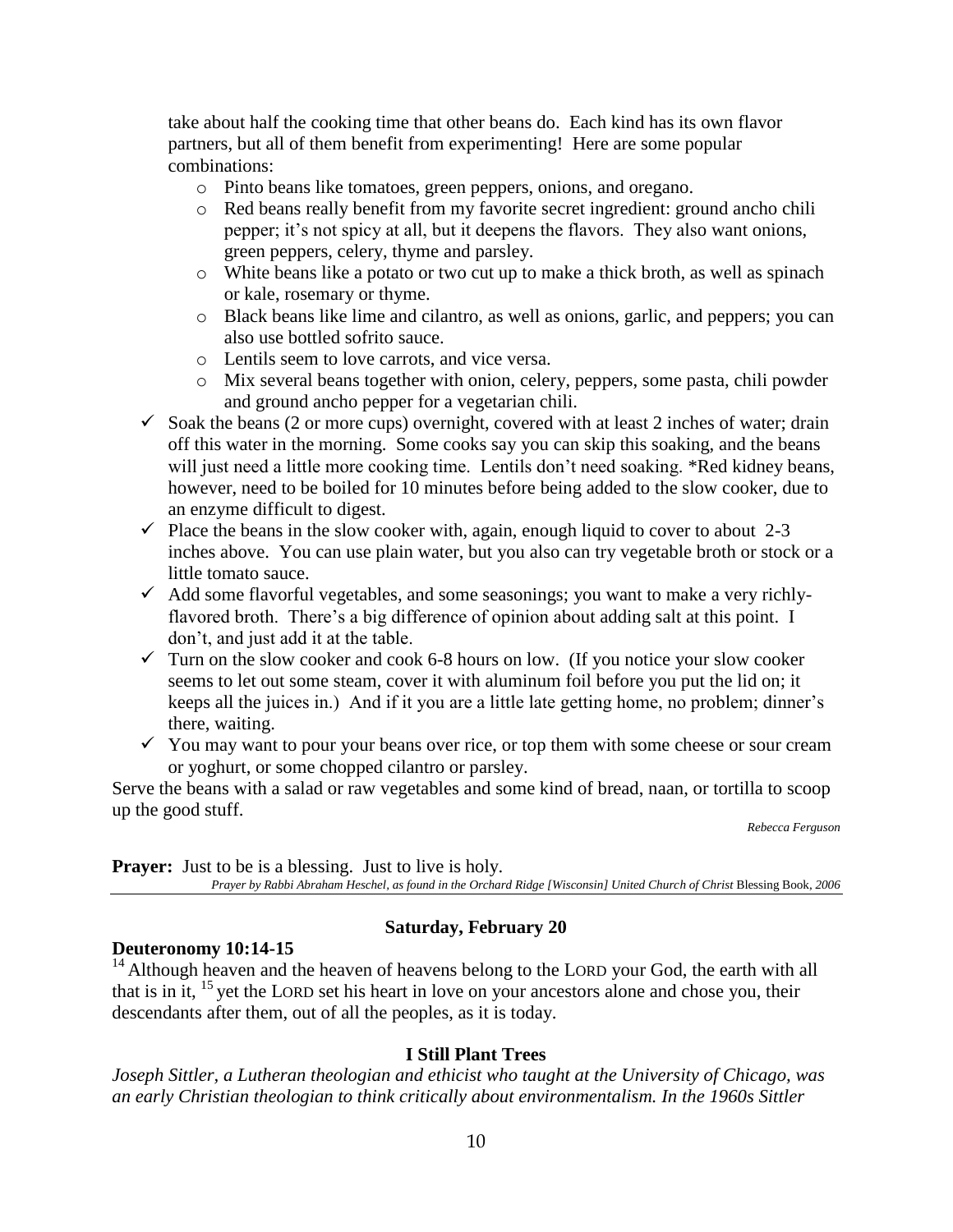*wrote and spoke eloquently about the creation, ethics, and the human responsibility for care for the earth. Grace Notes and Other Fragments is a collection of his essays. He wrote:*

I do not think we are in a very good situation historically. For instance, I do not believe that our relationship to the earth is liable to change for the better until it gets catastrophically worse. Our record indicates that we can walk with our eyes wide open straight into sheer destruction if there is a profit on the way—and that seems to me to be what we are doing now. I have no great expectation that human cussedness with somehow be quickly modified and turned into generosity or that humanity's care of the earth will improve much.

But I do go around planting trees on the campus.

From: *Grace Notes and Other Fragments,* Joseph Sittler

Consider:

- Sittler wrote this passage 35 years ago. Was he and is he right?
- How can you "go around planting trees" literally and figuratively?

**Prayer:** Remind us, O God, that we are people of purpose. You chose us to live in your beautiful creation according to your will. Help us commit to concrete ways of protecting your creation. Amen

#### **Second Sunday in Lent, February 21**

#### **Luke 13:31-35 The Lament over Jerusalem**

<sup>31</sup> At that very hour some Pharisees came and said to him, "Get away from here, for Herod wants to kill you." <sup>32</sup> He said to them, "Go and tell that fox for me, 'Listen, I am casting out demons and performing cures today and tomorrow, and on the third day I finish my work.  $33$  Yet today, tomorrow, and the next day I must be on my way, because it is impossible for a prophet to be killed outside of Jerusalem.' <sup>34</sup> Jerusalem, Jerusalem, the city that kills the prophets and stones those who are sent to it! How often have I desired to gather your children together as a hen gathers her brood under her wings, and you were not willing! <sup>35</sup> See, your house is left to you. And I tell you, you will not see me until the time comes when you say, 'Blessed is the one who comes in the name of the Lord.'"

#### **Eagle and Hen**

When we see an eagle in flight, we are awed by its majesty. Perhaps that is why our American ancestors, wishing to say what the tiny new nation might become, chose the eagle as our symbol of freedom and power. In Exodus, when God reminds the people of Israel of their miraculous delivery from slavery, it is with the image of a great eagle soaring toward safety, bearing the people away on its powerful wings.

About 1,200 years later, Jesus sorrowfully uses quite a different bird to paint a picture of caring for the people of his nation.

"Jerusalem, Jerusalem, the city that kills the prophets and stones those who are sent to it! How often I have desired to gather your children together as a hen gathers her brood under her wings, and you were not willing!" (Luke 13:34)

*Images of God,* John and Katherine Paterson

**Prayer:** God of the covenant, in the glory of the cross your Son embraced the power of death and broke its hold over your people. In this time of repentance, draw all people to yourself, that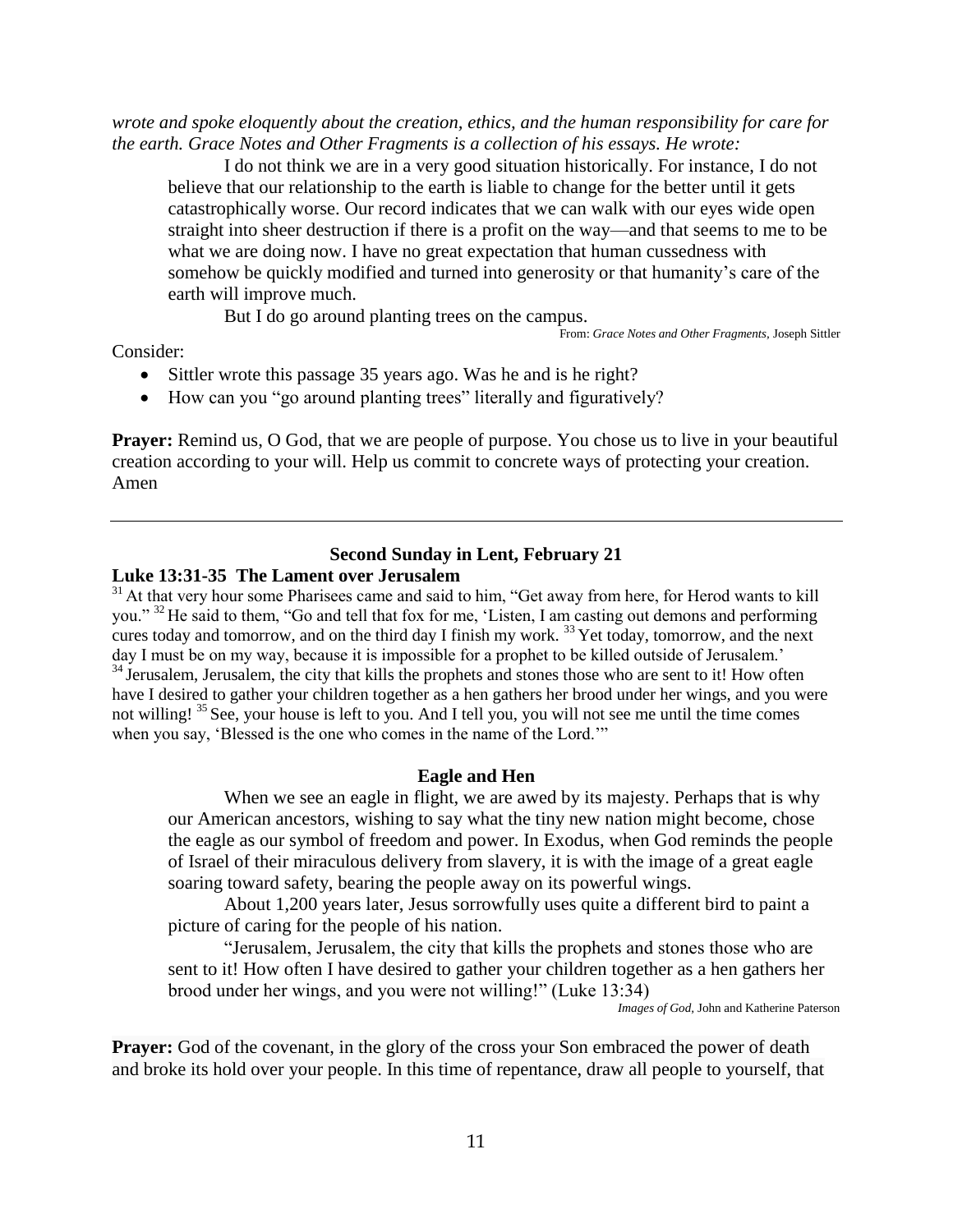we who confess Jesus as Lord may put aside the deeds of death and accept the life of your kingdom. Amen

### **Monday, February 22, 2016**

### **Job 38: 1-7**

<sup>38</sup> Then the LORD answered Job out of the whirlwind:

- <sup>2</sup> "Who is this that darkens counsel by words without knowledge?
- $3$  Gird up your loins like a man,
- I will question you, and you shall declare to me.
- <sup>4</sup> "Where were you when I laid the foundation of the earth? Tell me, if you have understanding.
- <sup>5</sup> Who determined its measurements---surely you know! Or who stretched the line upon it?
- <sup>6</sup> On what were its bases sunk,
	- Or who laid its cornerstone
- $\frac{7}{1}$  when the morning stars sang together And all the heavenly beings shouted for joy?"



## **SECOND-HAND DOESN'T MEAN SECOND-BEST**

We accumulate a lot of stuff, and the stuff we buy requires raw materials, energy, packaging, transportation, and disposal—as well as our time and energy to maintain it. The next time you think of buying something, try borrowing it from a friend or buying it used. Consider buying items from a second-hand store. Toys, bicycles, roller blades, and other age and size-specific items are quickly outgrown. Second hand stores often sell these items in excellent condition since they are used for such a short period of time.



## **PLASTIC BAGS SUCK**

Each year the U.S. uses 84 billion plastic bags, a significant portion of the 500 billion used worldwide. They are not biodegradable, and are making their way into our oceans, and subsequently, the food chain. Stronger, reusable bags are an inexpensive and readily available option. Every trip to the grocery store should include bringing a reusable bag. Second-hand stores will re-use your plastic bags when you can't escape having a few. Recycle too.



## **USE RECHARGABLE BATTERIES**

Each year 15 billion batteries are produced and sold and most of them are disposable alkaline batteries. Only a fraction of those are recycled. Buy a charger and a few sets of rechargeable batteries. Although it requires an upfront investment, it is one that should pay off in no time.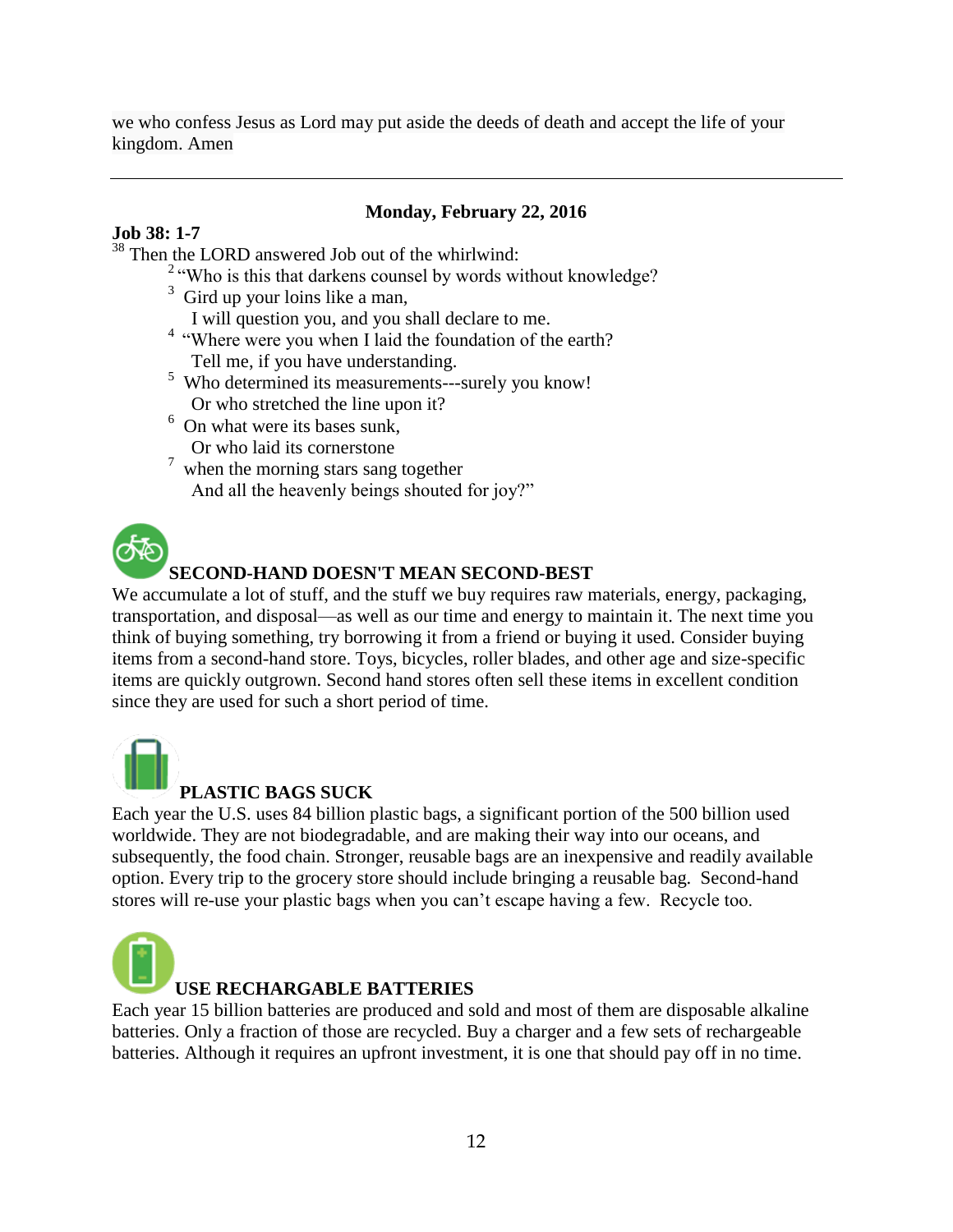

Sneak in a shower with your loved one to start the day with some zest that doesn't come in a bar. Not only have you made a wise choice for the environment, but you may notice some other added...um...benefits.

**Prayer:** Lord, I pray that you will lead me to be a good steward of the earth's resources. Help me be a leader and a teacher of environmental consciousness. Amen

#### **Tuesday, February 23**

#### **Job 38:25-27**

 $25$  "Who has cut a channel for the torrents of rain, and a way for the thunderbolt,

 $26$  to bring rain on a land where no one lives, on the desert, which is empty of human life,

 $27$  to satisfy the waste and desolate land, and to make the ground put forth grass?

This is Dave's second writing, but his third, included in the next Tuesday, is about Flint—and water. Can they be exchanged?

The president of the World Bank has stated unequivocally that "Poverty reduction and climate change are linked," and that climate change impacts will "…likely be inherently unequal and tilted against many of the world's poorest regions, which have the least economic, institutional, scientific, and technical capacity to cope and adapt." The poor in coastal cities and on low-lying islands, according to the Bank, are among the most vulnerable to climate change.

Fifty-two of the world's small island nations—home to 62 million people—are already facing such impacts, with sea-level rises up to four times the global average, according to the UN Environment Programme, with related development losses measured in trillions of dollars due to their increased vulnerability. The negative impact on fisheries alone will be enormous, challenging the capacity of these nations to meet "…the nutritional needs of growing populations, damaging livelihoods and hampering efforts to life people out of poverty." *Dave Ostendorf*

**Prayer:** May God guide us.

#### **Wednesday, February 24**

#### **Psalm 19:1-4**

<sup>1</sup> The heavens are telling the glory of God;

and the firmament proclaims God's handiwork.

 $^{2}$  Day to day pours forth speech,

and night to night declares knowledge.

<sup>3</sup> There is no speech, nor are there words; their voice is not heard;

 $4$  yet their voice goes out through all the earth,

and their words to the end of the world.

### **The Mystery of the Universe**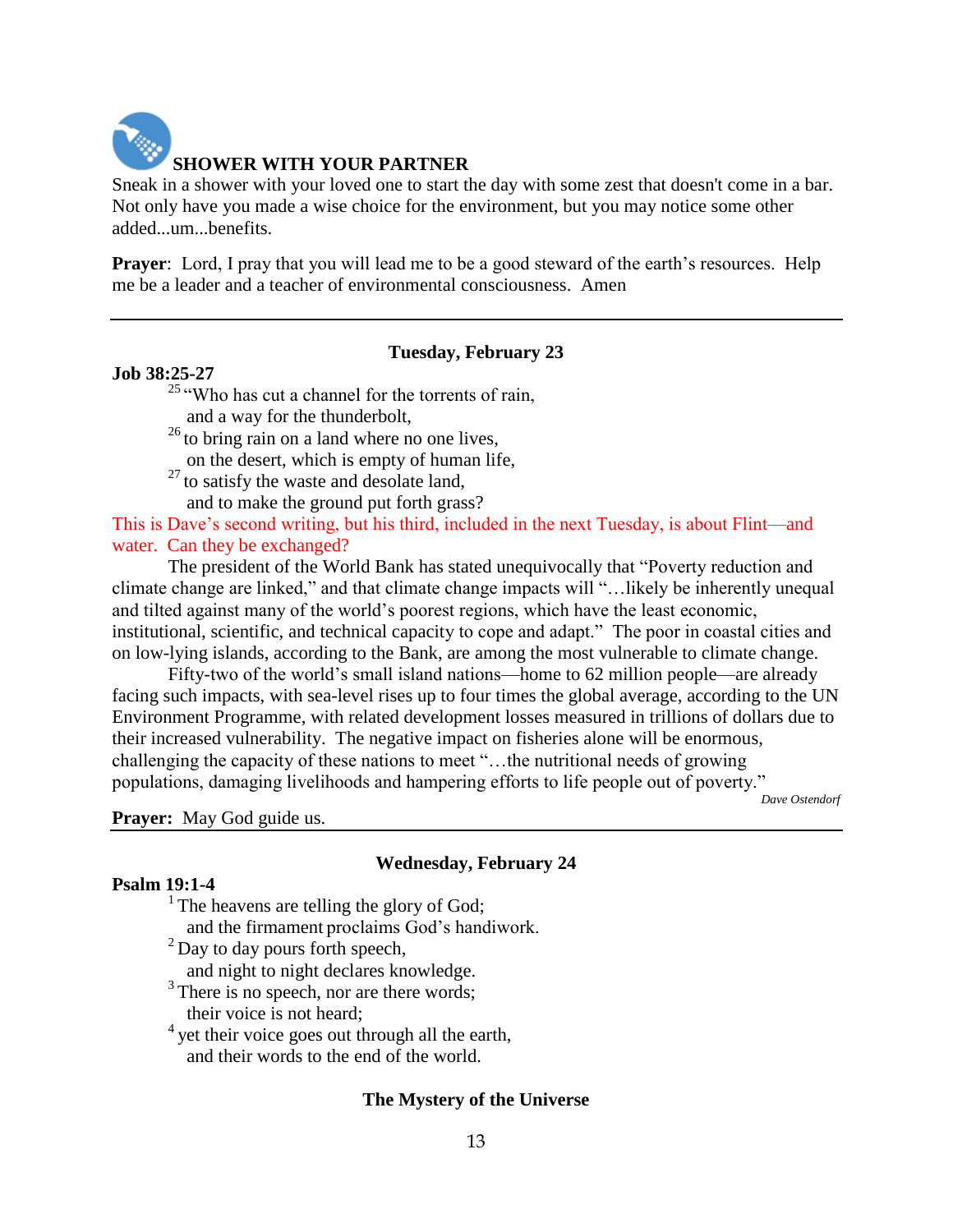In the Judaeo-Christian tradition, the word "creation" has a broader meaning than "nature," for it has to do with God's loving plan in which every creature has its own value and significance. Nature is usually seen as a system which can be studied, understood and controlled, whereas creation can only be understood as a gift from the outstretched hand of the Father of all, and as a reality illuminated by the love which calls us together into universal communion.

"By the word of the Lord the heavens were made" (Ps 33:6). This tells us that the world came about as the result of a decision, not from chaos or chance, and this exalts it all the more. The creating word expresses a free choice. The universe did not emerge as the result of arbitrary omnipotence, a show of force or a desire for self-assertion. Creation is of the order of love. God's love is the fundamental moving force in all created things: "For you love all things that exist, and detest none of the things that you have made; for you would not have made anything if you had hated it" (Wis 11:24).

*From Chapter Three, paragraphs 76 and 77*

**Prayer:** All-powerful God, you are present in the whole universe and in the smallest of your creatures. You embrace with your tenderness all that exists. Pour out upon us the power of your love, that we may protect life and beauty. Fill us with peace, that we may live as brothers and sisters, harming no one. Amen

*From the conclusion of Chapter Six, "A Prayer for Our Earth"*

#### **Thursday, February 25**

#### **Psalm 24:1-2**

<sup>1</sup> The earth is the LORD's and all that is in it,

the world, and those who live in it;

 $2^{2}$  for he has founded it on the seas, and established it on the rivers.

Many of the Psalms praise God and the Creation in glorious language and almost outrageous images; others simply state in quiet rhythms the fact that this world is not ours. As contemporary citizens of a noisy nation proud of its independence, we may find ourselves a little uneasy with all this, but as faithful ones, we are encouraged to try on these old truths in new words and deep silences.

> *from Glory Glory (from Psalm 19) by Daniel Berrigan*

*The heavens bespeak the glory of God. The firmament ablaze, a text of his works. Dawn whispers to sunset Dark to dark the word passes; glory glory. All in a great silence, no tongue's clamoryet the web of the world trembles conscious, as of great winds passing.*

#### **Prayer:**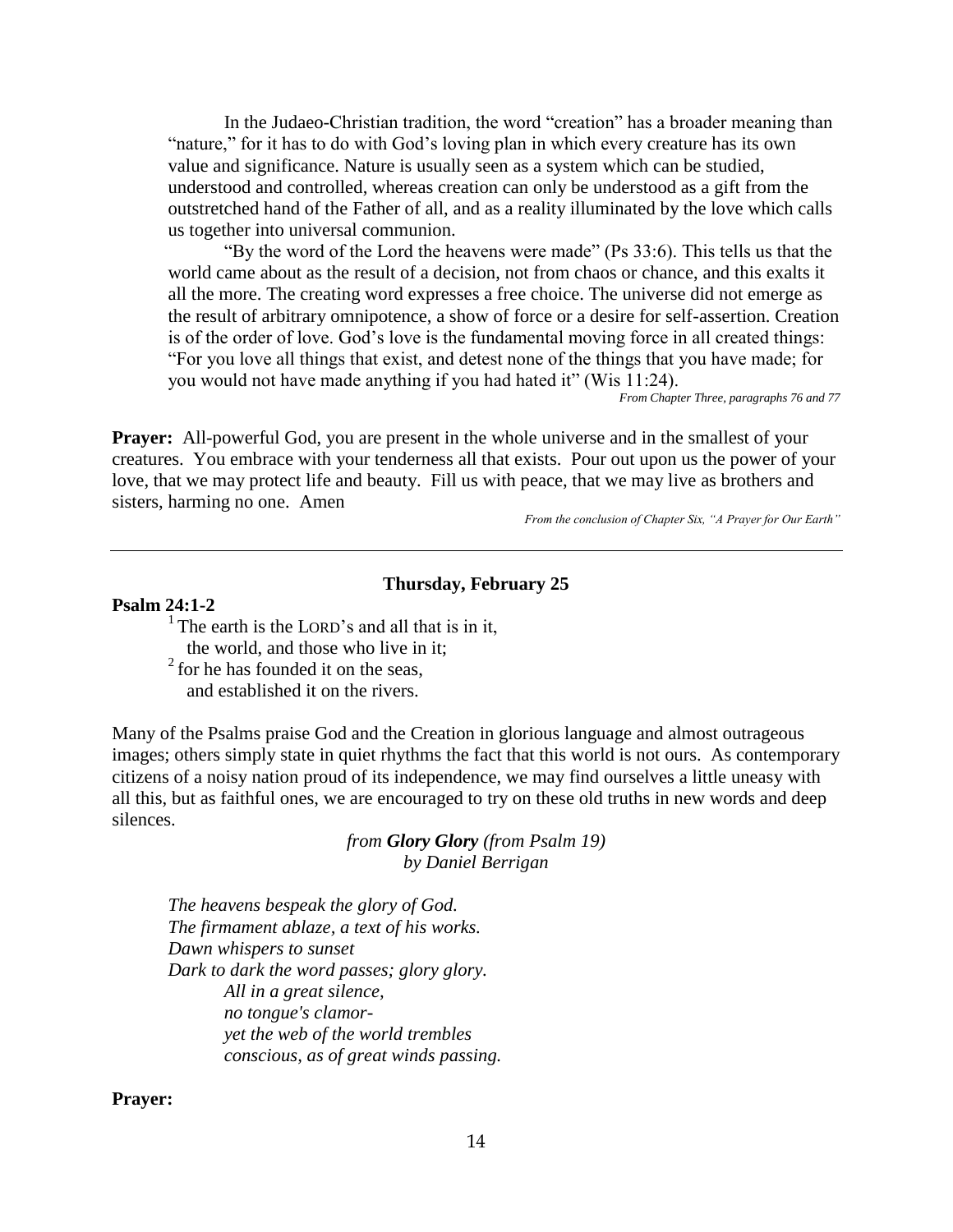Be praised, my God, by butterfly and dragonfly wings exercising for their first flight. Be praised by lightning and thunder causing spring showers. Be praised by the silent voice of grass growing and trees building. Be praised by all the colorful flower trumpets of spring. Be praised by downy feathers freshly dried on newly hatched ducklings and chicks. Be praised by the songs of birds, crickets and frogs. Be praised, my God, by all your creation which tells of new life. *Prayer is by Mary Goergen, as found in the Orchard Ridge [Wisconsin] United Church of Christ* Blessing Book, *2006*.

#### **Friday, February 26**

#### **Psalm 65:9-13**

 $9^9$  You visit the earth and water it,

you greatly enrich it;

the river of God is full of water;

you provide the people with grain,

for so you have prepared it.

<sup>10</sup> You water its furrows abundantly, settling its ridges,

softening it with showers,

and blessing its growth.

 $11$  You crown the year with your bounty; your wagon tracks overflow with richness.

 $12$ <sup>12</sup> The pastures of the wilderness overflow,

the hills gird themselves with joy,

<sup>13</sup> the meadows clothe themselves with flocks, the valleys deck themselves with grain, they shout and sing together for joy.

#### **Build Your Own Grain and Bean Salads**

Mixing grains and beans gives us complete proteins, while also helping us find tasty ways to become "reducetarians." Here is a scheme for creating healthy combinations that please both our individual preferences and those of our family members. (The idea of these salads comes from a 2011 *USA Weekend* article from a "ThreeManyCooks" blog.) *Mix together:*

2 cups of canned beans, rinsed and drained.

(Try kidney, pinto, black, white beans, black-eyed peas, lentils, or chickpeas, also called garbanzos.)

#### 2 cups cooked grains

(Try white, wild or brown rice, barley, bite-size pasta, couscous, quinoa, or grains both new and ancient, such as amaranth and bulgur.)

3 cups bite-sized vegetables

(If it's a cooked vegetable, okay to use just one, but try a mix of two or three raw vegetables.)

¼ medium red or white onion or 4/5 sliced green onions or scallions

¼ cup soft fresh herbs (parsley, cilantro, basil or mint) or a sprinkle of dried ones *When ready to serve, add:*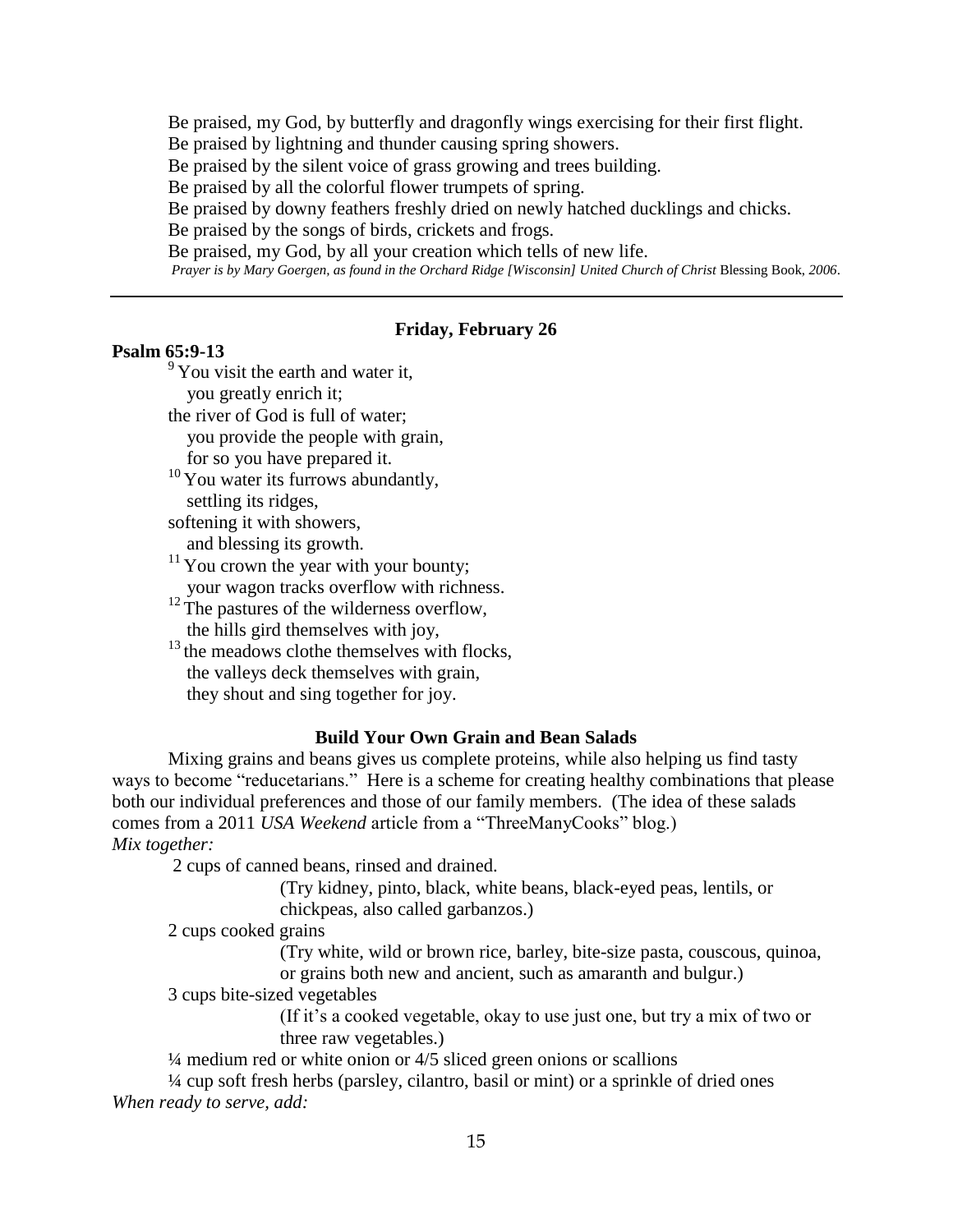salt and pepper ½ cup extras (Toasted nuts? Dried Fruit? Cheese? Olives? Get creative!)  $\frac{1}{4}$  to  $\frac{1}{4}$  cup dressing: (Try a simple dressing of olive oil and vinegar, or a seasoned oil, like

sesame or walnut, with lemon or lime juice, or your favorite purchased salad dressing.)

*Serves 4 as a main course, or 6 to 8 as a side dish.*

*Rebecca Ferguson*

**Prayer:** Bountiful God, help us to see the possibilities You put before us. Keep us from falling into old ruts and the too-familiar, and show us ways to create fresh and healthy sustenance from what we have! Amen

#### **Saturday, February 27**

#### **Psalm 104:1-6**

 $<sup>1</sup>$  Bless the LORD, O my soul.</sup>

O LORD my God, you are very great.

You are clothed with honor and majesty,

2 wrapped in light as with a garment.

You stretch out the heavens like a tent,

3 you set the beams of your chambers on the waters,

you make the clouds your chariot,

you ride on the wings of the wind,

<sup>4</sup> you make the winds your messengers, fire and flame your ministers.

 $<sup>5</sup>$  You set the earth on its foundations,</sup>

so that it shall never be shaken.

 $6$  You cover it with the deep as with a garment;

the waters stood above the mountains.

#### **The Land**

The land is against large-scale changes. Nature is what it is in its ecologically intricate structure because of the long time in which small modifications have occurred and were absorbed into the whole. Recently I was talking with an Iowa farmer about the way intensive land use has changed from what we knew in our youth. Farmers then had a grassy corner of the field where they turned their horses and their plows, and later their tractors, around. My farmer friend recalled that his father taught him to call these unplowed margins "God's frame around the picture."

Now farmers plow right up to the edges of the fence or the ditch. As a result, what we used to call hedgerows—bushes or wild growth around the fields—have been destroyed in large part. This means that the cover for birds is taken away. And birds eat insects; they have them for breakfast, lunch, and dinner.

We have destroyed a situation of natural predation upon insects, and therefore we have to add more things to the land, the plants, and the air to control the insects. Nature is like a fine piece of cloth: you pull a thread thee, and it vibrates through the whole fabric."

From: *Gravity and Grace,* Joseph Sittler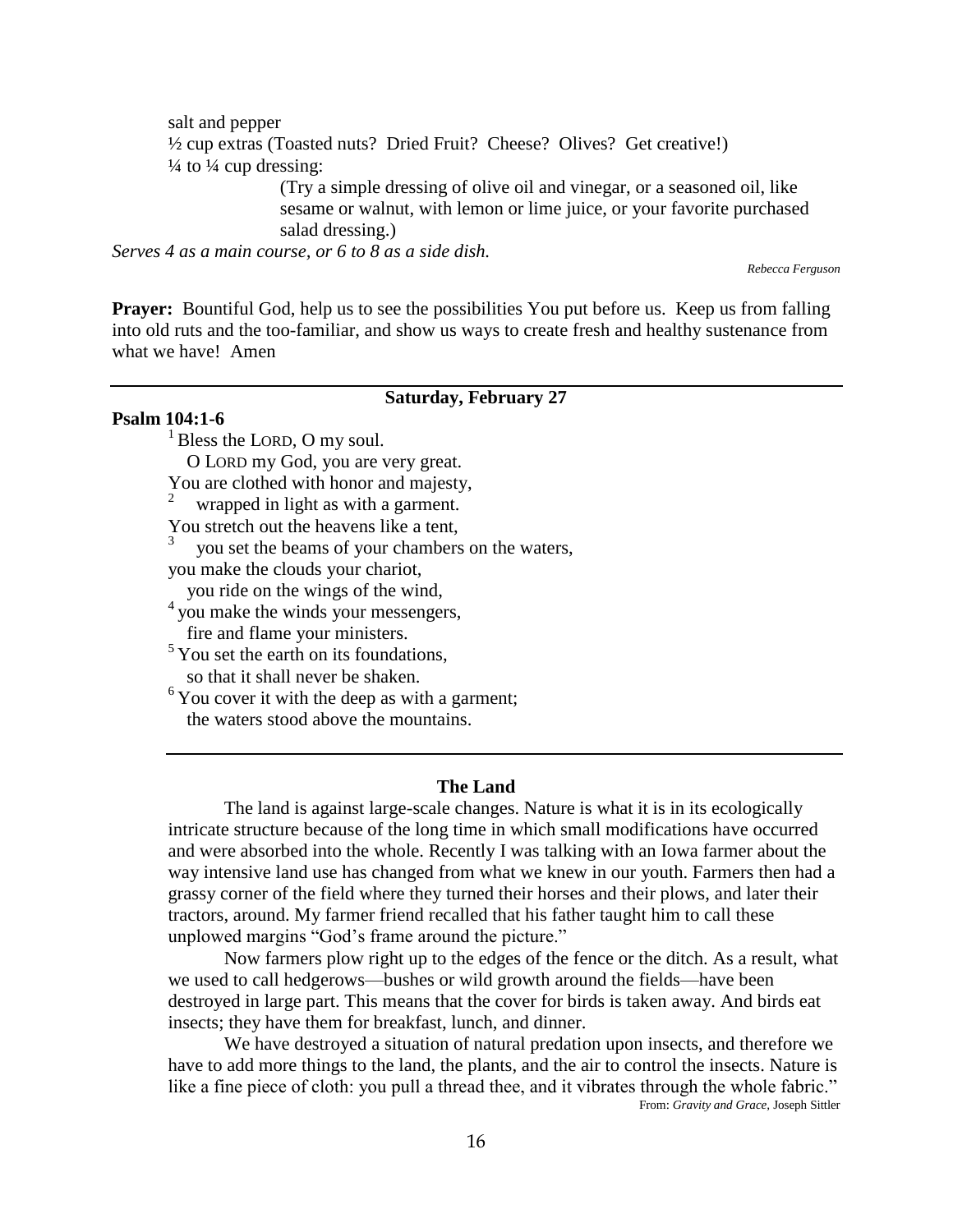**Prayer:** Gracious God, the beauty of your creation is all around us. Open our eyes to see the wonders of your hand. Amen

#### **Third Sunday in Lent, February 28**

#### **Luke 13:1-9**

At that very time there were some present who told him about the Galileans whose blood Pilate had mingled with their sacrifices.  ${}^{2}$  He asked them, "Do you think that because these Galileans suffered in this way they were worse sinners than all other Galileans?  $3^3$  No, I tell you; but unless you repent, you will all perish as they did. <sup>4</sup> Or those eighteen who were killed when the tower of Siloam fell on them—do you think that they were worse offenders than all the others living in Jerusalem?  $5$  No, I tell you; but unless you repent, you will all perish just as they did." <sup>6</sup> Then he told this parable: "A man had a fig tree planted in his vineyard; and he came looking for fruit on it and found none.<sup>7</sup> So he said to the gardener, 'See here! For three years I have come looking for fruit on this fig tree, and still I find none. Cut it down! Why should it be wasting the soil?' <sup>8</sup> He replied, 'Sir, let it alone for one more year, until I dig around it and put manure on it. <sup>9</sup> If it bears fruit next year, well and good; but if not, you can cut it down."

#### **Monday, February 29, 2015**

#### **Psalm 104:14-21**

- $14$  You cause the grass to grow for the cattle, and plants for people to use, to bring forth food from the earth,
- <sup>15</sup> and wine to gladden the human heart, oil to make the face shine, and bread to strengthen the human heart.
- <sup>16</sup> The trees of the LORD are watered abundantly, the cedars of Lebanon that he planted.
- $17$  In them the birds build their nests; the stork has its home in the fir trees.
- $18$  The high mountains are for the wild goats; the rocks are a refuge for the coneys.
- $19$  You have made the moon to mark the seasons; the sun knows its time for setting.
- $20$  You make darkness, and it is night, when all the animals of the forest come creeping out.
- $21$  The young lions roar for their prey, seeking their food from God.

## **TURN OFF COMPUTERS AT NIGHT**

By turning off your computer instead of leaving it in sleep mode, you can save 40 watt-hours per day. That adds up to 4 cents a day, or \$14 per year. If you don't want to wait for your computer to start up, set it to turn on automatically a few minutes before you get to work, or boot up while you're pouring your morning cup 'o joe.



### **ADJUST YOUR THERMOSTAT**

Adjust your thermostat one degree higher in the summer and one degree cooler in the winter. Each degree Fahrenheit less will save about 10% on your energy use! In addition, invest in a programmable thermostat which allows you to regulate temperature based on the times you are at home or away.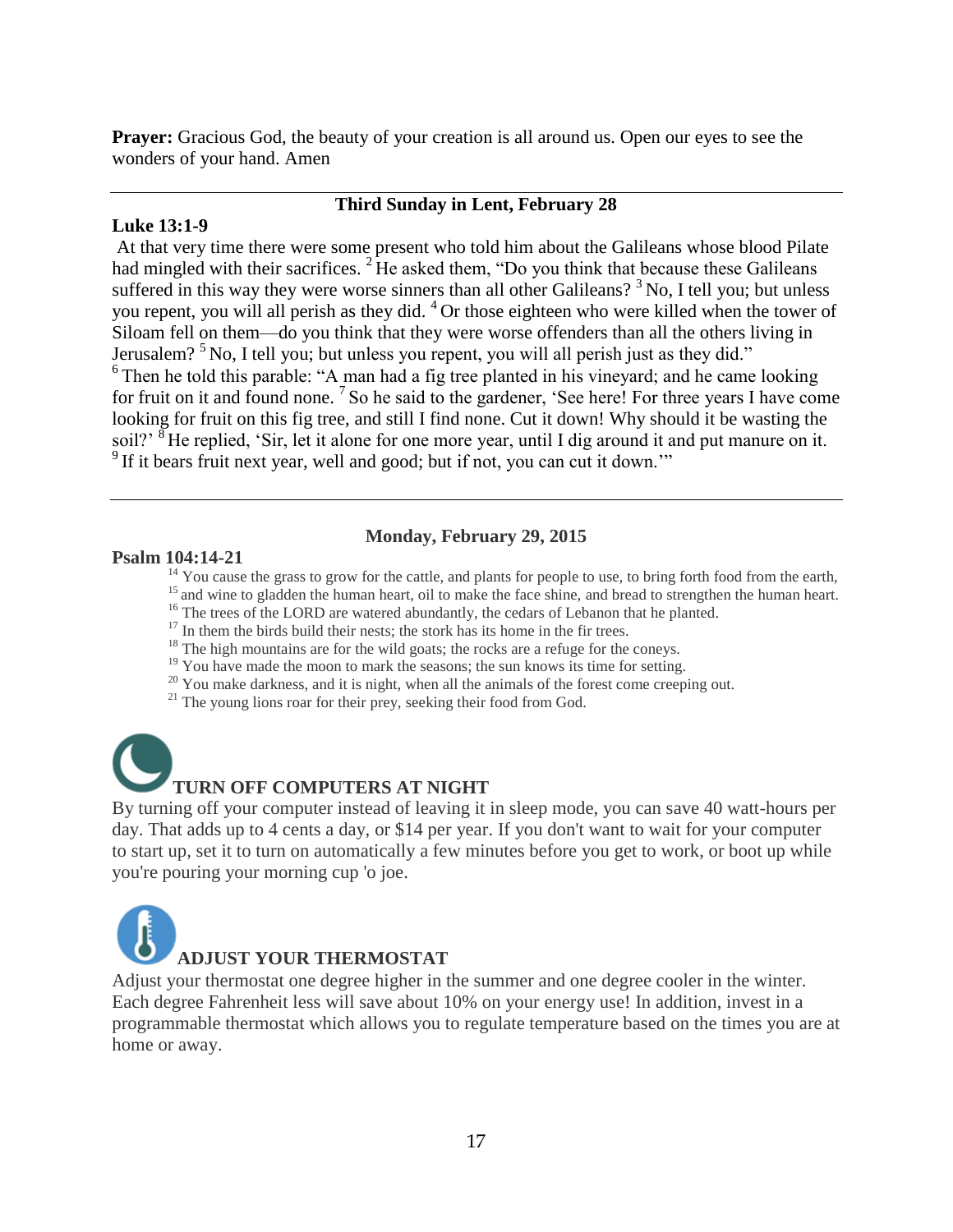**WASH YOUR CLOTHES IN THE COOLEST WATER POSSIBLE**

About 80 percent of the cost to run your washer is used for heating the water. Except for allwhite loads, there is little benefit to washing in hot water. Most conventional laundry detergents work just as well with cold water.

**KEEPING IT COOL**

If you use air conditioning, a ceiling fan will allow you to raise the thermostat setting about 4 degrees Fahrenheit with no reduction in comfort. Just make sure to turn it off when you leave the room. Fans cool people, not rooms. Running your air conditioning at 78 degrees F instead of 72 degrees F can save between 6 and 18 percent on your cooling bill. The smaller the difference between indoor and outdoor temperatures, the lower your overall cooling bill will be, so set your thermostat as high as possible during the summer months.

*Tom and Betsy Westerhaus*

**Prayer:** Lord, the cycle of seasons continues to amaze us and You planned it all! Help me understand that every action I take to reduce my footprint on the environment is known and welcomed by you. Amen

#### **Tuesday, March 1**

#### **Psalm 104:24-30**

- $24$  O LORD, how manifold are your works! In wisdom you have made them all; the earth is full of your creatures.
- $25$  Yonder is the sea, great and wide, creeping things innumerable are there, living things both small and great.
- $26$  There go the ships, and Leviathan that you formed to sport in it.
- $27$  These all look to you
	- to give them their food in due season;
- $28$  when you give to them, they gather it up;
- when you open your hand, they are filled with good things.
- <sup>29</sup> When you hide your face, they are dismayed; when you take away their breath, they die and return to their dust.
- <sup>30</sup> When you send forth your spirit, they are created; and you renew the face of the ground.

Flint, Michigan is the second most poverty-stricken city in the nation for its size, with over 40% of its almost 100,000 residents living in poverty, according to the U.S. Census. That level of poverty is 166.5% greater than the national average. The city is 57% African American. Since 2005 some 5,000 houses have been demolished in Flint.

Today Flint is a toxic water disaster site, facing one of the most critical environmental crises of our day—a crisis that has been unfolding for fifty years with no serious response or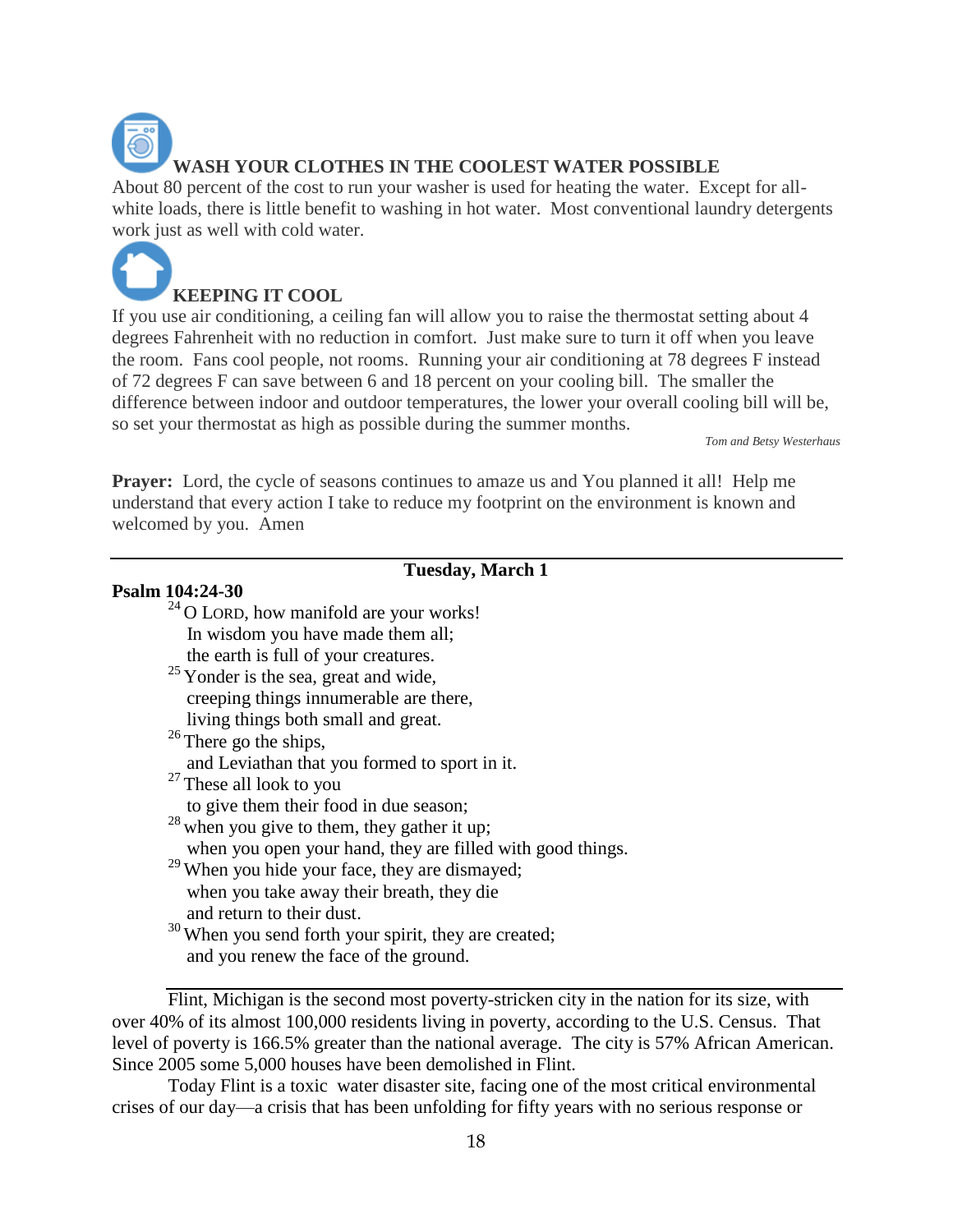resolution. In the mid-1960s African American residents were raising concerns about the water, to no avail. At that time GM plants were dumping some 26 million gallons of industrial waste into the Flint River *daily.*

Now the water is undrinkable. Children are being tested for lead poisoning and a host of other potential contaminants. Filtration remedies and missions of gallons of bottled water are being provided to homes by FEMA. The state has been ordered to take immediate, emergency steps to address the contamination of the city's water.

Water. A basic of life. And a source of tragedy for many poor communities.

There is hope, however, and faith abides. As Flint's Mayor Karen Weaver said recently,"With the faith of a mustard seed saying to this mountain, and the water crisis is our mountain, get up and get out of our way…" We will rise up and we will fly again... nothing will get in our way."

*Dave Ostendorf*

**Prayer:** May God give the people water, and great faithfulness.

#### **Wednesday, March 2**

#### **Isaiah 11:6-9**

<sup>6</sup> The wolf shall live with the lamb, the leopard shall lie down with the kid, the calf and the lion and the fatling together, and a little child shall lead them.  $7$  The cow and the bear shall graze, their young shall lie down together; and the lion shall eat straw like the ox.  $8<sup>8</sup>$  The nursing child shall play over the hole of the asp, and the weaned child shall put its hand on the adder's den. <sup>9</sup> They will not hurt or destroy on all my holy mountain; for the earth will be full of the knowledge of the LORD as the waters cover the sea.

The divine Persons are subsistent relations, and the world, created according to the divine model, is a web of relationships. Creatures tend towards God, and in turn it is proper to every living being to tend towards other things, so that throughout the universe we can find any number of constant and secretly interwoven relationships. This leads us not only to marvel at the manifold connections existing among creatures, but also to discover a key to our own fulfilment. The human person grows more, matures more and is sanctified more to the extent that he or she enters into relationships, going out from themselves to live in communion with God, with others and with all creatures. In this way, they make their own that trinitarian dynamism which God imprinted in them when they were created. Everything is interconnected, and this invites us to develop a spirituality of that global solidarity which flows from the mystery of the Trinity.

*From Chapter Three, paragraph 240.*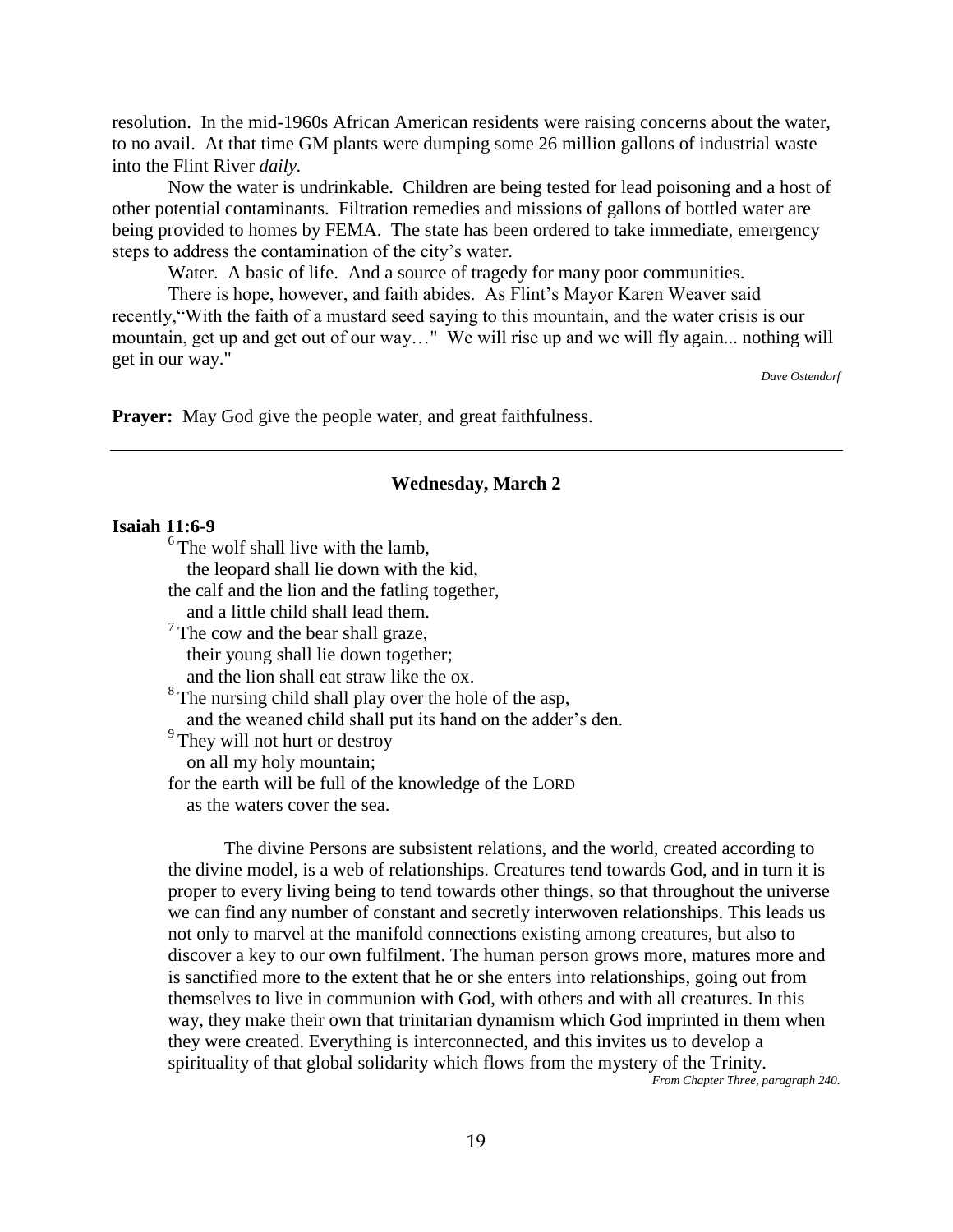**Prayer:** O God, help me to feel Your presence everywhere I go today. To see You in everyone I meet today. To sense You in all I hear today. To reflect You in all I do today. To pray to and trust You in all I experience today. To struggle to be like You in all I am today. To speak of and for You in all I say today. To thank You for everything every day. *Prayer is by Marian Wright Edelman, from the Orchard Ridge [Wisconsin] United Church of Christ* Blessing Book, *2006*.

#### **Thursday, March 3**

#### **Isaiah 35:1-2**

35 The wilderness and the dry land shall be glad, the desert shall rejoice and blossom; like the crocus<sup>2</sup> it shall blossom abundantly, and rejoice with joy and singing. The glory of Lebanon shall be given to it, the majesty of Carmel and Sharon. They shall see the glory of the LORD, the majesty of our God.

#### **God's Grandeur** by Gerald Manley Hopkins

The world is charged with the grandeur of God. It will flame out, like shining from shook foil; It gathers to a greatness, like the ooze of oil Crushed. Why do men then now not reck his rod? Generations have trod, have trod, have trod; And all is seared with trade; bleared, smeared with toil; And wears man's smudge & shares man's smell: the soil Is bare now, nor can foot feel, being shod.

And for all this, nature is never spent; There lives the dearest freshness deep down things; And though the last lights off the black West went Oh, morning, at the brown brink eastward, springs -- Because the Holy Ghost over the bent World broods with warm breast & with ah! bright wings.

#### **Prayer:** God of Beauty, help me to see anew today. Amen

#### **Friday, March 4, World Day of Prayer**

#### **Matthew 6:9-13**

<sup>9</sup> "Pray then in this way: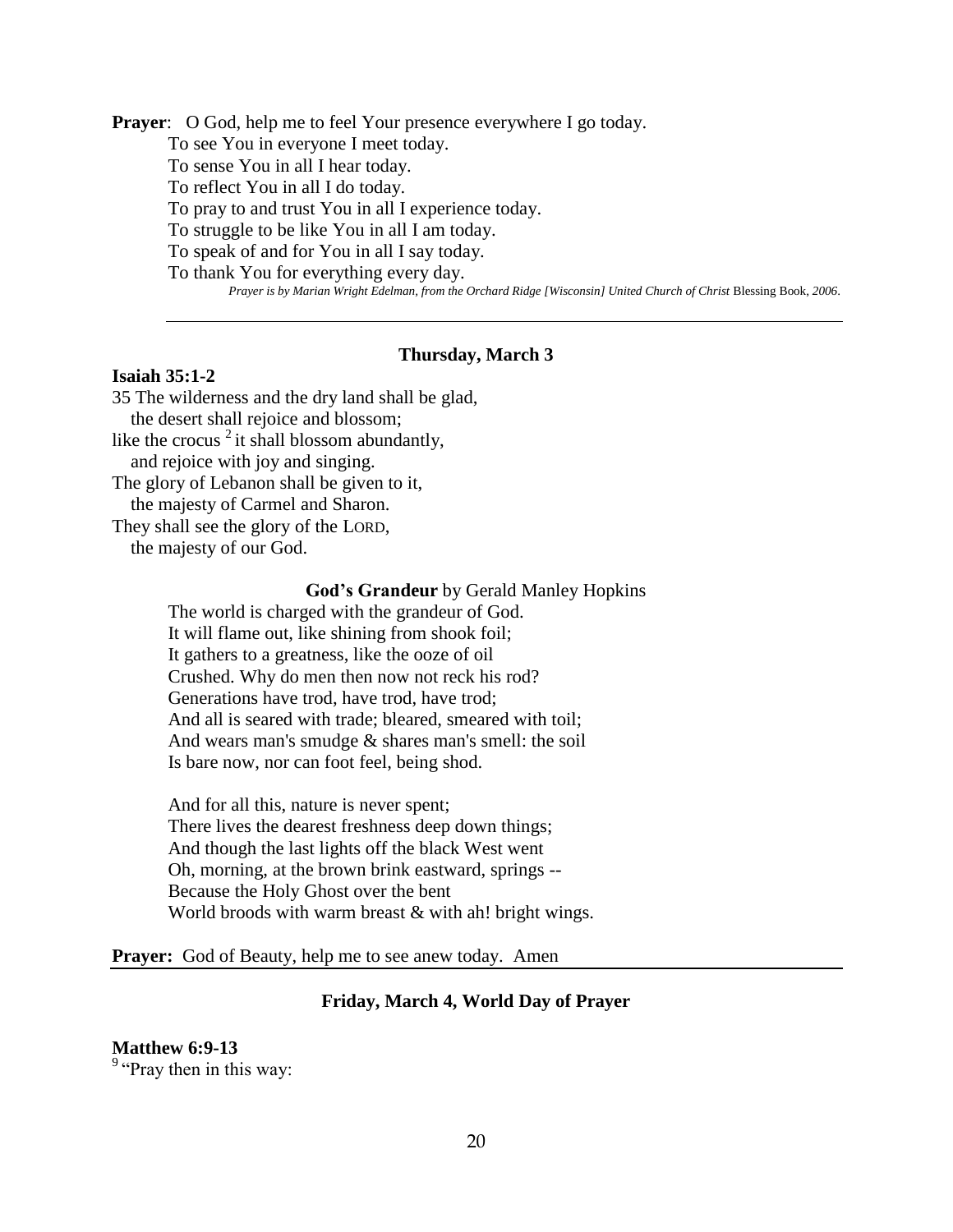Our Father in heaven,

hallowed be your name.

 $10^{-7}$  Your kingdom come. Your will be done,

on earth as it is in heaven.

- 11 Give us this day our daily bread,
- 12 And forgive us our debts, as we also have forgiven our debtors.
- 13 And do not bring us to the time of trial, but rescue us from the evil one.

#### **Better Butter: Spread it about**

A few years ago, I just got fed up with all the plastic butter and margarine containers we were purchasing. Of course, I recycled them, but really, there were just too many to feel good about it. Then I got lucky and remembered a recipe called "Better Butter" from a few decades ago, in *Laurel's Kitchen* by Laurel Robertson, Bronwen Godfrey and Carol Flinders*.*

Now, all I do is blend up in my food processor one part butter with one part canola or olive oil. That's it!

At first, I poured the blend back into a recycled plastic container, but then I haunted the second hand stores (more recycling!) until I found two small ceramic dishes with lids. (With two, the next one's always ready.) Stored in the fridge, the better butter acts like margarine (easily spreadable), but is much healthier, which is another bonus.

Of course, you can now buy commercial products made the same way—but with some additional unpronounceable ingredients—and still in those obnoxious plastic containers.

This is just a small act, but it is one that encourages me to try for more. It reminds me of that slogan, "use it up, wear it out, make it do, or do without," and it reminds me to look around to see, "What else can I do to protect the earth—and my family?" What else can we all do?

And maybe we should modify that phrase to include the need to communicate with each other about the ways we have found to live more simply and more sanely: "Use it up, wear it out, make it do, or do without— and spread it about!"

Will you commit to sharing your small acts of reusing, reducing, recycling with the rest of us, so we all learn?

**Prayer:** God of Comfort and Challenge, you give us what we need each day, in wisdom and in sustenance. Give us the courage to act on the challenges that confront us, and help us to see and accept the comfort you offer. Amen

#### **Isaiah 26:1-6**

#### **Saturday, March 5**

On that day this song will be sung in the land of Judah: We have a strong city; he sets up victory like walls and bulwarks. Open the gates, so that the righteous nation that keeps faith may enter in. Those of steadfast mind you keep in peace—in peace because they trust in you. Trust in the Lord forever, for in the Lord God you have an everlasting rock. For he has brought low the inhabitants of the height; the lofty city he lays low. He lays it low to the ground, casts it to the dust. The foot tramples it, the feet of the poor, the steps of the needy.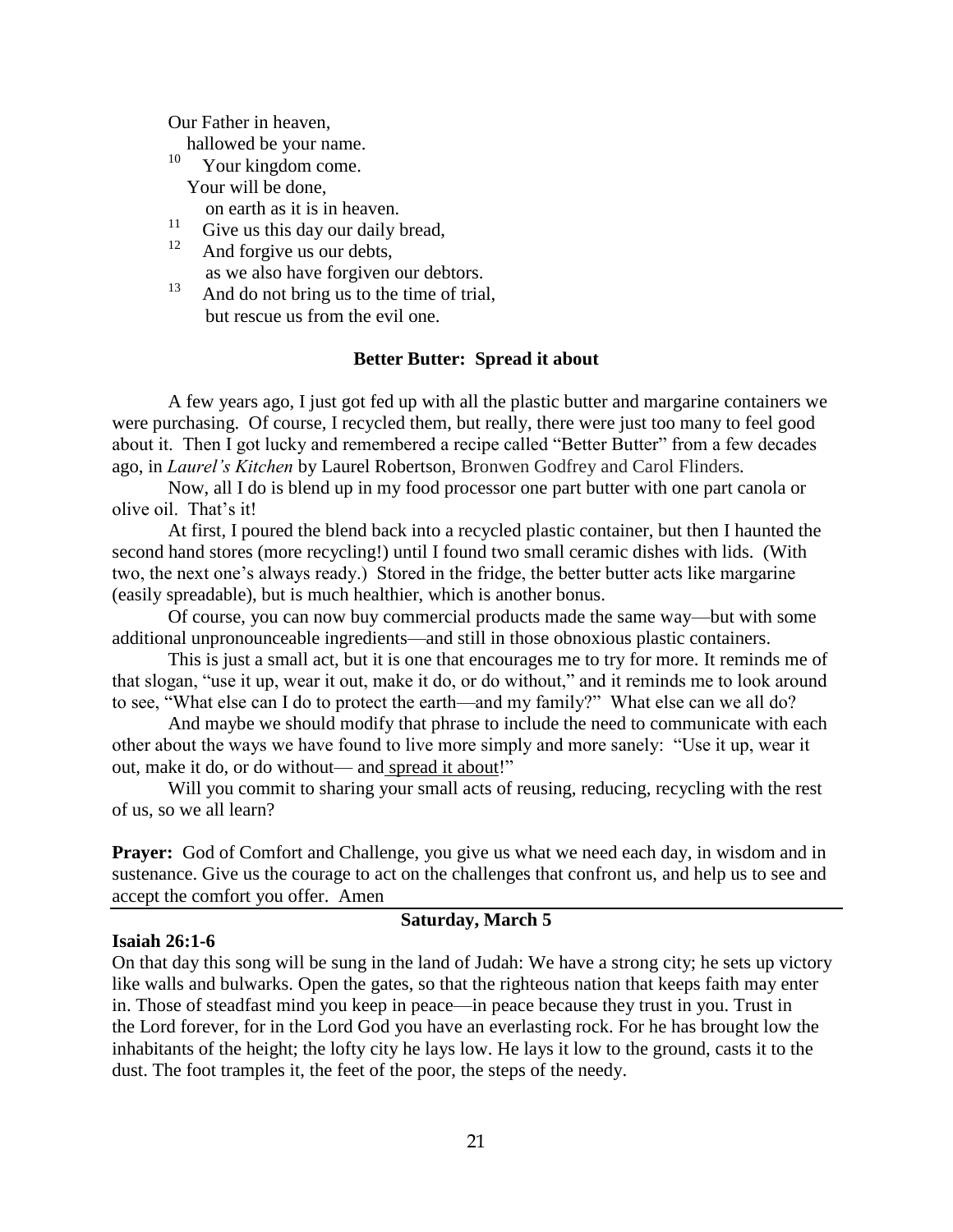#### **God is Like a Rock**

In a landscape where there are hardly any trees, a great boulder can be seen from a long distance away. It may provide the only shade for miles, and it seems strong and immovable. Rock serves as the foundation for building and for protection from enemies. Over and over again in the Bible, rocks stand for dependability and shelter. "Trust in the Lord forever," says the prophet Isaiah [26:4], "for in the Lord God you have an everlasting rock."

Many years later, when a discouraged people were in exile in Babylon, another prophet encouraged them to remember their history and God who was the source of their life:

*Listen to me, you that pursue righteousness, you that see the Lord. Look to the rock from which you were hewn, and to the quarry from which you were dug. Look to Abraham your father and to Sarah who bore you; For he was but one when I called him, but I blessed him and made him many. For the Lord will comfort Zion; he will comfort all her waste places, And will make her wilderness like Eden, her desert like the garden of the Lord; Joy and gladness will be found in her, thanksgiving and the voice of song. (Isaiah 51:1-3)*

**Prayer:** Loving God, often we don't know what to make of you. We think we know what you want us to do, and then we are challenged to think in a new way and we are confused. Remind us that you are like a rock, steady, strong and immovable, calling us to live in peace with you, each other, and the creation. Amen

#### **Luke 15:11-32**

#### **Fourth Sunday in Lent, March 6**

Then Jesus said, "There was a man who had two sons. The younger of them said to his father, 'Father, give me the share of the property that will belong to me.' So he divided his property between them. A few days later the younger son gathered all he had and traveled to a distant country, and there he squandered his property in dissolute living. When he had spent everything, a severe famine took place throughout that country, and he began to be in need. So he went and hired himself out to one of the citizens of that country, who sent him to his fields to feed the pigs. He would gladly have filled himself with the pods that the pigs were eating; and no one gave him anything. But when he came to himself he said, 'How many of my father's hired hands have bread enough and to spare, but here I am dying of hunger! I will get up and go to my father, and I will say to him, "Father, I have sinned against heaven and before you; I am no longer worthy to be called your son; treat me like one of your hired hands."' So he set off and went to his father. But while he was still far off, his father saw him and was filled with compassion; he ran and put his arms around him and kissed him. Then the son said to him, 'Father, I have sinned against heaven and before you; I am no longer worthy to be called your son.' But the father said to his slaves, 'Quickly, bring out a robe—the best one—and put it on him; put a ring on his finger and sandals on his feet. And get the fatted calf and kill it, and let us eat and celebrate; for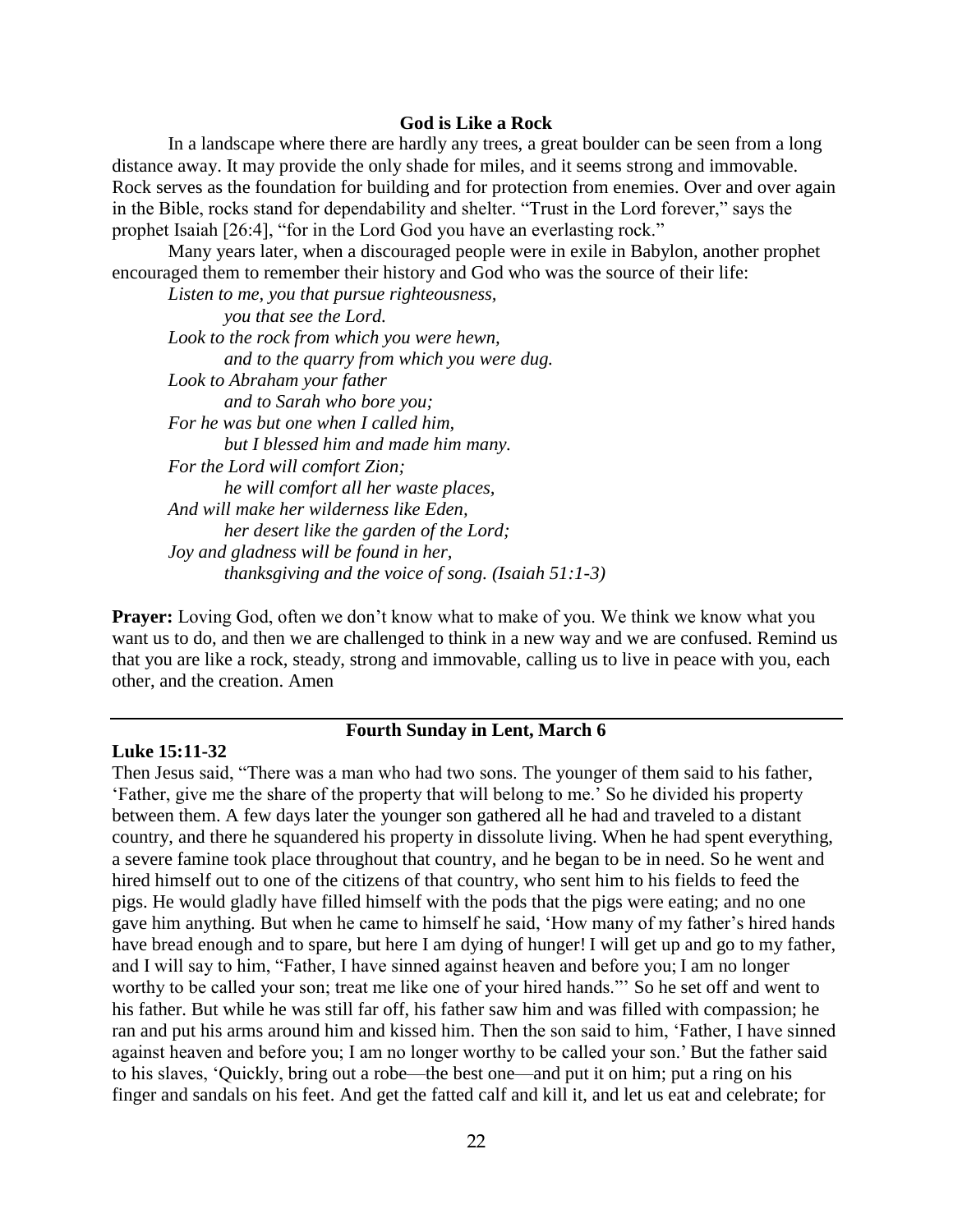this son of mine was dead and is alive again; he was lost and is found!' And they began to celebrate. "Now his elder son was in the field; and when he came and approached the house, he heard music and dancing. He called one of the slaves and asked what was going on. He replied, 'Your brother has come, and your father has killed the fatted calf, because he has got him back safe and sound.' Then he became angry and refused to go in. His father came out and began to plead with him. But he answered his father, 'Listen! For all these years I have been working like a slave for you, and I have never disobeyed your command; yet you have never given me even a young goat so that I might celebrate with my friends. But when this son of yours came back, who has devoured your property with prostitutes, you killed the fatted calf for him!' Then the father said to him, 'Son, you are always with me, and all that is mine is yours. But we had to celebrate and rejoice, because this brother of yours was dead and has come to life; he was lost and has been found."

#### **The Parable of the Prodigal Son**

The Parable of the Prodigal Son is one of the best-known parts of the Bible. When the younger son journeys to a foreign land he becomes an outcast in the eyes of his family and community. When times get tough he works for a Gentile pig farmer. For a Jewish person, being reduced to working with pigs would be the ultimate in humiliation and a clear demonstration that one was impure. The surprising twist in the parable is that the father shows extraordinary grace toward his son. The father's love for his son holds fast even in times of tremendous strain. The older son, though, does not exhibit compassion. He is furious at the reception his younger brother receives.

In this parable we see two competing perspectives on a collision course: the father's never- ending gracious love, and the older son's conventional wisdom that suggests we get what we earn. The parable shows us that even though it defies logic, God's love, grace, and forgiveness know no bounds.

The parable reminds us that people who think they deserve happiness and blessings because they have "earned" it are wrong. Blessings do not come to us simply because we will them or because we have worked hard for them. On the other side, those who make mistakes with their lives are not automatically left out—they are recipients of God's grace and compassion and should be treated accordingly.

**Prayer:** God of Grace, we live in a world that tells us we have to earn all we are and all we have. Unsettle our imaginations so we can hear your words calling us to accept your grace and live as redeemed people anxious to show compassion to those you place around us. Amen

#### **Monday March 7, 2016**

#### **Isaiah 65: 21-25**

 $21$  They shall build houses and inhabit them; they shall plant vineyards and eat their fruit.

<sup>22</sup> They shall not build and another inhabit; they shall not plant and another eat; for like the days of a tree shall the

days of my people be, and my chosen shall long enjoy the work of their hands.

<sup>23</sup> They shall not labor in vain, or bear children for calamity; for they shall be offspring blessed by the LORD---and

their descendants as well.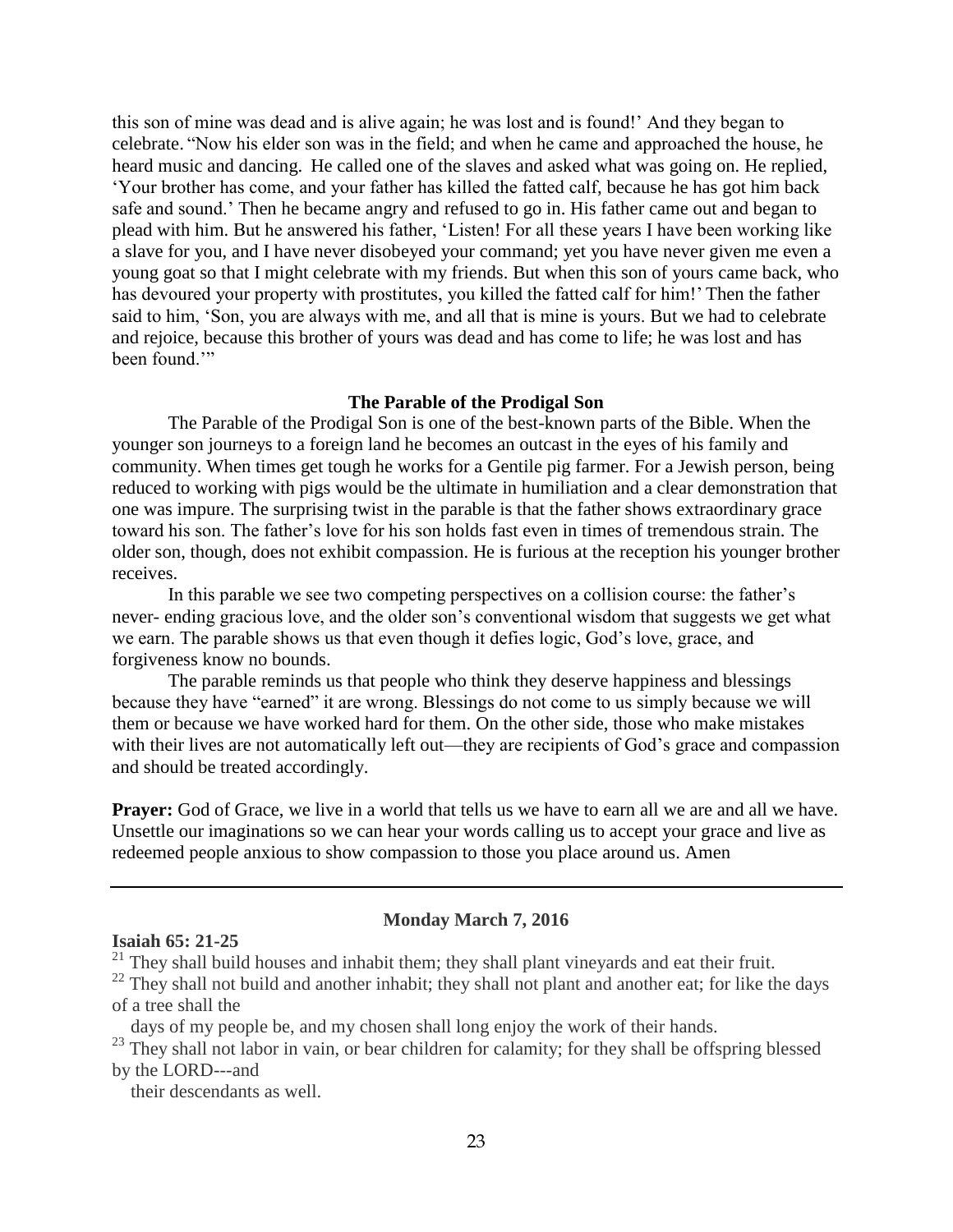$^{24}$  Before they call I will answer, while they are yet speaking I will hear.

<sup>25</sup> The wolf and the lamb shall feed together, the lion shall eat straw like the ox; but the serpent--its food shall be dust.



## **UNDERSTAND HOW YOUR HOME USES ENERGY**

46% goes to heating and cooling. 12% goes to lighting. Clean or replace furnace air filters once a month. Not only will this improve your home's efficiency in both the summer and winter, but it will also help allergy sufferers. Change habits to conserve energy in your home, like turning off the lights when you leave a room.



## **GET THE SKINNY ON SOLAR**

If you've just started researching solar energy or are already participating and want to learn more, you can get the basics on how solar power works. Personnel at River Falls Municipal Utilities (Mike Noreen) will be glad to talk to utility customers about installation costs and how you can put your home on the grid. Or buy a share in the River Falls solar garden or simply buy it in the form of a green energy block every month.



### **GET A HOME ENERGY ASSESSMENT**

River Falls Municipal Utilities conducts home energy assessments. The true cost is \$400 but RFMU will pay \$350 of it, or \$375 if you buy a \$3 block of renewable energy for 3 months. An energy assessment provides a clear road map of customized home recommendations, cash incentives to offset improvement costs, and expert guidance every step of the way. The energy assessment helps pinpoint where you can save money and enjoy greater home comfort. Your benefits? Lower energy bills, improved indoor air quality, financial incentives, technical support, greater home comfort, and quality assurance.



#### **CHECK OUT AN INFRARED CAMERA FROM THE CITY**

It's free and it's fascinating. Discover the air leaks and seal them. Then add insulation.

**Prayer:** Gracious Lord, help me find those little ways today that I can make life on earth better for those who will come after me. Knowing that you are present for me and that you care about my entire family sustains me and guides me. You have favored us with your kindness. Help me pay it forward to the next generation. Amen

#### **Tuesday, March 8**

#### **Hosea 4:1-3**

Hear the word of the LORD, O people of Israel;

for the LORD has an indictment against the inhabitants of the land.

There is no faithfulness or loyalty,

and no knowledge of God in the land.

<sup>2</sup> Swearing, lying, and murder,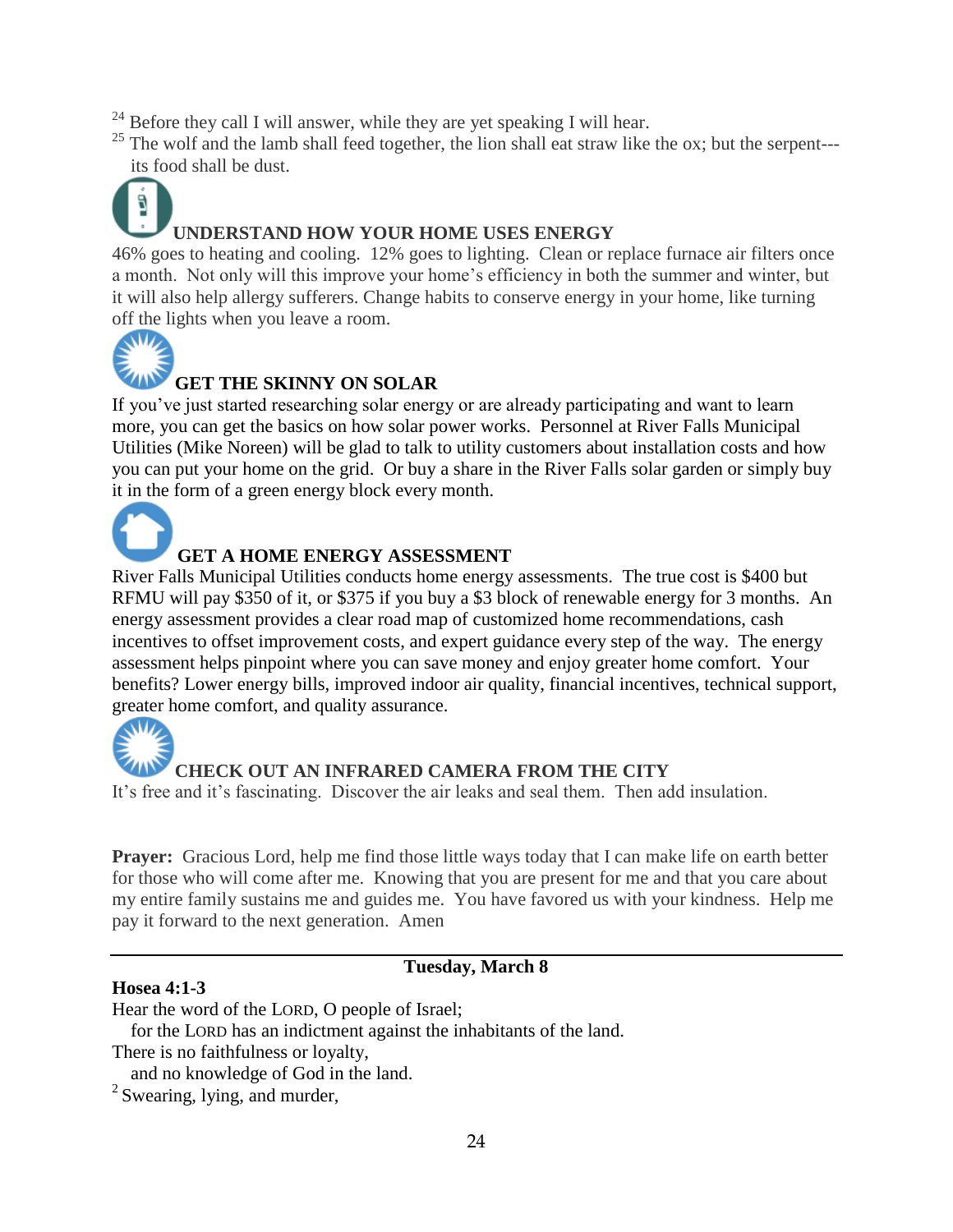and stealing and adultery break out; bloodshed follows bloodshed.

<sup>3</sup> Therefore the land mourns, and all who live in it languish; together with the wild animals and the birds of the air, even the fish of the sea are perishing.

#### **Who Do We See?**

It is always unnerving to read scripture thousands of years old and recognize our own realities right now. We would despair, but we have been given hope by God through the Christ and the continuing actions of the Spirit. So, we must sing as we go, even through desolate lands and corrupted cities.

A tune as beautiful as this one has been a fundamental part of worship for many of us. These new words help us bring old traditions and new concerns together. Try humming it with these new words as a prayerful way to connect with those around us in need.

[http://worldhousemusic.org/wp-content/uploads/2015/12/Be-Thou-My-Vision-And-Help-Me-](http://worldhousemusic.org/wp-content/uploads/2015/12/Be-Thou-My-Vision-And-Help-Me-To-See-Hymn-Size-Eb.pdf)[To-See-Hymn-Size-Eb.pdf](http://worldhousemusic.org/wp-content/uploads/2015/12/Be-Thou-My-Vision-And-Help-Me-To-See-Hymn-Size-Eb.pdf)

Dr. Abe Caceras of Milwaukee has been creating new music, and new words for older tunes, for decades, always inspiring everyone around him. For more of his music, see his website: [http://worldhousemusic.org/about/.](http://worldhousemusic.org/about/)

*Rebecca Ferguson*

**Prayer:** Holy Tree of Life, help us grow fruit that will nourish all people. Amen

#### **Matthew 6:26-29**

#### **Wednesday, March 9**

 $26$  Look at the birds of the air; they neither sow nor reap nor gather into barns, and yet your heavenly Father feeds them. Are you not of more value than they?  $27$  And can any of you by worrying add a single hour to your span of life? <sup>28</sup> And why do you worry about clothing? Consider the lilies of the field, how they grow; they neither toil nor spin,  $^{29}$  yet I tell you, even Solomon in all his glory was not clothed like one of these.

. . . .When media and the digital world become omnipresent, their influence can stop people from learning how to live wisely, to think deeply and to love generously. In this context, the great sages of the past run the risk of going unheard amid the noise and distractions of an information overload. Efforts need to be made to help these media become sources of new cultural progress for humanity and not a threat to our deepest riches. True wisdom, as the fruit of self-examination, dialogue and generous encounter between persons, is not acquired by a mere accumulation of data which eventually leads to overload and confusion, a sort of mental pollution. Real relationships with others, with all the challenges they entail, now tend to be replaced by a type of internet communication which enables us to choose or eliminate relationships at whim, thus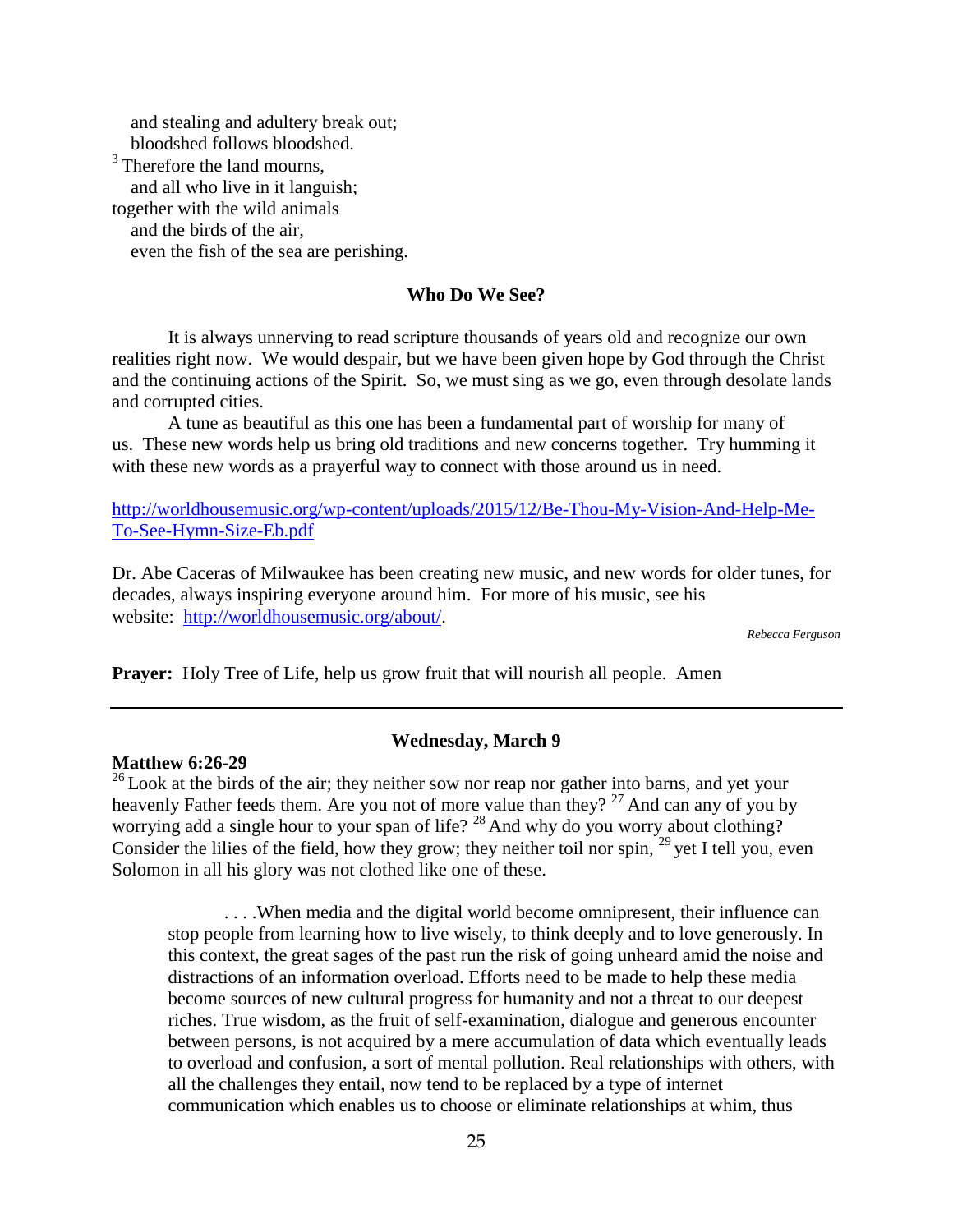giving rise to a new type of contrived emotion which has more to do with devices and displays than with other people and with nature. Today's media do enable us to communicate and to share our knowledge and affections. Yet at times they also shield us from direct contact with the pain, the fears and the joys of others and the complexity of their personal experiences. For this reason, we should be concerned that, alongside the exciting possibilities offered by these media, a deep and melancholic dissatisfaction with interpersonal relations, or a harmful sense of isolation, can also arise.

The universe unfolds in God, who fills it completely. Hence, there is a mystical meaning to be found in a leaf, in a mountain trail, in a dewdrop, in a poor person's face. The ideal is not only to pass from the exterior to the interior to discover the action of God in the soul, but also to discover God in all things.

*From Chapters One and Six, paragraphs 47 and 233*

**Prayer:** O Great Spirit of Surprise, dazzle us with a day full of amazing embraces, capricious, uncalculated caring, great hearts, kind souls and doers of good deeds. Amen *Prayer is by Molly Fumia, from the Orchard Ridge [Wisconsin] United Church of Christ* Blessing Book, *2006*.

#### **Thursday, March 10**

#### **Mark 4:3-8**

 $3$  "Listen! A sower went out to sow.  $4$  And as he sowed, some seed fell on the path, and the birds came and ate it up. <sup>5</sup> Other seed fell on rocky ground, where it did not have much soil, and it sprang up quickly, since it had no depth of soil. <sup>6</sup> And when the sun rose, it was scorched; and since it had no root, it withered away.  $\frac{1}{2}$  Other seed fell among thorns, and the thorns grew up and choked it, and it yielded no grain. <sup>8</sup> Other seed fell into good soil and brought forth grain, growing up and increasing and yielding thirty and sixty and a hundredfold."

Prayers: I by Kadya Molodowsky (tr. by Kathryn Hellerstein)

Don't let me fall As a stone falls upon the hard ground. And don't let my hands become dry As the twigs of a tree When the wind beats down the last leaves. And when the storm raises dust from the earth With anger and howling, Don't let me become the last fly Trembling terrified on a windowpane. Don't let me fall. I have asked for so much, But as a blade of your grass in a distant wild field Lets drop a seed in the lap of the earth And dies away, Sow in me your living breath, As you sow a seed in the earth.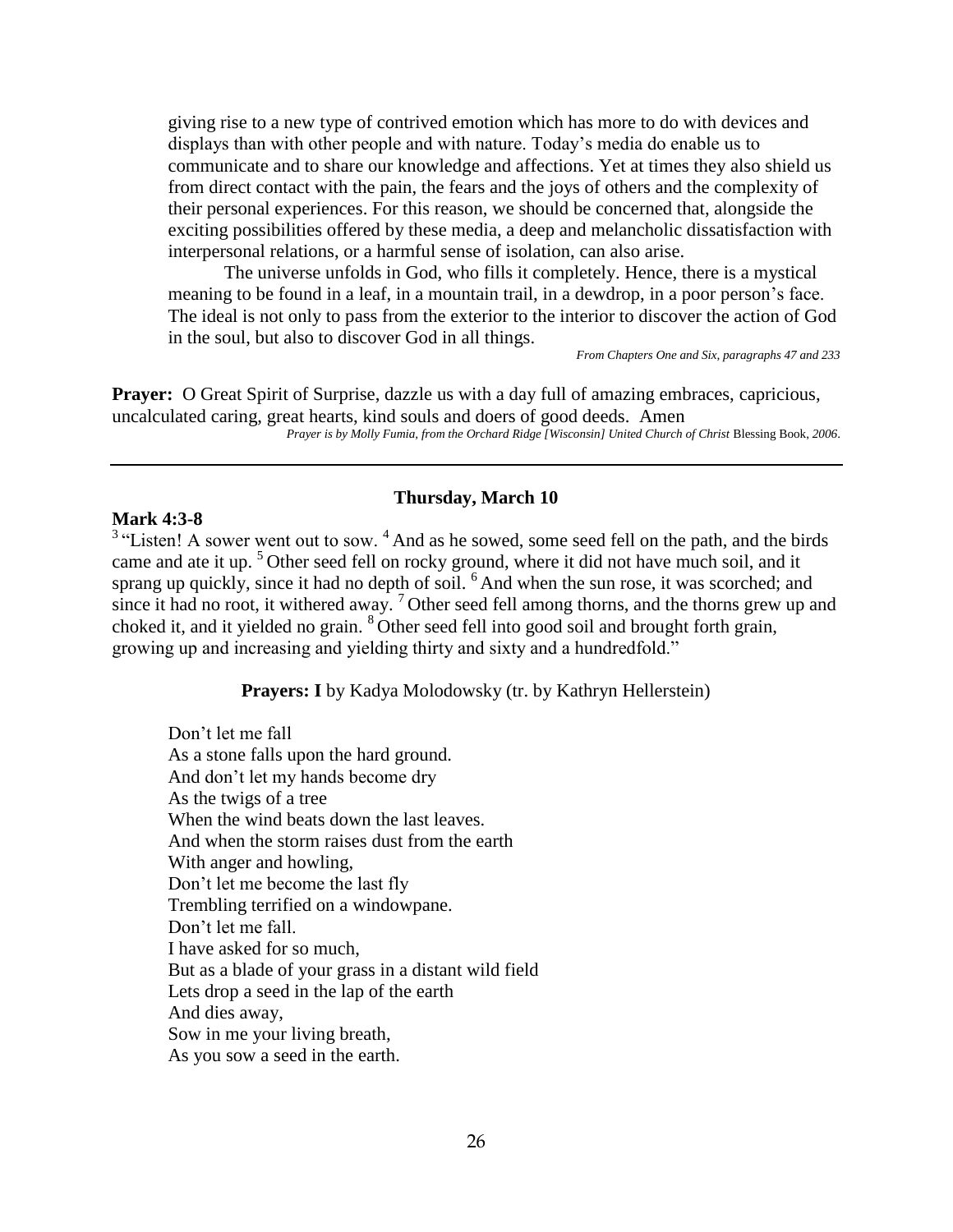**Prayer:** God of Grace and Mercy, every day, every moment, you seed me. Forgive me for the times when I fail to grow towards You, and thank s be for the times when I bear fruit. Amen

#### **Friday, March 11**

#### **Mark 4:30-32**

<sup>30</sup> He also said, "With what can we compare the kingdom of God, or what parable will we use for it? <sup>31</sup> It is like a mustard seed, which, when sown upon the ground, is the smallest of all the seeds on earth; <sup>32</sup> yet when it is sown it grows up and becomes the greatest of all shrubs, and puts forth large branches, so that the birds of the air can make nests in its shade."

#### **Curried Apple Squash Soup - 4 to 6 servings**

**(**from Yankee Magazine online)

Ingredients:

3 tablespoons olive oil

4 cups peeled, chopped winter squash *(or bake the squash in the oven til soft enough to cut into pieces; reduce the sautéing time a bit.)*

2 cups peeled, chopped tart apples

1 cup chopped onion

1 teaspoon curry powder *(We like a sweet curry mix, but you might like spicier food!)*

1/2 teaspoon ground cardamom

1/2 teaspoon cinnamon

1 cup apple cider or apple juice

1 quart vegetable stock

1/2 cup light cream *(I have never used this; it just doesn't need it, it's so smooth.)*

salt and pepper to taste

Instructions:

**Prayer:** 

Heat the oil in a large pot over medium heat and sauté the squash, apples, and onion, stirring gently, for 10 minutes. Add the curry powder, cardamom, and cinnamon; cook, stirring gently, for several minutes longer. Add the cider and stock, bring the mixture to a simmer, and cook, partially covered, for 20 minutes, or until the squash is soft.

Puree the mixture with an immersion blender or in a food processor. Cook over medium heat until mixture is reduced by about one-third, which takes maybe 20-40 minutes. (Add the cream, if using.) Season with salt and pepper. Keeps well, freezes well. (You can also saute a few shrimp, leftover fish or chicken, etc., and add when you are reheating.)

*Rebecca Ferguson*

The Lord is good to us and so we thank the Lord For giving us the things we need: the sun and the rain and the apple seed. The Lord is good to us. Amen, amen, Amen *Words slightly modified from the Disney song in the animated short,* Johnny Appleseed*. Easy to find on youtube.*

#### **Saturday, March 12**

(formerly Mark 4:37-41) He also said, "The kingdom of God is as if someone would scatter seed on the ground, and would sleep and rise night and day, and the seed would sprout and grow, he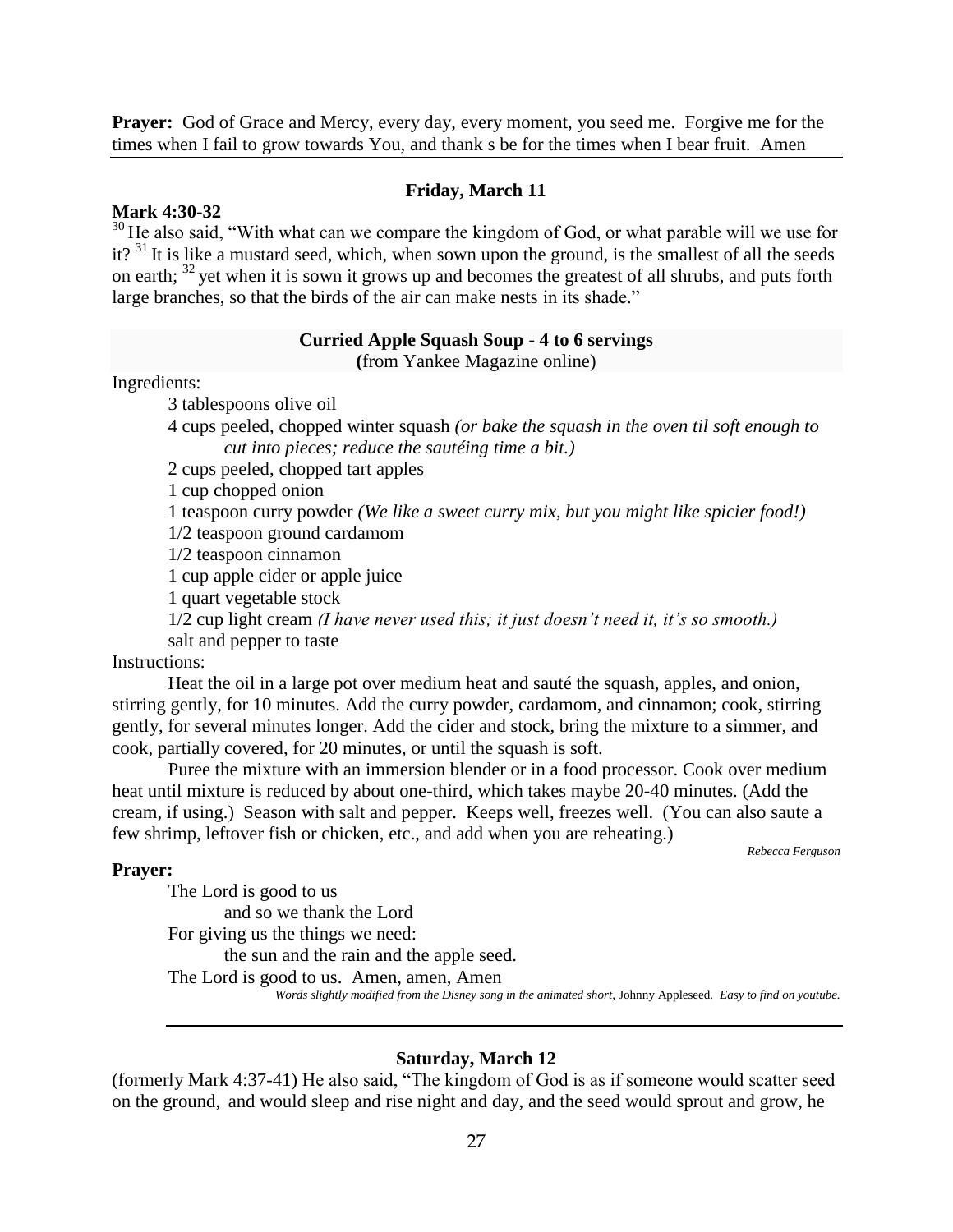does not know how. The earth produces of itself, first the stalk, then the head, then the full grain in the head. But when the grain is ripe, at once he goes in with his sickle, because the harvest has come."

### **On the Encyclical**

A group of people from St. Bridget Catholic Church and First Congregational Church proved the point that Christians have long known: eating and talking bind people to each other. The focus of our discussion was Pope Francis' encyclical, *Laudato Si: Caring for our Common Home*.

There are many remarkable features of this encyclical, but I will highlight only three: First of all, it is amazing that people are paying attention to it. Do a quick Google search and you will find not just the Catholic journals commenting on it, but the Washington Post, The Atlantic, The New York Review of Books, The New Yorker to name a few. This is a testament to the fact that Pope Francis' work is reasoned, reflective, and based in the Bible and the theological tradition.

Secondly, sometimes the most remarkable things are the simplest of things. Pope Francis' primary starting point is his concern for the poor. How perfectly fitting. In adopting this position, he echoes the Old Testament prophets who time and time again tell us that the most important measure of a society's strength is how it treats the poor. How do widows fare? How are orphans cared for? How are children treated and valued? How are strangers and refugees welcomed?

Typically in our world we use the measuring sticks of Gross National Product, interest rates, and the price of a barrel of crude oil to tell the story of our community, our nation, our world. But too often, way too often, the poor are notoriously forgotten by the markets, sacrificed by capitalism, and neglected by scientists and thinkers.

Pope Francis' encyclical calls us to whittle away all the incomplete ways of telling the world's story. The Pope reminds us to consider and uphold and protect those on the margins of life that we are often content to ignore. The encyclical calls us to speak and act for them and on behalf of them and their plight. Pope Francis starts with the poor. Remarkable, indeed.

The third remarkable feature of the encyclical is what I will call its sense of "urgent hope." Urgency runs throughout the document. This is a document that speaks to us right now, right here. The Pope is very clear in his call for human beings to establish new policies and practices to protect the whole of the creation, and he says there is no time to waste. Given all this, one might think that the document is depressing and hopeless, and that is very much not the case. Certainly it powerful and clearly outlines very significant challenges we must face in order to protect our Common Home. But it also holds out hope that we can all wake up, gather together, hold each other accountable, and figure out a way to work together as people of God. From this viewpoint the human family seems to stand at an important juncture—at a place where we will have to, as the Deuteronomist once said—choose between life and death. *2015 Thanksgiving Sermon Excerpt,* Stacy Johnson Myers

**Prayer:** Gracious God, make us truly grateful for your blessings on us. At the same time, unsettle us—pester us even—so that we might shift our imaginations from our own thoughts and wisdom to yours. This is the only way we can align ourselves with your peace and your will for the world. Amen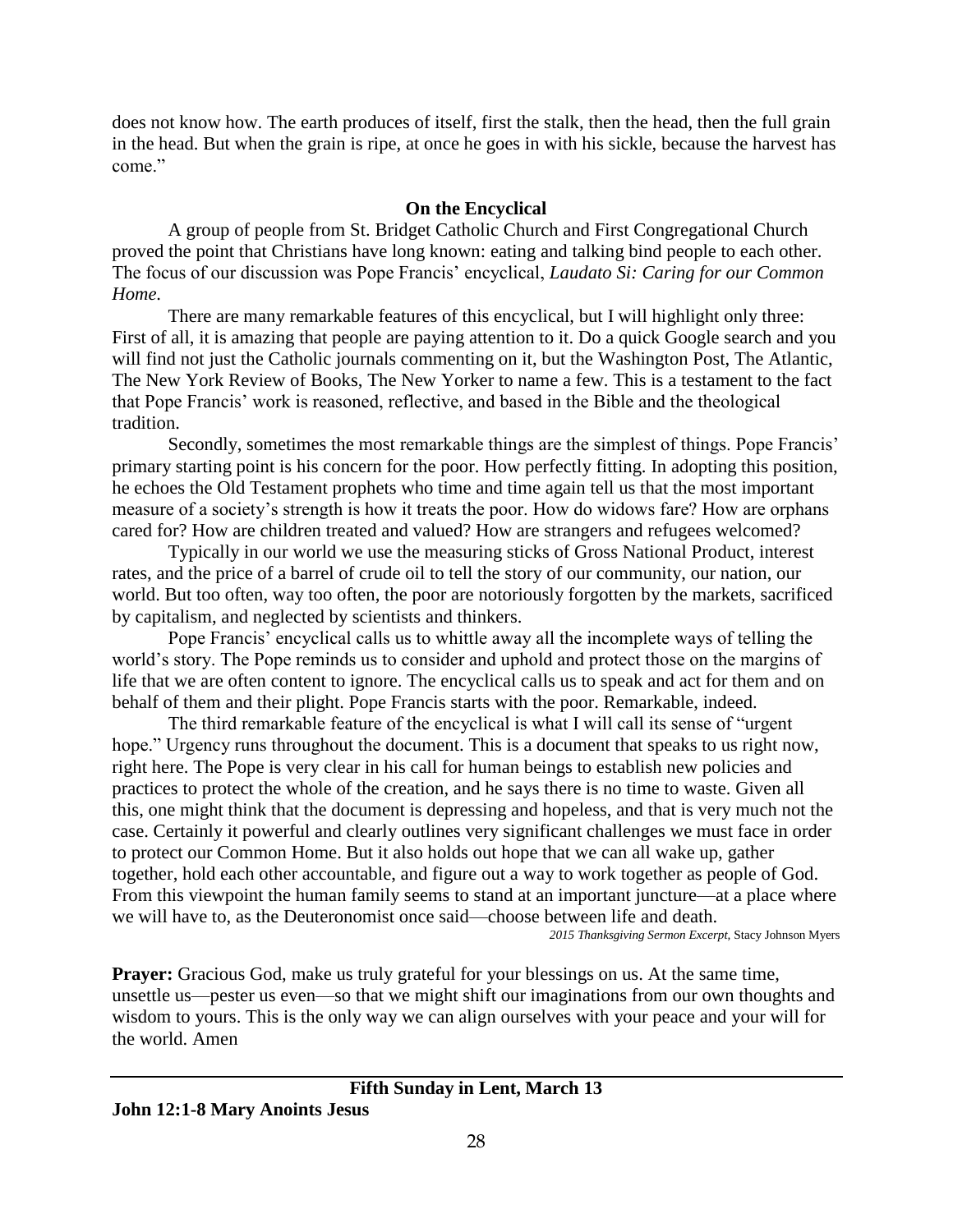Six days before the Passover Jesus came to Bethany, the home of Lazarus, whom he had raised from the dead. There they gave a dinner for him. Martha served, and Lazarus was one of those at the table with him. Mary took a pound of costly perfume made of pure nard, anointed Jesus' feet, and wiped them with her hair. The house was filled with the fragrance of the perfume. But Judas Iscariot, one of his disciples (the one who was about to betray him), said, "Why was this perfume not sold for three hundred denarii and the money given to the poor?" (He said this not because he cared about the poor, but because he was a thief; he kept the common purse and used to steal what was put into it.) Jesus said, "Leave her alone. She bought it so that she might keep it for the day of my burial. You always have the poor with you, but you do not always have me."

#### **The Poor Will Always Be With You**

For the most part I appreciate Bible texts, but from time to time I absolutely marvel at how well crafted a Bible passage is. Today's Gospel text is a good example. John skillfully wove together ideas from a variety of sources, including the other Gospel writers. He connects Mary's anointing of Jesus to Jesus' raising of Lazarus, except in reverse. Jesus intrudes upon death to give Lazarus new life, whereas in the midst of life (and a lively dinner party) Mary foreshadows Jesus' impending death. Mary's actions show both her great love for Jesus as well as her understanding of where his life was leading him—to death.

Additionally, John skillfully gives examples of servanthood and true discipleship. Mary washes Jesus' feet and wipes them, exactly what Jesus will do with his disciples as a demonstration of true servanthood. Martha also serves—she meets the needs of people—and in doing so demonstrates faithful discipleship.

The passage closes with the words: "You always have the poor with you, but you do not always have me." drawing upon Deuteronomy 15:11. This passage is quite well known, but unfortunately, I think, it has been used to justify the existence of the poor rather than prompting Christians to attend to the poor. The passage is not meant to support the inevitability of poverty. That is so important I will write it again—this passage is not meant to support the inevitability of poverty. On the contrary, the passage reminds us (once again) that true disciples serve those in need. For the present moment, Mary showed her love and devotion to Jesus, but in Jesus' absence the poor will remain and will need love and devotion. A question to ponder today is: "How do I, in my life, show love and devotion to the poor?"

*Stacy Johnson Myers*

**Prayer:** Loving God, sometimes the Bible becomes too familiar and we begin to read it as we are rather than as it is. Guide my thinking today that I could think how I can show love and devotion to the poor. Amen

#### **Monday, March 14**

#### **John 4: 13-14**

 $13$  Jesus said to her, "Everyone who drinks of this water will be thirsty again,

 $14$  but those who drink of the water that I will give them will never be thirsty. The water that I will give will become in them a spring of water gushing up to eternal life."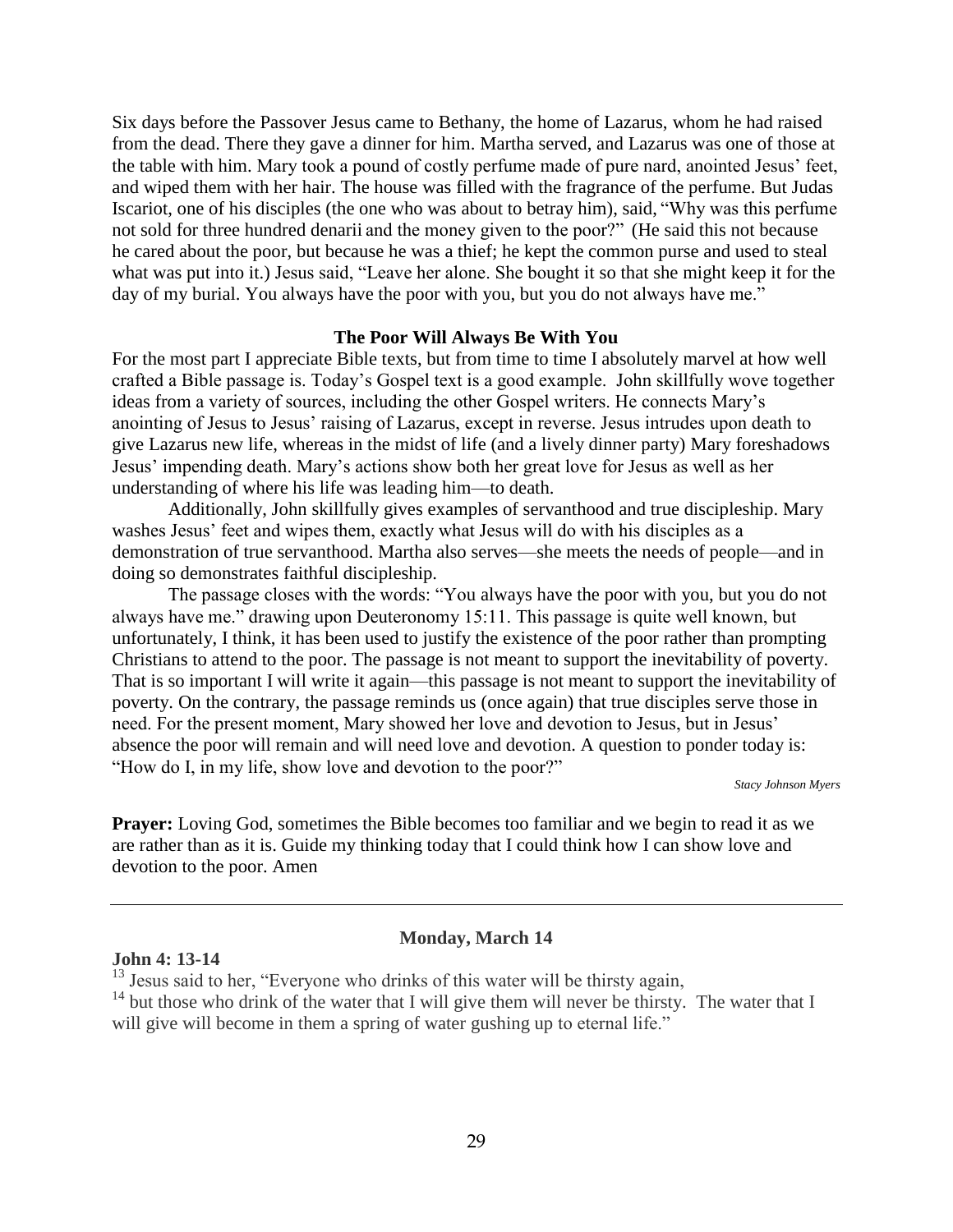**WE HAVE BECOME SO ACCUSTOMED**

Here in the upper Midwest, we have become so accustomed to turning on the tap and getting clean, refreshing water. But that time has ended for others. We must be aware that our conservation of water and other resources is part of God's plan for us. We hope these Monday reminders will help you in being part of an environmental movement.



## **BRUSH WITHOUT RUNNING**

You've heard this one before, but maybe you still do it. You'll conserve up to five gallons per day if you stop. Daily savings in the U.S. alone could add up to 1.5 billion gallons--more water than folks use in the Big Apple. Turn off the water when you are shaving too. Instead, run just enough to rinse your shaver or toothbrush.

# **BAN BATH TIME**

Baths require almost twice as much water as showering. Not only will you reduce water consumption, but the energy costs associated with heating the water. Remember to take shorter showers too. Clean water is becoming a precious commodity. What you save today will be available tomorrow and into the future.



Skip rinsing dishes before using your dishwasher and save up to 20 gallons of water each load. Plus, you're saving time and the energy used to heat the additional water.



## **CUT DOWN ON JUNK MAIL**

Feel like you need to lose a few pounds? It might be your junk mail that's weighing you down. The average American receives 40 pounds of junk mail each year, destroying 100 million trees. There are many services that can help reduce the clutter in your mailbox, saving trees and the precious space on your countertops. Here is just one: [http://www.ehow.com/way\\_5392827\\_do](http://www.ehow.com/way_5392827_do-stop-junk-mail.html?ref=Track2&utm_source=ask)[stop-junk-mail.html?ref=Track2&utm\\_source=ask](http://www.ehow.com/way_5392827_do-stop-junk-mail.html?ref=Track2&utm_source=ask)

**Prayer:** Dear Lord, as we watch the white snow melt away and spring return, may it help restore our precious reserve of water. We know that other parts of our country and around the world, clean water is becoming less available. Help us be good stewards in our efforts to take care of your creation. We pray this in the name of our Savior, Jesus the Christ.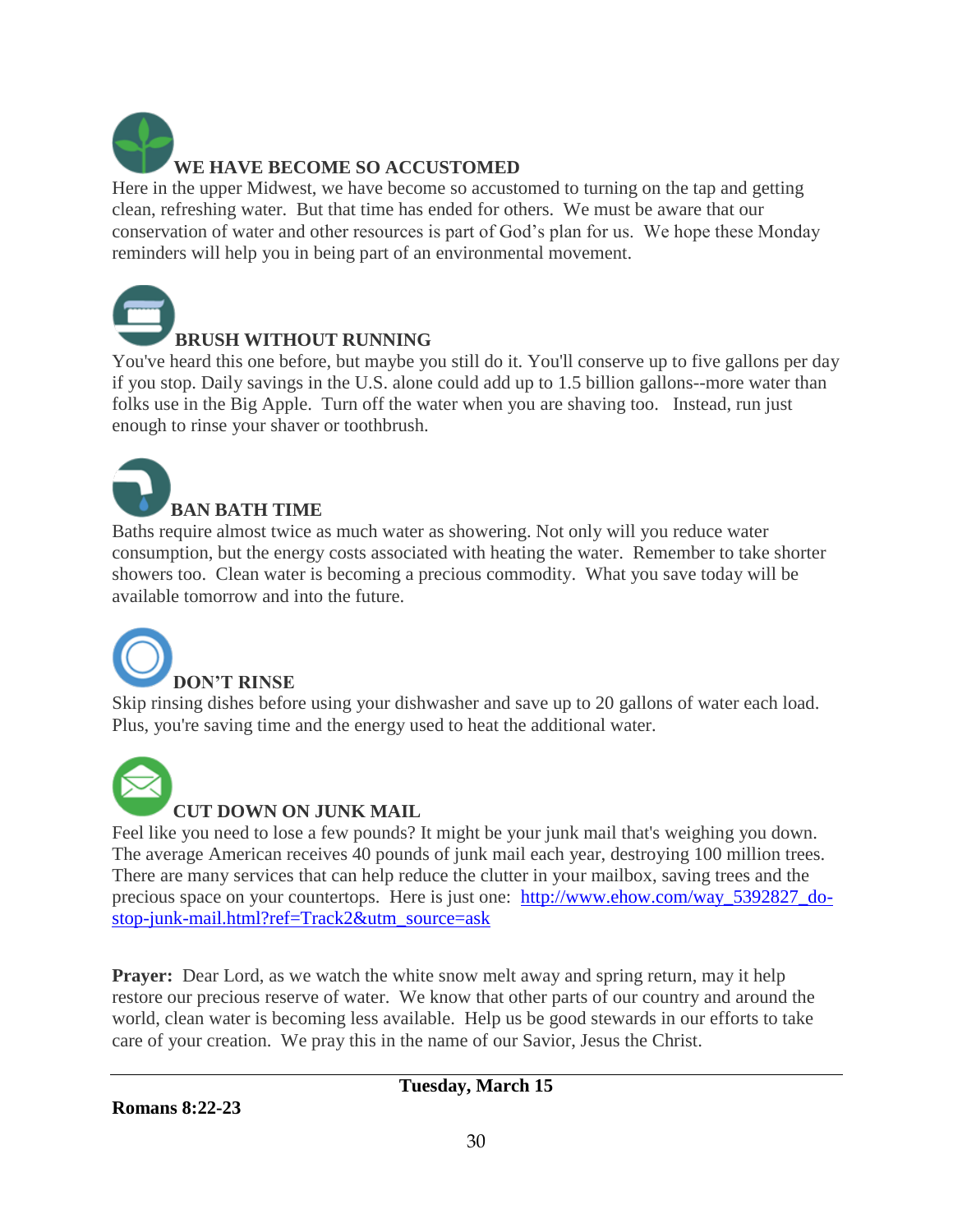<sup>22</sup> We know that the whole creation has been groaning in labor pains until now; <sup>23</sup> and not only the creation, but we ourselves, who have the first fruits of the Spirit, groan inwardly while we wait for adoption, the redemption of our bodies.

#### **"Friends with a Joint Purpose Are the Best Kind"**

I just discovered that wonderful sentence on a dot-org website called "Roots and Shoots," a global, youth-led community organization started by Jane Goodall. The quotation fits with the serendipity that happens for us when we are fortunate enough to connect with friends who, in this case, share their first fruits of the Spirit.

I came home last week to an unexpected package, the present of a book a dear friend sent me just because. You may have known Jane Goodall because of her work with chimpanzees in Tanzania, but she is now also a United Nations Messenger of Peace.

Together with an amazing illustrator, an Iranian woman named Feeroozeh Golmohammadi, Goodall has created an utterly beautiful and moving book called *A Prayer for World Peace."* Find the book for yourself, because the rich watercolors so deepen the words, and because you will want to share it with your friends, those loved ones who also care about peace and healing for our world; here is part of her prayer.

*Rebecca Ferguson*

**Prayer:** We pray that we may at all times keep our minds open to new ideas and shun dogma; that we may become ever more filled with generosity of spirit and true compassion and love for all life. . . . . We pray that we may learn the peace that comes with forgiving and the strength we gain in loving; . . . We pray because of our love for Creation, and because of our trust in the Great Spiritual Power.

#### **Wednesday, March 16**

#### **II Corinthians 5:17**

 $17$  So if anyone is in Christ, there is a new creation: everything old has passed away; see, everything has become new!

#### **Beyond the Sun**

At the end, we will find ourselves face to face with the infinite beauty of God (cf. 1 Cor 13:12), and be able to read with admiration and happiness the mystery of the universe, which with us will share in unending plenitude. Even now we are journeying towards the sabbath of eternity, the new Jerusalem, towards our common home in heaven. Jesus says: "I make all things new" (Rev 21:5). Eternal life will be a shared experience of awe, in which each creature, resplendently transfigured, will take its rightful place and have something to give those poor men and women who will have been liberated once and for all.

In the meantime, we come together to take charge of this home which has been entrusted to us, knowing that all the good which exists here will be taken up into the heavenly feast. In union with all creatures, we journey through this land seeking God, for "if the world has a beginning and if it has been created, we must enquire who gave it this beginning, and who was its Creator". Let us sing as we go. May our struggles and our concern for this planet never take away the joy of our hope.

*From Chapter Six, paragraphs 243 and 244*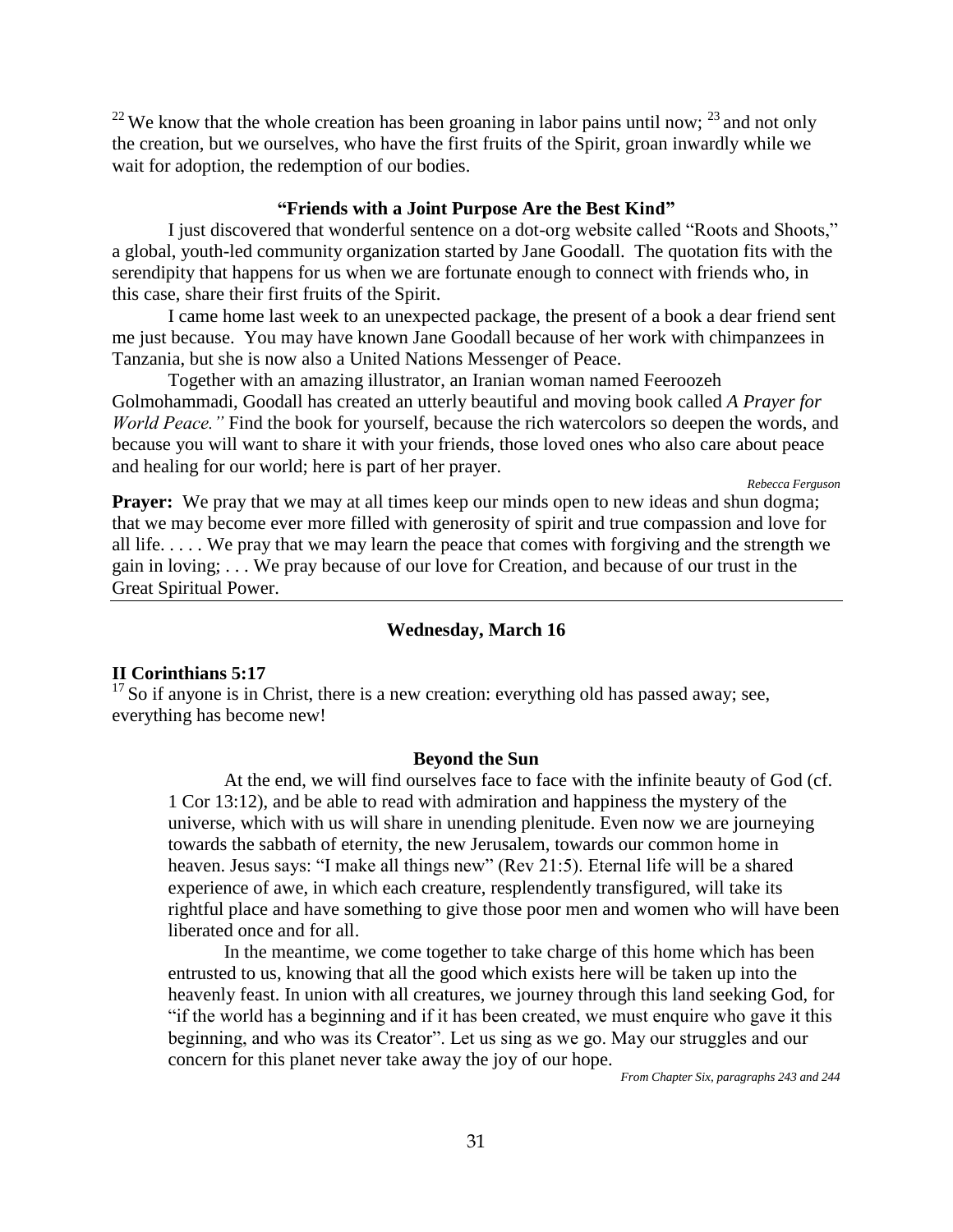**Prayer:** Alpha and Omega, hear us singing as we journey home to you. Give us hope as we care for all your Creation. Amen

#### **Ephesians 1:8b-10**

#### **Thursday, March 17**

With all wisdom and insight  $9$  he has made known to us the mystery of his will, according to his good pleasure that he set forth in Christ, <sup>10</sup> as a plan for the fullness of time, to gather up all things in him, things in heaven and things on earth.

#### **Primary Wonder** by Denise Levertov

*Days pass when I forget the mystery. Problems insoluble and problems offering their own ignored solutions jostle for my attention, they crowd its antechamber along with a host of diversions, my courtiers, wearing their colored clothes: cap and bells.*

#### *And then*

*once more the quiet mystery is present to me, the throng's clamor recedes: the mystery that there is anything, anything at all, let alone cosmos, joy, memory, everything, rather than void: and that, O Lord, Creator, Hallowed One, You still, hour by hour sustain it.*

**Prayer:** God of Mystery, we are so often distracted by the busyness of our lives. God of Mercy, You have given us silence, song and scripture, and the gathering of Your Church to help us stay centered in Your Love. For all this, we praise You and thank You. Amen

#### **Friday, March 18**

#### **Psalm 63: 5-8**

My soul is satisfied as with a rich feast,  $\left[\frac{a}{2}\right]$ 

and my mouth praises you with joyful lips

 $<sup>6</sup>$  when I think of you on my bed,</sup>

and meditate on you in the watches of the night;

 $7$  for you have been my help,

and in the shadow of your wings I sing for joy.

<sup>8</sup> My soul clings to you;

your right hand upholds me.

#### **Comfort**

Here are two recipes that add new flavors, and subtract meat, from some favorite comfort foods. Your new way of eating also gives comfort and sustenance to the planet!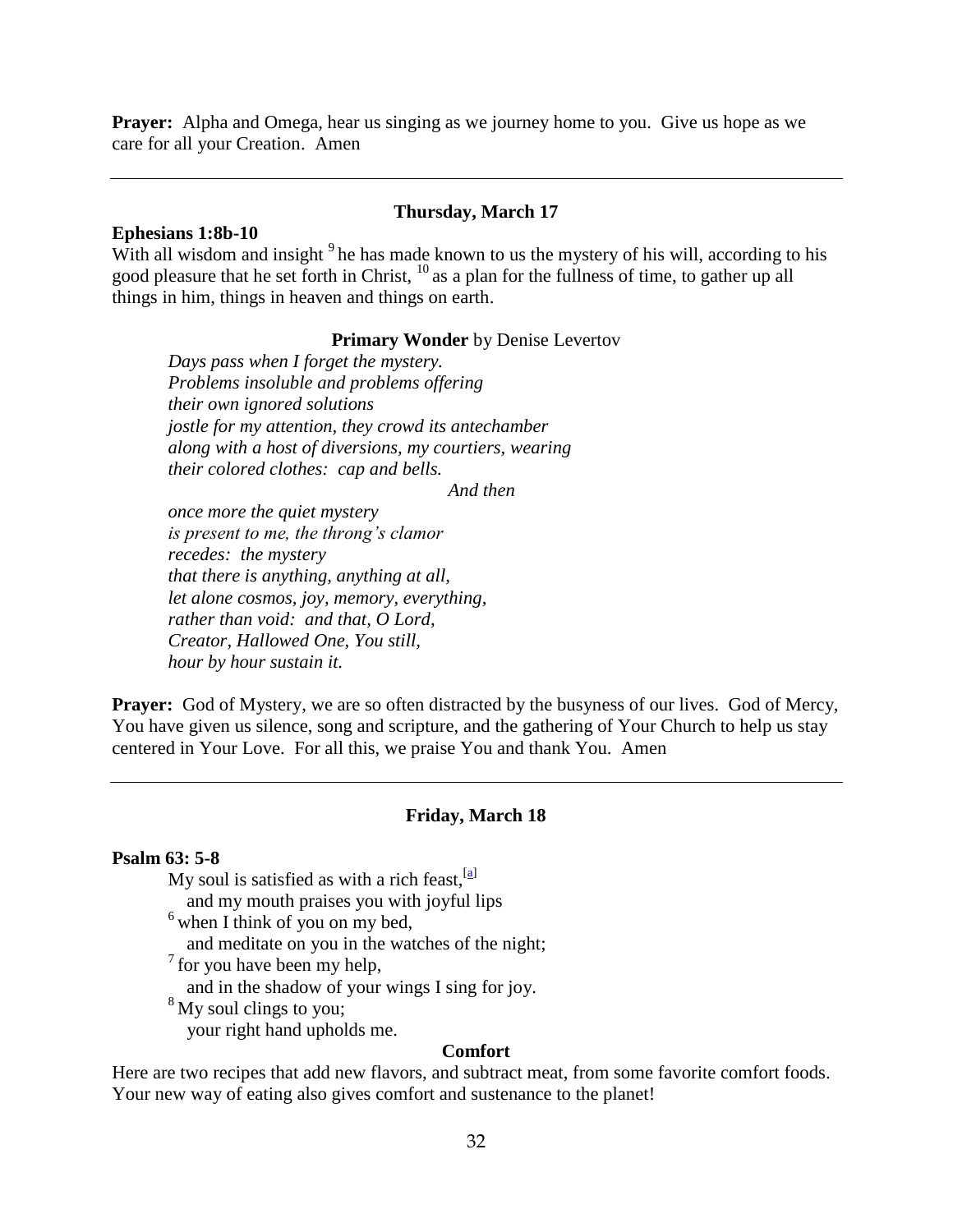#### **Quinoa Spinach Mac 'n Cheese** (Serves 6)

| 4 T. butter     | $\frac{1}{4}$ tsp. salt            |
|-----------------|------------------------------------|
| 4 T. flour      | 12 oz. sharp cheddar cheese        |
| 2 C. milk       | $1\frac{1}{2}$ cups quinoa         |
| 2 dashes nutmeg | 5-6 oz. fresh spinach              |
|                 | Grated parmesan cheese for topping |

Preheat oven to 350 F. Cook quinoa according to package instructions. In a medium saucepan add 4 T of. Heat butter and flour in medium saucepan over medium heat. Whisk continuously until a paste forms. Whisk in milk. Increase heat to medium high and bring to a boil, whisking the whole time. Stir in nutmeg, salt and cheddar cheese. When cheese sauce is smooth, remove from heat. In a large bowl mix together the cooked quinoa, cheese sauce and spinach. Transfer the mixture into a casserole dish. Top with freshly grated Parmesan cheese. Bake 20 minutes or until golden brown.

#### **Black Bean Quinoa Burger** (Serves 4-6)

| ¼ cup cornmeal                   | 1 15-oz. can black beans                           |  |
|----------------------------------|----------------------------------------------------|--|
| 2 T. flour or potato starch      | 1 large russet potato, baked                       |  |
| 2 tsp cumin                      | 1 clove garlic, minced                             |  |
| 2 tsp. coriander or chili powder | $\frac{1}{4}$ cup quinoa, steeped in boiling water |  |
| 1 tsp pepper                     | for 5 minutes and drained                          |  |
| 1 tsp salt                       | 1-2 T. olive oil                                   |  |
|                                  | 4-6 slices provolone cheese                        |  |

In a small bowl, stir together the cornmeal, potato starch, cumin, coriander or chili powder, pepper and salt. Scoop potato out of skin. In a large bowl, mash potato and black beans. Add quinoa, garlic and cornmeal mixture. Combine well, though mixture should be slightly chunky. Form into 4-6 burgers.

In a heavy skillet, heat oil. Cook burgers over medium high heat until they are nicely browned on one side, about 5 minutes. Turn carefully, and cook the other side until firm and brown. Place cheese slice on top during last minute or two to melt. Serve on bun, topped with guacamole (optional).

*Betsy Westerhaus*

#### **Prayer:**

#### **Saturday, March 19, 2016**

**Colossians 1:15-16**

He is the image of the invisible God, the firstborn of all creation; or in him all things in heaven and on earth were created, things visible and invisible, whether thrones or dominions or rulers or powers—all things have been created through him and for him.

#### **Money, Wealth, and the Creation**

There are a number of dangers associated with money. For one, there is the gap between the rich and poor, which raises questions of justice. Love of money can also result in danger to our environment. We consume so much, particularly in relation to people in other parts of the world, and in ways that cannot be sustained….Even if poverty were eliminated, and the if the earth's environment were not threatened, our love of money can still be dangerous to our souls. Quite simply, it can distract us from those things that are most important. All of our focus on money, the harried and frantic getting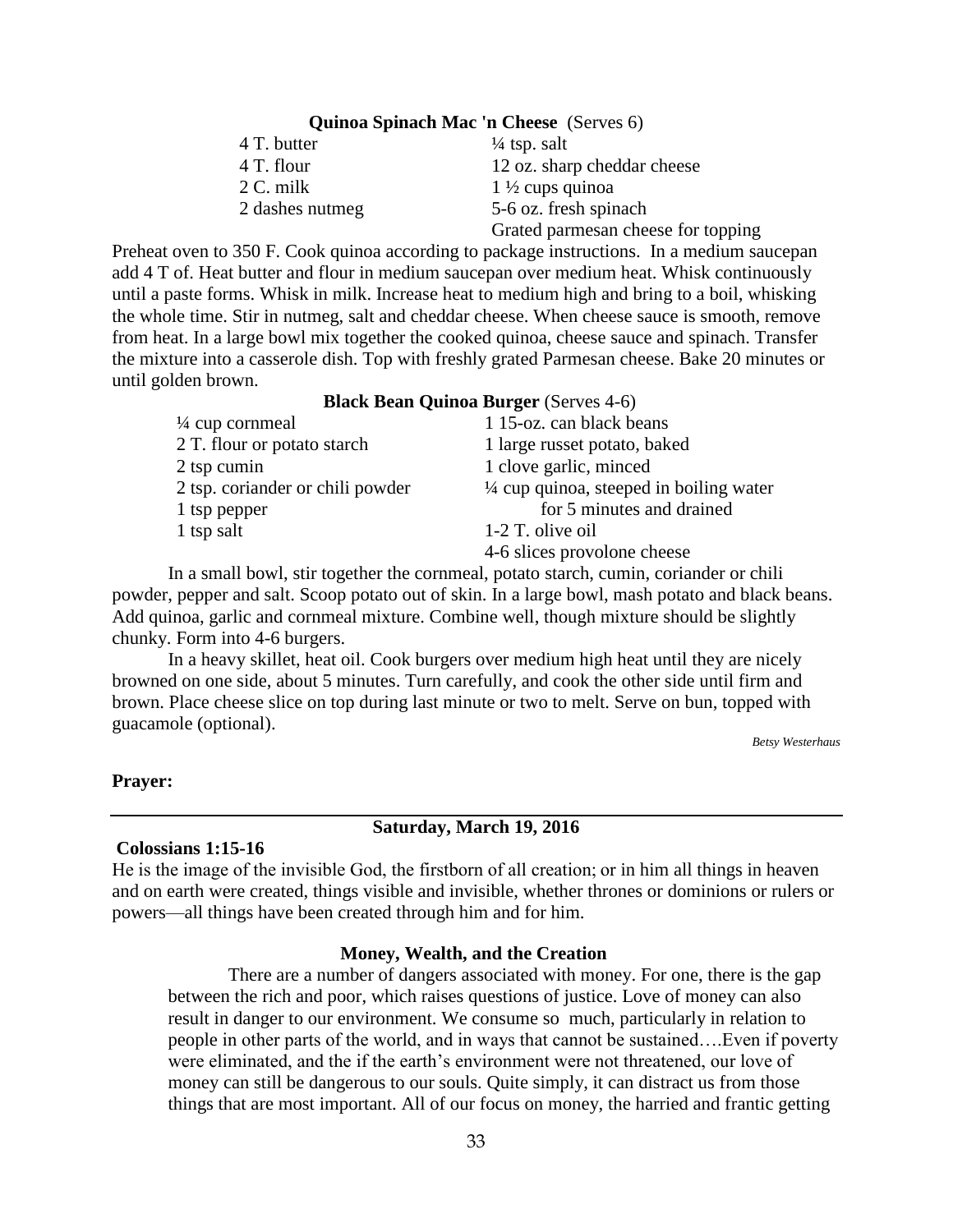and spending that so occupies us, can distract from those things that contribute to a truly rich and fulfilling life. I have in mind things like spending the time with family or friends, developing a relationship with God, enjoying the gifts of nature, even pursuing some interest or hobby. The love of money can threaten all of those things, and often does. When we spend money we are called consumers, but often what is being consumed is our own lives.

Everything we have comes from God and in a very real way still belongs to God. We come into the world without possessions and we leave the same way. In between, we "have" possessions, including money, as if on loan. We are not owners, the masters of all we possess. Rather, we are God's caretakers of what has been untrusted to us for a time…If the natural world itself has been given to us as caretakers, we will tread more lightly on the earth, even as we treat carefully those things that are loaned to us, so that they will be in good shape when we pass them along to others.

From: *Words for the Journey,* Martin B. Copenhaver & Anthony B. Robinson

**Prayer:** Gracious God, we say that you are the creator of all that is. We confess that you are the sustainer of all life. And yet, I act as if I am the creator and the sustainer of my life. Remove from me the burden of needing to fashion meaning for myself. Prod me to remember that I, like all the created world, find my place in you. Amen

#### **Sixth Sunday in Lent, March 20: Palm/Passion Sunday**

#### **Luke 19:35-40**

Then they brought it to Jesus; and after throwing their cloaks on the colt, they set Jesus on it. As he rode along, people kept spreading their cloaks on the road. As he was now approaching the path down from the Mount of Olives, the whole multitude of the disciples began to praise God joyfully with a loud voice for all the deeds of power that they had seen, saying,

"Blessed is the king

    who comes in the name of the Lord!

Peace in heaven,

    and glory in the highest heaven!"

Some of the Pharisees in the crowd said to him, "Teacher, order your disciples to stop." He answered, "I tell you, if these were silent, the stones would shout out."

#### **Joy and Sorrow**

The *Pesah* (Passover) was at hand. The people preparing for the festival were looking back on their long history, rueful over the anguished adversity of their ancient wandering migrations, and they prayed with fervor that God would come again to restore prosperity to his land now trampled underfoot by the Gentiles. Jesus, of course, knew the spirit of the feast. On this particular day, shortly before the festival itself began, with full knowledge he dared to plunge into that whirlpool of popular misunderstanding. Descending from the Mount of Olives and through the cheers from the crowd, he certainly knew that he was soon going to disappoint these people, and that the people in their frustration would then turn against him…Jesus, coming down the mountain and entering the city, wore a painful smile.

*S*husako Endo, *A Life of Jesus*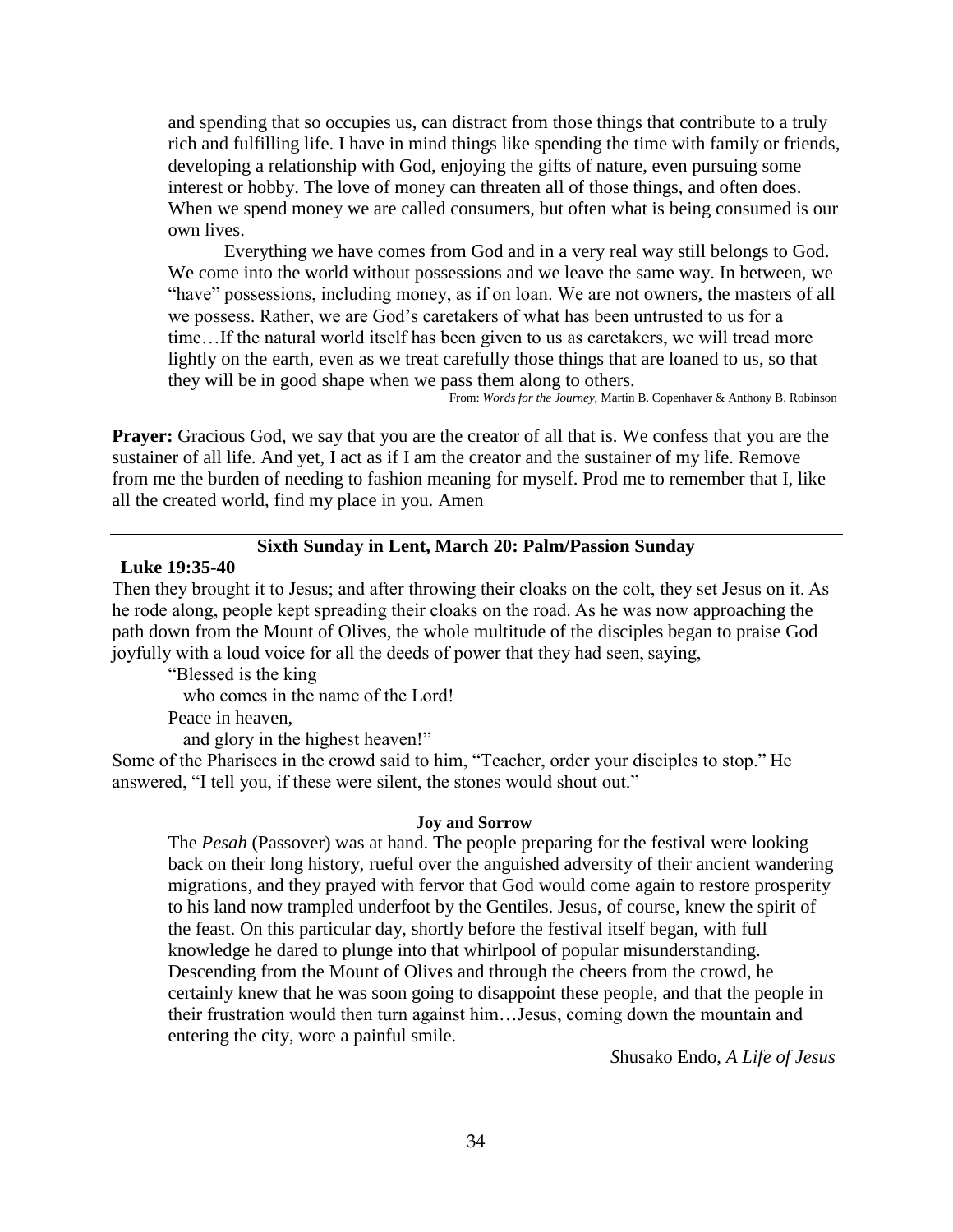All those who die like Jesus, sacrificing their lives out of love for the sake of a more dignified human life, will inherit life in all its fullness. They are like grains of wheat, dying to produce life, being buried in the ground only to break through and grow. Leonardo Boff, Brazilian Theologian Jesus' awareness of his impending death permeates his actions and can be compared, I believe, to the knowledge held today by the terminally ill…Jesus on Palm Sunday may be likened to the cancer patient who celebrates an anniversary—fully aware of the "lastness" of it all, yet celebrating nonetheless.

Lucy Bregman **Prayer:** Lord Jesus, on this day that started with joy and ends in sadness, we pray. We were not there when they crucified you on the cross long ago, but we are here now when you and your continuing body are betrayed and crucified. Forgive us for our inaction and our actions that side with the crucifiers. Restore in us the joy of our salvation, that we may carry the cross with as much fervor as we sing about it. Amen

## **Colossians 1: 19-20**

## **Monday, March 21**

<sup>19</sup> For in him all the fullness of God was pleased to dwell,  $^{20}$  and through him God was pleased to reconcile to himself all things, whether on earth or in heaven, by making peace through the blood of his cross.



Recycled glass reduces related air pollution by 20 percent and related water pollution by 50 percent. If it isn't recycled it can take a million years to decompose.



### **RECYCLE PAPER**

There are 63 million newspapers printed each day in the U.S. Of these, 44 million, or about 69%, of them will be thrown away. Recycling just the Sunday papers would save more than half a million trees every week. You can also recycle nearly every piece of paper that comes into your home; mail, advertising, magazines and catalogs, food boxes (cereal for instance), cardboard and paper bags. There are ways to cut back or eliminate most of these paper products but it does take your time. You can find help on the internet or suggestions from friends. Help spread the word and make it a fun activity for your whole family. Remember you are helping God's kingdom.



## **DON'T FORGET BATHROOM RECYCLING**

Only 41% of Americans say they always recycle products from the bathroom. As a result common bathroom products like shampoo bottles, toothpaste boxes and shaving cream cans are more likely to end up in landfills. Spread the word to your family members about recycling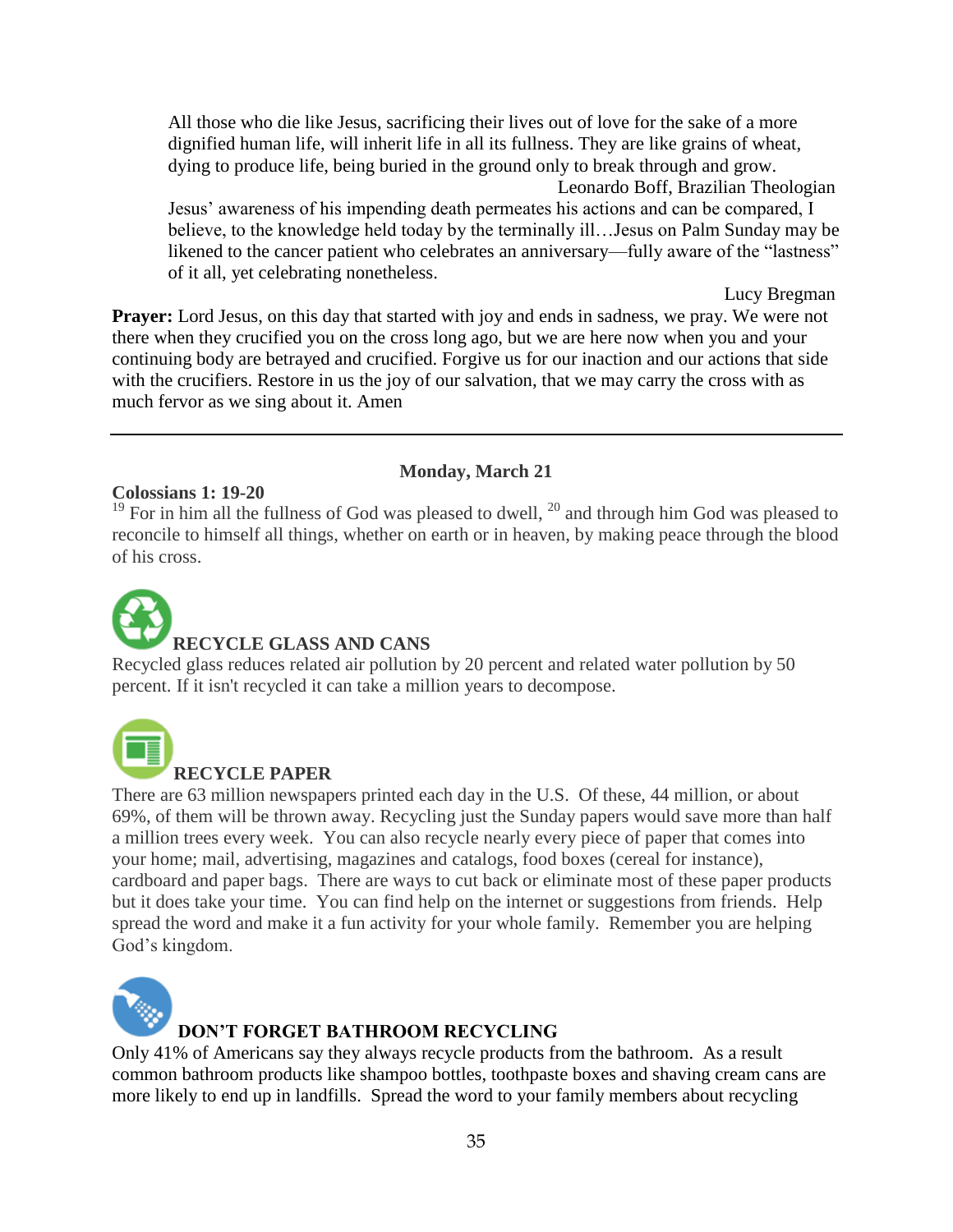personal care products including toothpaste boxes and tubes, shaving cream cans, shampoo bottles, toilet paper rolls, and body lotion bottles.



LED lighting is the future of home lighting because they are better for energy conservation. They also give off a brighter, clearer light and shatter less easily, unlike glass bulbs. Their lamp life is 25,000 to 100,000 hours while CFLs sit around 10,000 hours and incandescent bulbs are around 1,200 hours. Look for ENERGY STAR rated bulbs which are subjected to rigorous testing. You will find them to be intense so not appropriate for every light socket. They are pricey but the price is coming down. As you replace bulbs, you could use the older, working bulbs in closets or places where they are not often used.



Take what you've learned, and pass the knowledge on to others. If every person you know could take one small step toward being greener, the collective effort could be phenomenal. God's blessing on you as you protect God's creation.

**Prayer:** Creator God, as we enter this Holy Week, help us to ponder our place in your infinite universe. While your creation is great, we may think our impact is small. Show us, please, that each thing we do to preserve our earthly home is welcomed by you. Our suffering is small but your gift of eternal life is great. Help us honor your Son with our efforts. In the name of Jesus, we pray. Amen

#### **Matthew 25:37-40**

#### **Tuesday, March 22**

Then the righteous will answer him, 'Lord, when was it that we saw you hungry and gave you food, or thirsty and gave you something to drink? And when was it that we saw you a stranger and welcomed you, or naked and gave you clothing? And when was it that we saw you sick or in prison and visited you?' And the king will answer them, 'Truly I tell you, just as you did it to one of the least of these who are members of my family, you did it to me.'

#### **Lord, When Did I?**

Matthew's original audience wrestled powerfully with how to be faithful followers of Jesus. They knew the world was changing, complex, and filled with competing expectations. Much of Matthew's Gospel tries to help people figure out what it means to be a Christian in a complicated world. In *The Parable of the Sheep and the Goats*, Matthew focuses on what it means to be faithful disciples, not in theory, but in ways that attend to the needs of the world.

Our ancestors in faith needed no explanations about why a shepherd would separate sheep and goats—sheep were more valuable than goats. It would have been obvious that people, too, can be separated into groups. This time a distinction was made between those who helped others and those who turned a blind eye to the needs of others. Those who helped were given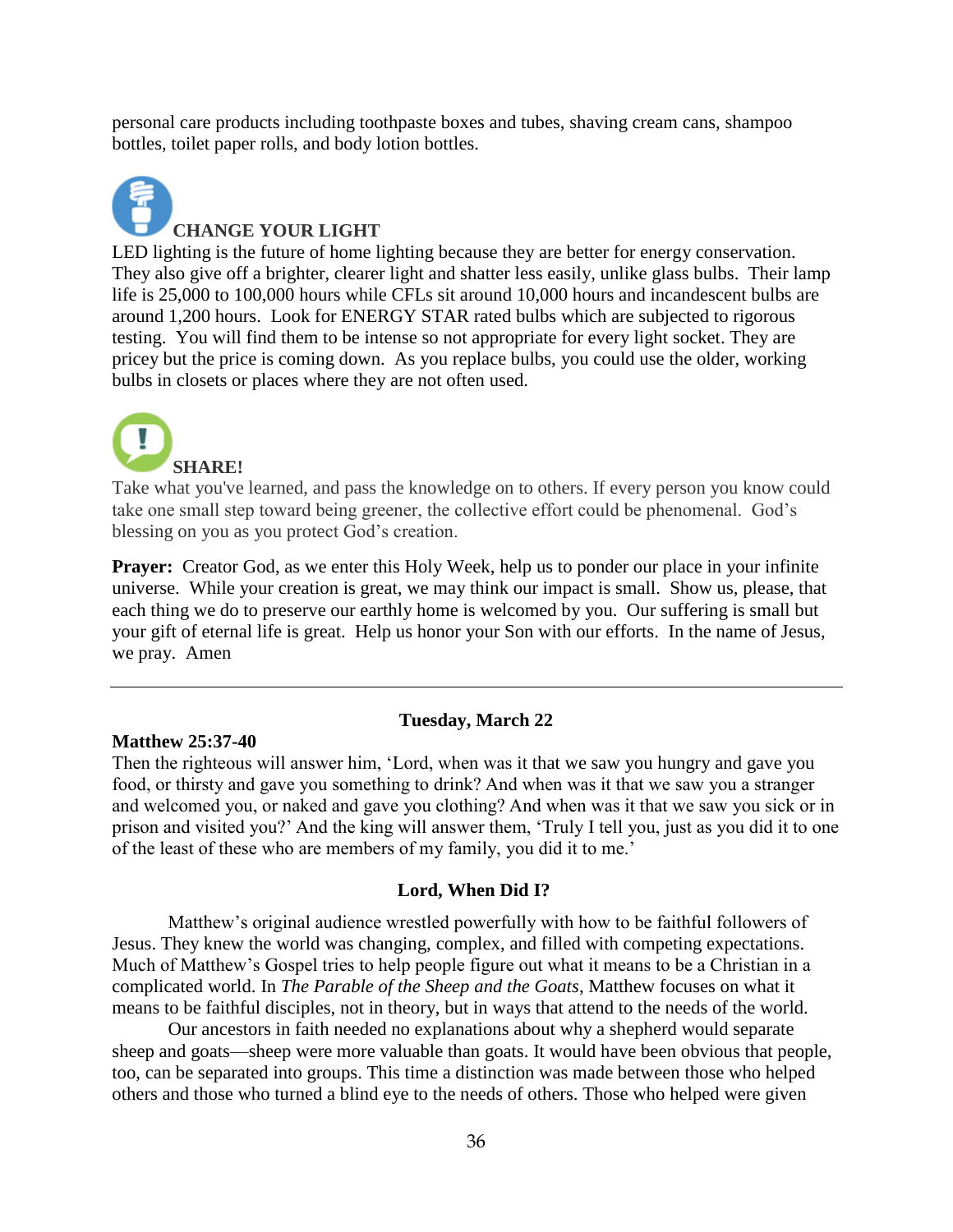eternal blessing because their gifts of food, drink, hospitality, and clothing were given to Jesus, the Son of Man. Those who did not offer such gifts were cast into eternal punishment.

Initially the parable reflects the idea that those who do good deeds are rewarded and those who do not are punished. But the parable keeps going. The element of surprise enters when the sheep and the goats have no idea that they were either caring for Jesus or neglecting Jesus. They asked incredulous questions: "Lord when was it that we saw you hungry and gave you food, or thirsty and gave you something to drink?" and "Lord, when was it that we saw you hungry or thirsty or a stranger or naked or sick or in prison, and did not take care of you?" The surprising and alarming answer is that whenever they cared or did not care for "the least of these who are members of my family" they did so to Jesus.

One key truth about being a disciple is that the responsibilities never end. People are never done being faithful. They are never finished helping the poor and hungry. Discipleship has never been glamorous or easy, in ancient days or today. Faithful Christians seek to care for those in need, and in doing so they care for the continuing body of Christ in the world.

*Stacy Johnson Myers*

**Prayer**: O God, use my hands. Guide them so that they will care for those who are hungry, thirsty, lonely, or sick. Make me not rest until I walk in your paths, doing your work. Amen

#### **Wednesday, March 23**

#### **Revelation 21:1-5**

21 Then I saw a new heaven and a new earth; for the first heaven and the first earth had passed away, and the sea was no more. <sup>2</sup> And I saw the holy city, the new Jerusalem, coming down out of heaven from God, prepared as a bride adorned for her husband. <sup>3</sup> And I heard a loud voice from the throne saying,

"See, the home of God is among mortals. He will dwell with them; they will be his peoples, and God himself will be with them; <sup>4</sup> he will wipe every tear from their eyes. Death will be no more; mourning and crying and pain will be no more, for the first things have passed away."

<sup>5</sup> And the one who was seated on the throne said, "See, I am making all things new." Also he said, "Write this, for these words are trustworthy and true."

#### **A Christian Prayer in Union with Creation**

*Father, we praise you with all your creatures. They came forth from your all-powerful hand; they are yours, filled with your presence and your tender love. Praise be to you! Son of God, Jesus, through you all things were made. You were formed in the womb of Mary our Mother, you became part of this earth,*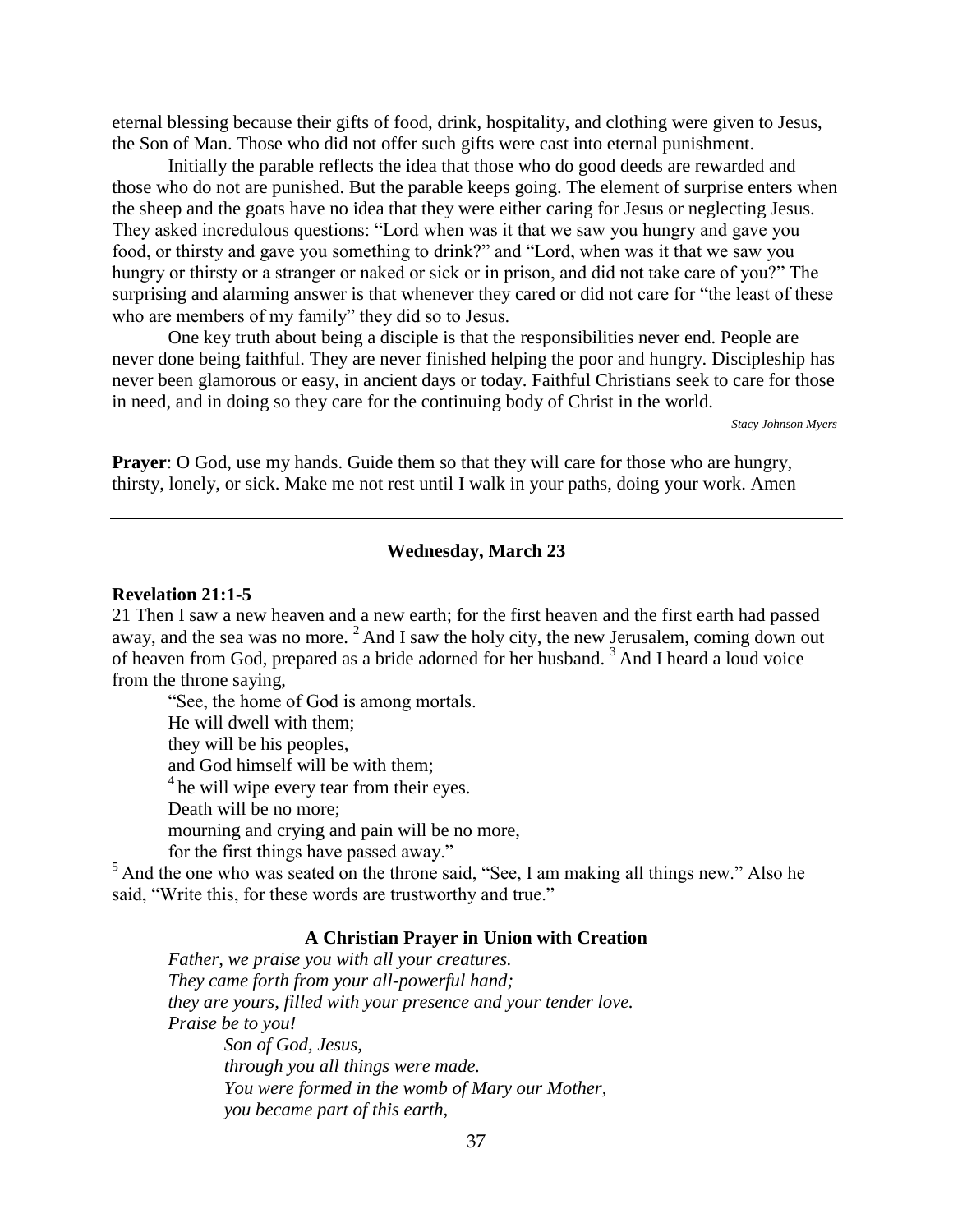*and you gazed upon this world with human eyes. Today you are alive in every creature in your risen glory. Praise be to you! Holy Spirit, by your light you guide this world towards the Father's love and accompany creation as it groans in travail. You also dwell in our hearts and you inspire us to do what is good. Praise be to you! Triune Lord, wondrous community of infinite love, teach us to contemplate you in the beauty of the universe, for all things speak of you. Awaken our praise and thankfulness for every being that you have made. Give us the grace to feel profoundly joined to everything that is. God of love, show us our place in this world as channels of your love for all the creatures of this earth, for not one of them is forgotten in your sight. Enlighten those who possess power and money that they may avoid the sin of indifference, that they may love the common good, advance the weak, and care for this world in which we live. The poor and the earth are crying out. O Lord, seize us with your power and light, help us to protect all life, to prepare for a better future, for the coming of your Kingdom of justice, peace, love and beauty. Praise be to you! Amen*

*The concluding prayer from* Laudato Si/: On Care for Our Common Home, *2015*

### **Maundy Thursday, March 24**

#### **John 13:1-16**

13 Now before the festival of the Passover, Jesus knew that his hour had come to depart from this world and go to the Father. Having loved his own who were in the world, he loved them to the end. <sup>2</sup> The devil had already put it into the heart of Judas son of Simon Iscariot to betray him. And during supper<sup>3</sup> Jesus, knowing that the Father had given all things into his hands, and that he had come from God and was going to God,  $4$  got up from the table, took off his outer robe, and tied a towel around himself.  $5$  Then he poured water into a basin and began to wash the disciples' feet and to wipe them with the towel that was tied around him. <sup>6</sup> He came to Simon Peter, who said to him, "Lord, are you going to wash my feet?"<sup>7</sup> Jesus answered, "You do not know now what I am doing, but later you will understand." <sup>8</sup> Peter said to him, "You will never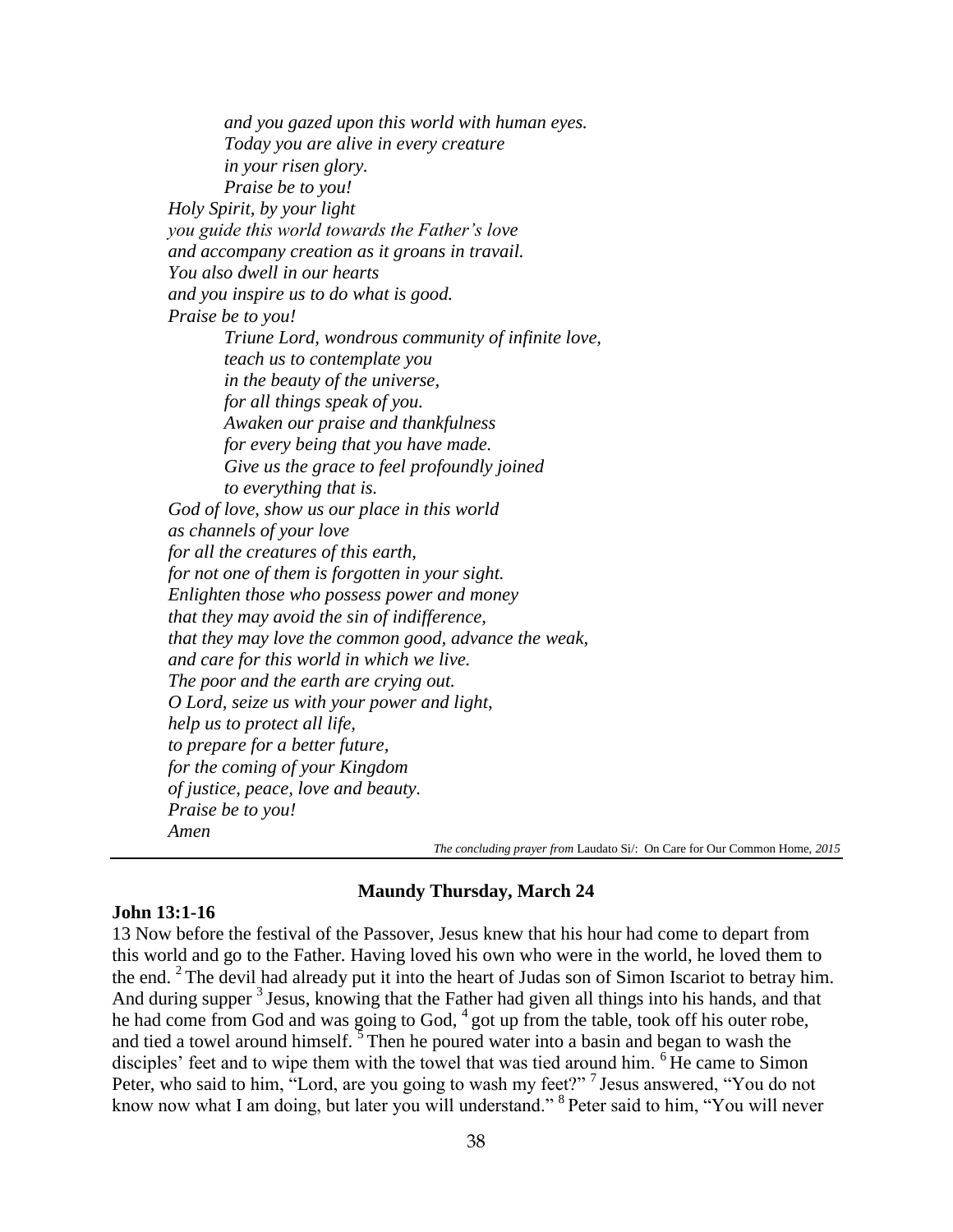wash my feet." Jesus answered, "Unless I wash you, you have no share with me." <sup>9</sup> Simon Peter said to him, "Lord, not my feet only but also my hands and my head!" <sup>10</sup> Jesus said to him, "One who has bathed does not need to wash, except for the feet, but is entirely clean. And you are clean, though not all of you." <sup>11</sup> For he knew who was to betray him; for this reason he said, "Not all of you are clean."

<sup>12</sup> After he had washed their feet, had put on his robe, and had returned to the table, he said to them, "Do you know what I have done to you?<sup>13</sup> You call me Teacher and Lord—and you are right, for that is what I am. <sup>14</sup> So if I, your Lord and Teacher, have washed your feet, you also ought to wash one another's feet. <sup>15</sup> For I have set you an example, that you also should do as I have done to you. <sup>16</sup> Very truly, I tell you, servants are not greater than their master, nor are messengers greater than the one who sent them.

### **Good Friday, March 25**

#### **Mark 15**

15 As soon as it was morning, the chief priests held a consultation with the elders and scribes and the whole council. They bound Jesus, led him away, and handed him over to Pilate. <sup>2</sup> Pilate asked him, "Are you the King of the Jews?" He answered him, "You say so." <sup>3</sup> Then the chief priests accused him of many things. <sup>4</sup> Pilate asked him again, "Have you no answer? See how many charges they bring against you."<sup>5</sup> But Jesus made no further reply, so that Pilate was amazed.

 $6$  Now at the festival he used to release a prisoner for them, anyone for whom they asked. <sup>7</sup> Now a man called Barabbas was in prison with the rebels who had committed murder during the insurrection. <sup>8</sup> So the crowd came and began to ask Pilate to do for them according to his custom.  $9^9$ Then he answered them, "Do you want me to release for you the King of the Jews?"  $^{10}$  For he realized that it was out of jealousy that the chief priests had handed him over. <sup>11</sup> But the chief priests stirred up the crowd to have him release Barabbas for them instead. <sup>12</sup> Pilate spoke to them again, "Then what do you wish me to do with the man you call the King of the Jews?"  $^{13}$  They shouted back, "Crucify him!"  $^{14}$  Pilate asked them, "Why, what evil has he done?" But they shouted all the more, "Crucify him!" <sup>15</sup> So Pilate, wishing to satisfy the crowd, released Barabbas for them; and after flogging Jesus, he handed him over to be crucified.

<sup>16</sup> Then the soldiers led him into the courtyard of the palace (that is, the governor's headquarters); and they called together the whole cohort.  $^{17}$  And they clothed him in a purple cloak; and after twisting some thorns into a crown, they put it on him. <sup>18</sup> And they began saluting him, "Hail, King of the Jews!" <sup>19</sup> They struck his head with a reed, spat upon him, and knelt down in homage to him. <sup>20</sup> After mocking him, they stripped him of the purple cloak and put his own clothes on him. Then they led him out to crucify him.

 $21$ <sup>21</sup> They compelled a passer-by, who was coming in from the country, to carry his cross; it was Simon of Cyrene, the father of Alexander and Rufus.  $22$  Then they brought Jesus to the place called Golgotha (which means the place of a skull).  $^{23}$  And they offered him wine mixed with myrrh; but he did not take it.  $^{24}$  And they crucified him, and divided his clothes among them, casting lots to decide what each should take.

<sup>25</sup> It was nine o'clock in the morning when they crucified him. <sup>26</sup> The inscription of the charge against him read, "The King of the Jews."<sup>27</sup> And with him they crucified two bandits, one on his right and one on his left. <sup>29</sup> Those who passed by derided him, shaking their heads and saying, "Aha! You who would destroy the temple and build it in three days,  $\frac{30}{10}$  save yourself, and come down from the cross!" <sup>31</sup> In the same way the chief priests, along with the scribes, were also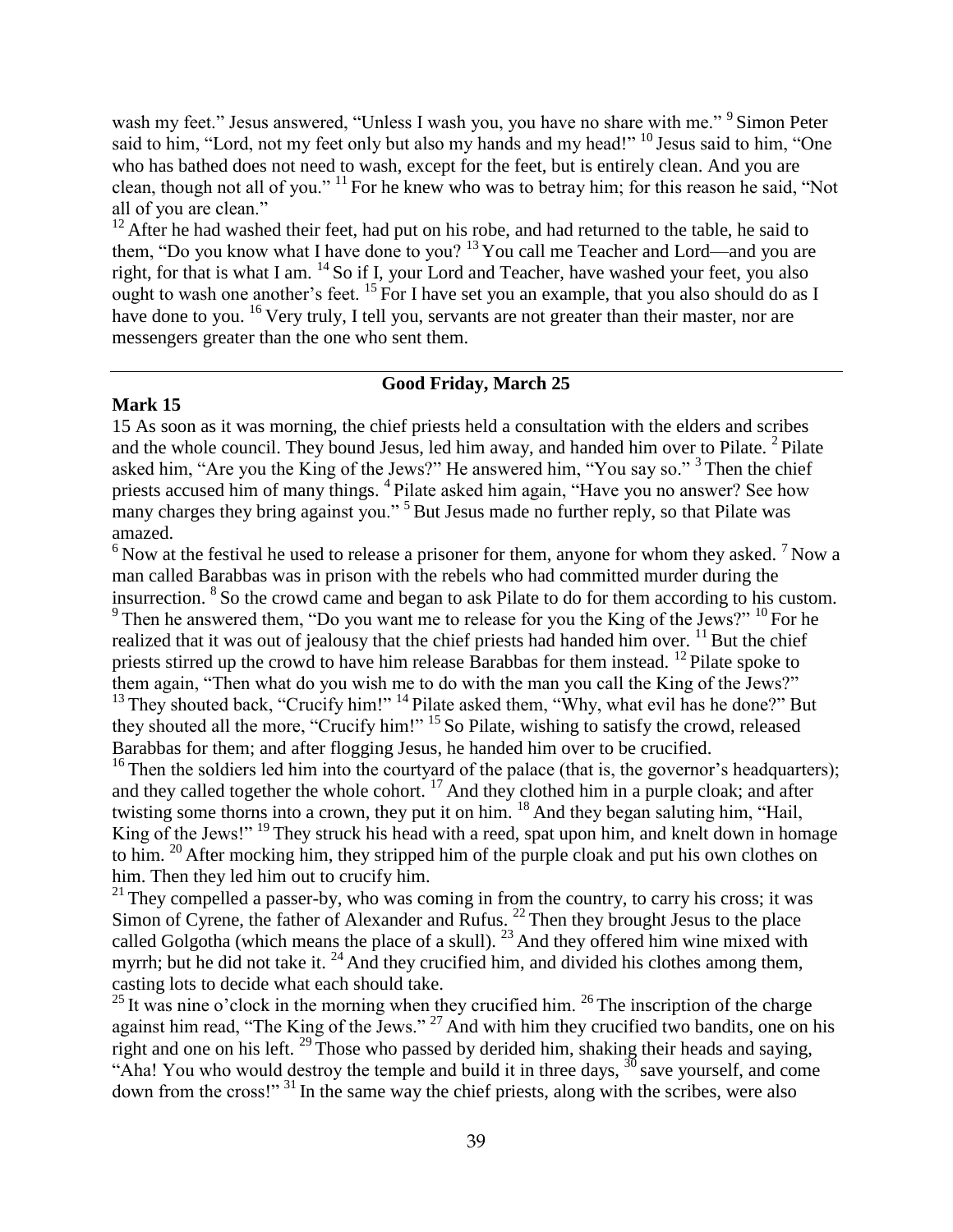mocking him among themselves and saying, "He saved others; he cannot save himself. <sup>32</sup> Let the Messiah, the King of Israel, come down from the cross now, so that we may see and believe." Those who were crucified with him also taunted him.

 $33$  When it was noon, darkness came over the whole land until three in the afternoon.  $34$  At three o'clock Jesus cried out with a loud voice, "Eloi, Eloi, lema sabachthani?" which means, "My God, my God, why have you forsaken me?"<sup>35</sup> When some of the bystanders heard it, they said, "Listen, he is calling for Elijah." <sup>36</sup> And someone ran, filled a sponge with sour wine, put it on a stick, and gave it to him to drink, saying, "Wait, let us see whether Elijah will come to take him down." <sup>37</sup> Then Jesus gave a loud cry and breathed his last. <sup>38</sup> And the curtain of the temple was torn in two, from top to bottom.  $39$  Now when the centurion, who stood facing him, saw that in this way he breathed his last, he said, "Truly this man was God's Son!"

<sup>40</sup> There were also women looking on from a distance; among them were Mary Magdalene, and Mary the mother of James the younger and of Joses, and Salome. <sup>41</sup> These used to follow him and provided for him when he was in Galilee; and there were many other women who had come up with him to Jerusalem.

 $42$ <sup>42</sup> When evening had come, and since it was the day of Preparation, that is, the day before the sabbath, <sup>43</sup> Joseph of Arimathea, a respected member of the council, who was also himself waiting expectantly for the kingdom of God, went boldly to Pilate and asked for the body of Jesus. <sup>44</sup> Then Pilate wondered if he were already dead; and summoning the centurion, he asked him whether he had been dead for some time. <sup>45</sup> When he learned from the centurion that he was dead, he granted the body to Joseph. <sup>46</sup> Then Joseph bought a linen cloth, and taking down the body, wrapped it in the linen cloth, and laid it in a tomb that had been hewn out of the rock. He then rolled a stone against the door of the tomb. <sup>47</sup> Mary Magdalene and Mary the mother of Joses saw where the body was laid.



It is good to learn early on that suffering and God are no contradiction, but much more a necessary unity: for me the idea that God himself suffered was always one of the most convincing teachings of Christianity.

I think that God is closer to suffering than to happiness, and to find God in this manner gives peace and rest, and a strong and courageous heart.

*The Mystery of Easter,* Dietrich Bonhoeffer

**Prayer:** We adore you, O Christ and we thank you. By your holy cross you have redeemed the world. Make us worthy of the love you bestow upon us. Amen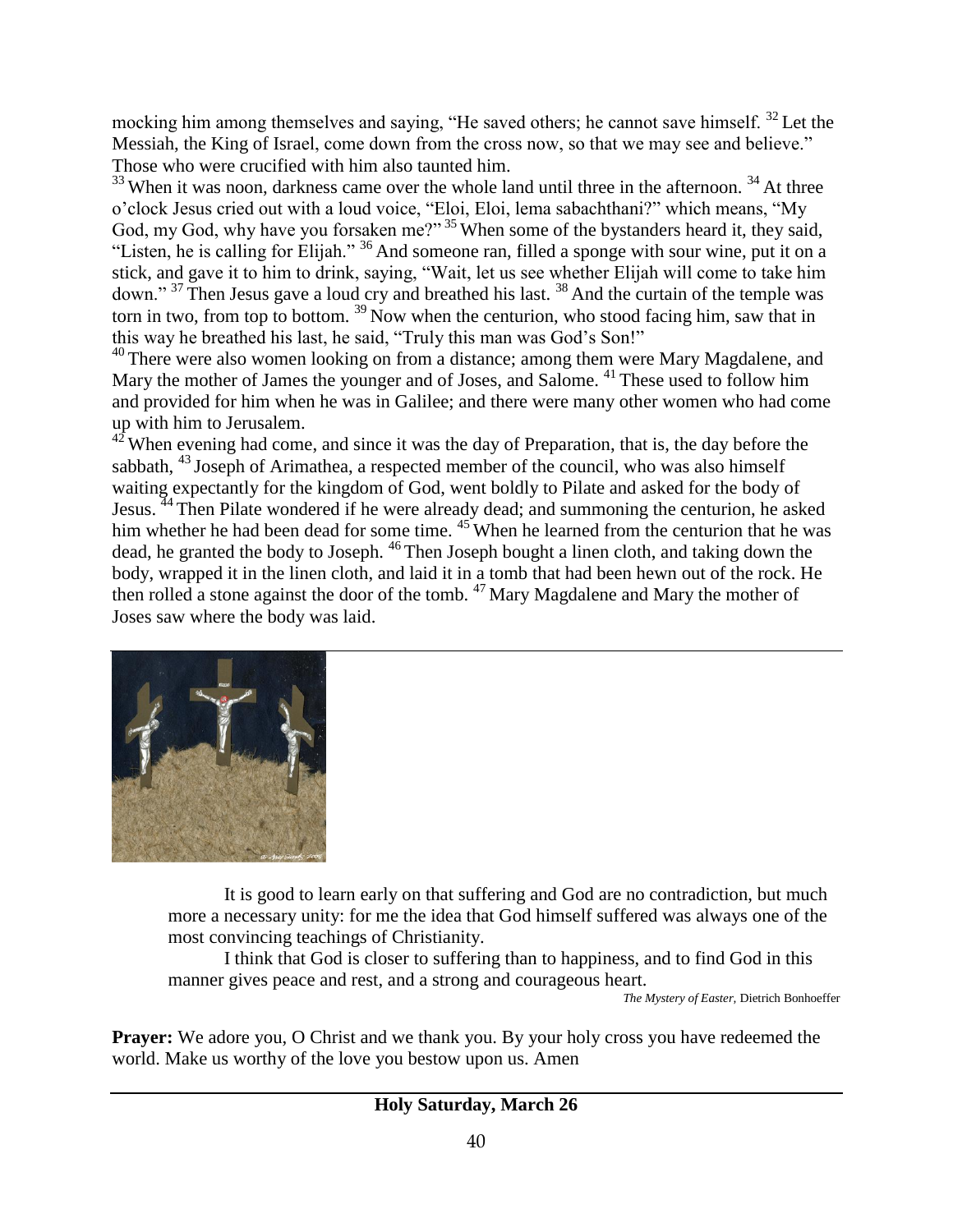#### **John 19:38-42**

<sup>38</sup> After these things, Joseph of Arimathea, who was a disciple of Jesus, though a secret one because of his fear of the Jews, asked Pilate to let him take away the body of Jesus. Pilate gave him permission; so he came and removed his body.<sup>39</sup> Nicodemus, who had at first come to Jesus by night, also came, bringing a mixture of myrrh and aloes, weighing about a hundred pounds. <sup>40</sup> They took the body of Jesus and wrapped it with the spices in linen cloths, according to the burial custom of the Jews. <sup>41</sup> Now there was a garden in the place where he was crucified, and in the garden there was a new tomb in which no one had ever been laid.  $42$  And so, because it was the Jewish day of Preparation, and the tomb was nearby, they laid Jesus there.

#### **The Resurrection of Our Lord, Sunday, March 27**

#### **Mark 16:1-8**

When the sabbath was over, Mary Magdalene, and Mary the mother of James, and Salome bought spices, so that they might go and anoint him. And very early on the first day of the week, when the sun had risen, they went to the tomb. They had been saying to one another, "Who will roll away the stone for us from the entrance to the tomb?" When they looked up, they saw that the stone, which was very large, had already been rolled back. As they entered the tomb, they saw a young man, dressed in a white robe, sitting on the right side; and they were alarmed. But he said to them, "Do not be alarmed; you are looking for Jesus of Nazareth, who was crucified. He has been raised; he is not here. Look, there is the place they laid him. But go, tell his disciples and Peter that he is going ahead of you to Galilee; there you will see him, just as he told you." So they went out and fled from the tomb, for terror and amazement had seized them; and they said nothing to anyone, for they were afraid.

#### **Easter**

Mark's resurrection story ends in an uncomfortable way. The women are told, "Go and tell!" but they are seized with terror so rather than proclaiming the good news, they run away and speak to no one. The glorious news of the resurrection was met with fear and quietness. Often this is true today.

There are lots of reasons why we restrict what we say and do as people of the resurrection. For one thing, when we look around the world it is often hard to see that God's way is the most powerful. We easily see divisions among people growing deeper, the rich get richer while the plight of the poor becomes more desperate. We see the creation being harmed at an alarming rate. We see fear and hopelessness everywhere we turn. All these things and so many others, combine to try to "prove" to us that God's way is nowhere to be seen. So, we rationalize our way out of having to live as resurrection people by saying that it is futile or naive to believe that God's new order has arrived, while some much else tells us otherwise.

On the opposite side, it is possible to be quiet about the resurrection as a kind of defense mechanism--to erases our responsibility to engage the world and its problems. This kind of thinking quickly turns into something along the lines of: "At the right time, God will fix all this and everything will be fine." This is without doubt the wrong way to understand the resurrection event. The resurrection makes no promise that our dreams and wishes will come true. What it *does* say is that ultimately God's way will prevail and actions of justice and hope will not die but will be incorporated into what God is doing. Perhaps this is hard to believe, but Mark tells us to "Go and tell!" Perhaps in the telling and living of this good news we strengthen our resolve to live as people of the resurrection.